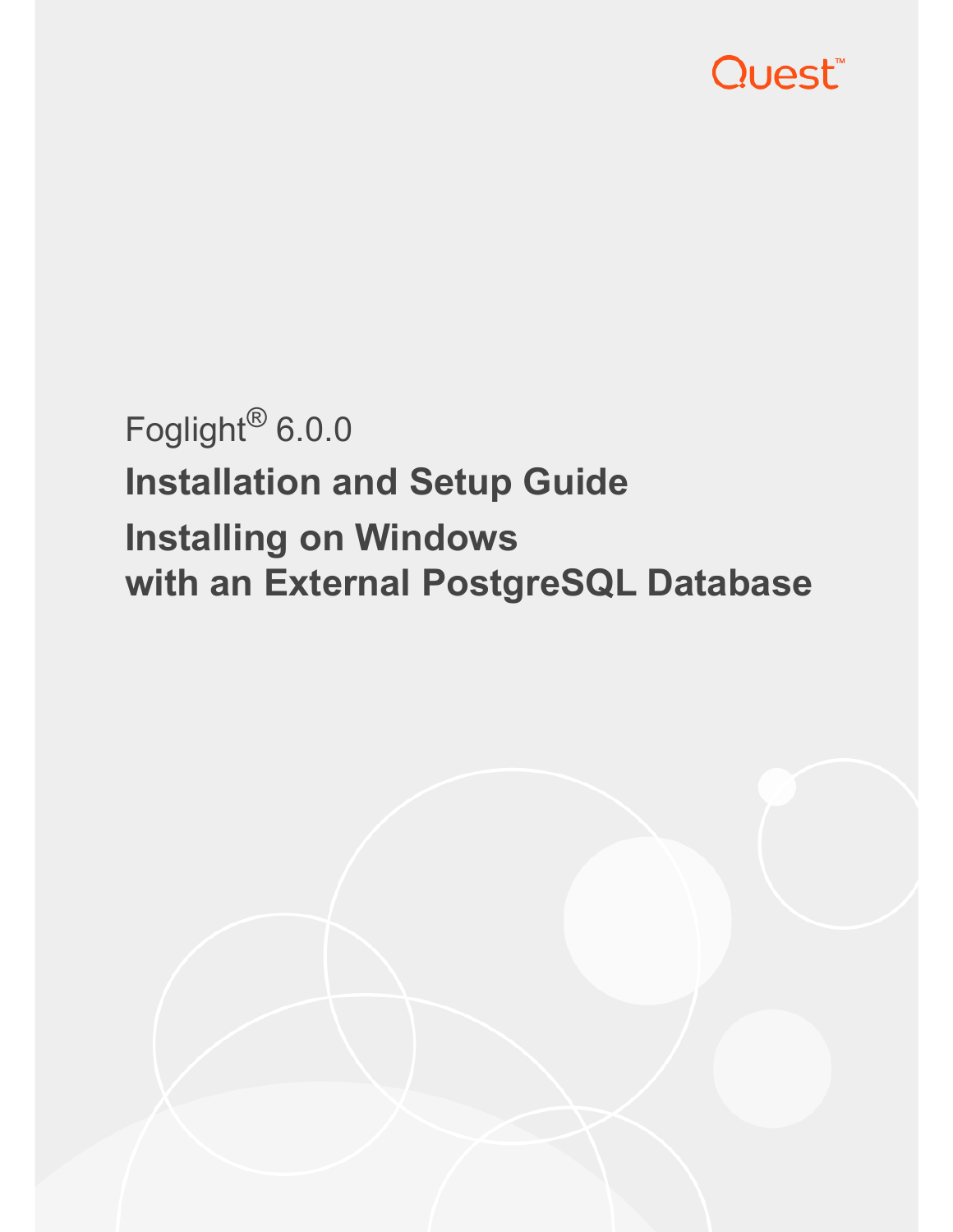#### **© 2021 Quest Software Inc.**

#### **ALL RIGHTS RESERVED.**

This guide contains proprietary information protected by copyright. The software described in this guide is furnished under a software license or nondisclosure agreement. This software may be used or copied only in accordance with the terms of the applicable agreement. No part of this guide may be reproduced or transmitted in any form or by any means, electronic or mechanical, including photocopying and recording for any purpose other than the purchaser's personal use without the written permission of Quest Software Inc.

The information in this document is provided in connection with Quest Software products. No license, express or implied, by estoppel or otherwise, to any intellectual property right is granted by this document or in connection with the sale of Quest Software products. EXCEPT AS SET FORTH IN THE TERMS AND CONDITIONS AS SPECIFIED IN THE LICENSE<br>AGREEMENT FOR THIS PRODUCT, QUEST SOFTWARE ASSUMES NO LIABILITY WHATSOEVER AND DISCLAIMS ANY EXPRESS, IMPLIED OR STATUTORY WARRANTY RELATING TO ITS PRODUCTS INCLUDING, BUT NOT LIMITED TO, THE IMPLIED WARRANTY OF MERCHANTABILITY, FITNESS FOR A PARTICULAR PURPOSE, OR NON-INFRINGEMENT. IN NO<br>EVENT SHALL QUEST SOFTWARE BE LIABLE FOR ANY DIRECT, INDIRECT, CONSEQUENTIAL, PUNITIVE, SPECIAL OR<br>INCIDENTAL DAMAGES (INCLU INTERRUPTION OR LOSS OF INFORMATION) ARISING OUT OF THE USE OR INABILITY TO USE THIS DOCUMENT, EVEN IF QUEST SOFTWARE HAS BEEN ADVISED OF THE POSSIBILITY OF SUCH DAMAGES. Quest Software makes no representations or warranties with respect to the accuracy or completeness of the contents of this document and reserves the right to make changes to specifications and product descriptions at any time without notice. Quest Software does not make any commitment to update the information contained in this document.

If you have any questions regarding your potential use of this material, contact:

Quest Software Inc. Attn: LEGAL Dept. 4 Polaris Way Aliso Viejo, CA 92656

Refer to our website (https://www.quest.com) for regional and international office information.

#### **Patents**

Quest Software is proud of our advanced technology. Patents and pending patents may apply to this product. For the most current<br>information about applicable patents for this product, please visit our website at https://w

#### **Trademarks**

Quest, the Quest logo, and Where next meets now are trademarks and registered trademarks of Quest Software Inc. For a complete list of Quest marks, visit https://www.quest.com/legal/trademark-information.aspx. "Apache HTTP Server", Apache,<br>"Apache Tomcat" and "Tomcat" are trademarks of the Apache Software Foundation. Google is a registere Inc. Android, Chrome, Google Play, and Nexus are trademarks of Google Inc. Red Hat, JBoss, the JBoss logo, and Red Hat Enterprise Linux are registered trademarks of Red Hat, Inc. in the U.S. and other countries. CentOS is a trademark of Red Hat,<br>Inc. in the U.S. and other countries. Fedora and the Infinity design logo are trademarks of Red Directory, Internet Explorer, Hyper-V, Office 365, SharePoint, Silverlight, SQL Server, Visual Basic, Windows, Windows Vista and Windows Server are either registered trademarks or trademarks of Microsoft Corporation in the United States and/or other<br>countries. AIX, IBM, PowerPC, PowerVM, and WebSphere are trademarks of International Business Machine registered in many jurisdictions worldwide. Java, Oracle, Oracle Solaris, PeopleSoft, Siebel, Sun, WebLogic, and ZFS are<br>trademarks or registered trademarks of Oracle and/or its affiliates in the United States and other co based on an architecture developed by Oracle Corporation. OpenLDAP is a registered trademark of the OpenLDAP Foundation. HP is a registered trademark that belongs to Hewlett-Packard Development Company, L.P. Linux is a registered trademark of Linus Torvalds in the United States, other countries, or both. MySQL is a registered trademark of MySQL AB in the United States, the European Union and other countries. Novell and eDirectory are registered trademarks of Novell, Inc., in the United States and other countries. VMware, ESX, ESXi, vSphere, vCenter, vMotion, and vCloud Director are registered trademarks or trademarks of VMware, Inc. in the United States and/or other jurisdictions. Sybase is a registered trademark of Sybase, Inc. The X Window System and UNIX are registered trademarks of The Open Group. Mozilla and Firefox are registered trademarks of the Mozilla<br>Foundation. "Eclipse", "Eclipse Foundation Member", "EclipseCon", "Eclipse Summit", "Built on Eclips Incubation", and "Eclipse Proposals" are trademarks of Eclipse Foundation, Inc. IOS is a registered trademark or trademark of Cisco Systems, Inc. and/or its affiliates in the United States and certain other countries. Apple, iPad, iPhone, Mac OS, Safari, Swift, and Xcode are trademarks of Apple Inc., registered in the U.S. and other countries. Ubuntu is a registered trademark of Canonical Ltd. Symantec and Veritas are trademarks or registered trademarks of Symantec Corporation or its affiliates in the U.S. and other<br>countries. OpenSUSE, SUSE, and YAST are registered trademarks of SUSE LCC in the United Stat AppFlow, NetScaler, XenApp, and XenDesktop are trademarks of Citrix Systems, Inc. and/or one or more of its subsidiaries, and may be registered in the United States Patent and Trademark Office and in other countries. AlertSite and DéjàClick are either<br>trademarks or registered trademarks of Boca Internet Technologies, Inc. Samsung, Galaxy S, and G Trademark Holdings, LLC. The Trademark BlackBerry Bold is owned by Research In Motion Limited and is registered in the United States and may be pending or registered in other countries. Quest is not endorsed, sponsored, affiliated with or otherwise<br>authorized by Research In Motion Limited. Ixia and the Ixia four-petal logo are registered trademar Opera Mini, and the O logo are trademarks of Opera Software ASA. Tevron, the Tevron logo, and CitraTest are registered trademarks of Tevron, LLC. PostgreSQL is a registered trademark of the PostgreSQL Global Development Group. MariaDB is a<br>trademark or registered trademark of MariaDB Corporation Ab in the European Union and United States o countries. Vormetric is a registered trademark of Vormetric, Inc. Intel, Itanium, Pentium, and Xeon are trademarks of Intel Corporation in the U.S. and/or other countries. Debian is a registered trademark of Software in the Public Interest, Inc. OpenStack is a trademark of the OpenStack Foundation. Amazon Web Services, the "Powered by Amazon Web Services" logo, and "Amazon RDS" are trademarks of Amazon.com, Inc. or its affiliates in the United States and/or other countries. Infobright, Infobright Community Edition and Infobright Enterprise Edition are trademarks of Infobright Inc. POLYCOM®, RealPresence® Collaboration Server, and RMX® are registered trademarks of Polycom, Inc. All other marks and names mentioned herein may be trademarks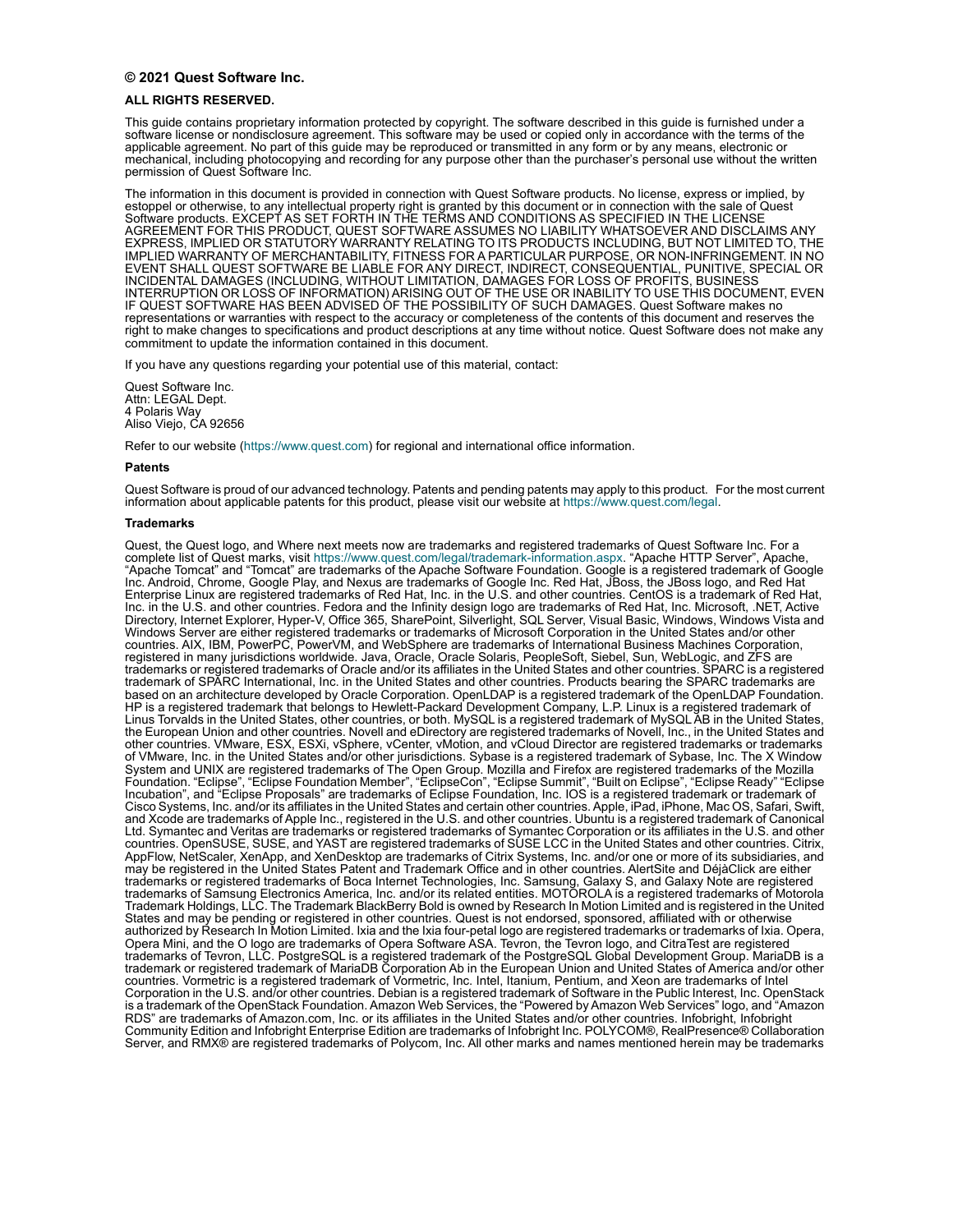of their respective companies.

**Legend**

- **CAUTION: A CAUTION icon indicates potential damage to hardware or loss of data if instructions are not followed.** Ţ
- **WARNING: A WARNING icon indicates a potential for property damage, personal injury, or death.** Ē.
- **IMPORTANT NOTE**, **NOTE**, **TIP**, **MOBILE**, or **VIDEO:** An information icon indicates supporting information.f,

Foglight Installation and Setup Guide Updated - May 2021 Software Version - 6.0.0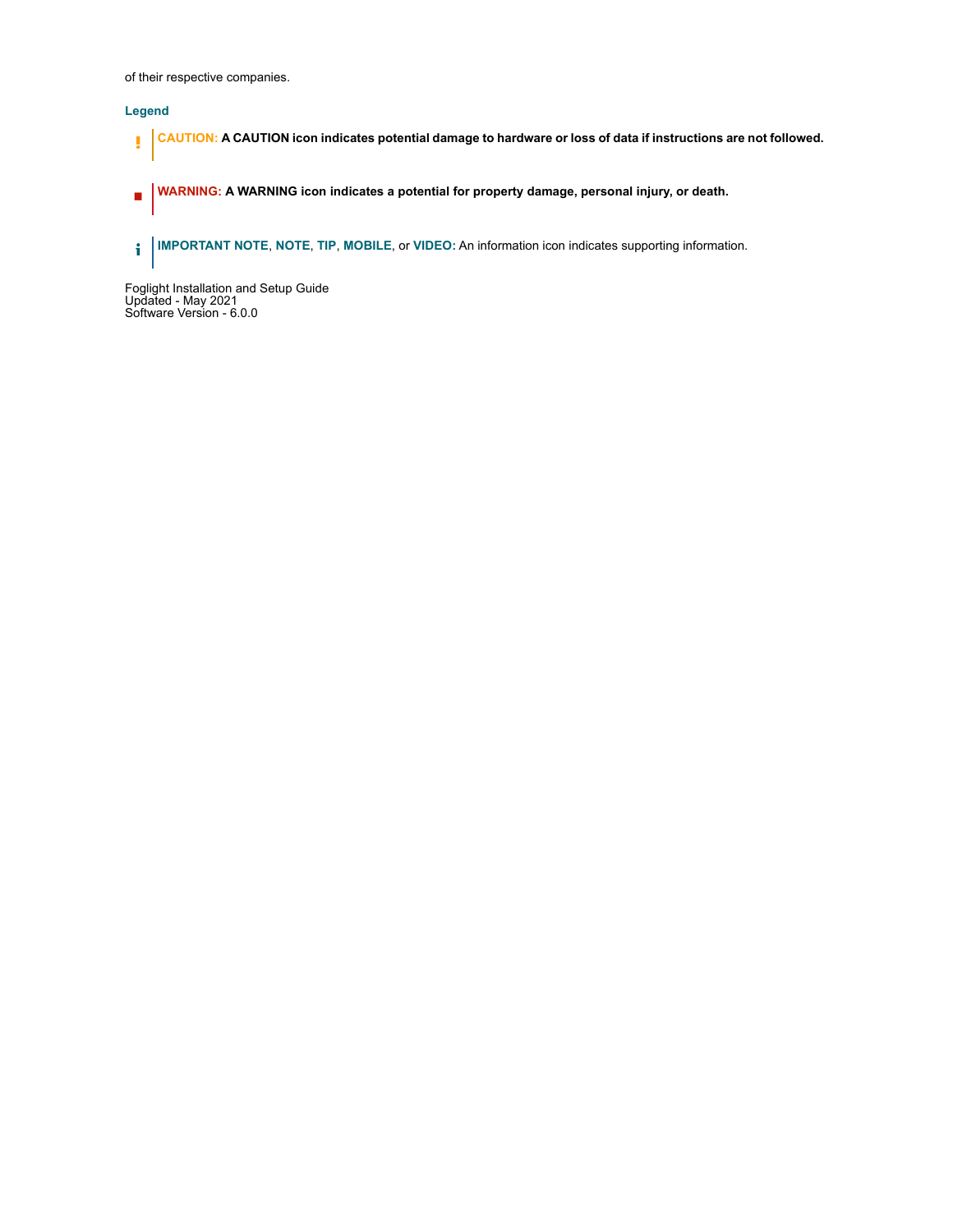## **Contents**

| Foglight Server Startup page (and contained according contained and all the Foglight Server Startup page       |
|----------------------------------------------------------------------------------------------------------------|
|                                                                                                                |
|                                                                                                                |
|                                                                                                                |
|                                                                                                                |
|                                                                                                                |
|                                                                                                                |
|                                                                                                                |
| Importing self-signed certificates to Foglight TrustStore 21                                                   |
|                                                                                                                |
|                                                                                                                |
| Configuring the cluster multicast port used in High Availability mode 23                                       |
|                                                                                                                |
|                                                                                                                |
|                                                                                                                |
| Binding the Management Server to an IP address 24                                                              |
|                                                                                                                |
|                                                                                                                |
|                                                                                                                |
|                                                                                                                |
| Uninstalling Foglight (and all and all and all and all and all and all and all and all and all and all and all |
| Upgrading the Management Server (and the content of the content of the Management Server of the content of the |
| Installing Foglight FAQ (and all and all and all and all and all and all and all and all and all and all and a |
|                                                                                                                |
|                                                                                                                |
|                                                                                                                |
| Option 1 - Run the Foglight database tool to configure the database 30                                         |
| Option 2 - Run SQL scripts to configure the database 31                                                        |
|                                                                                                                |
|                                                                                                                |
|                                                                                                                |
|                                                                                                                |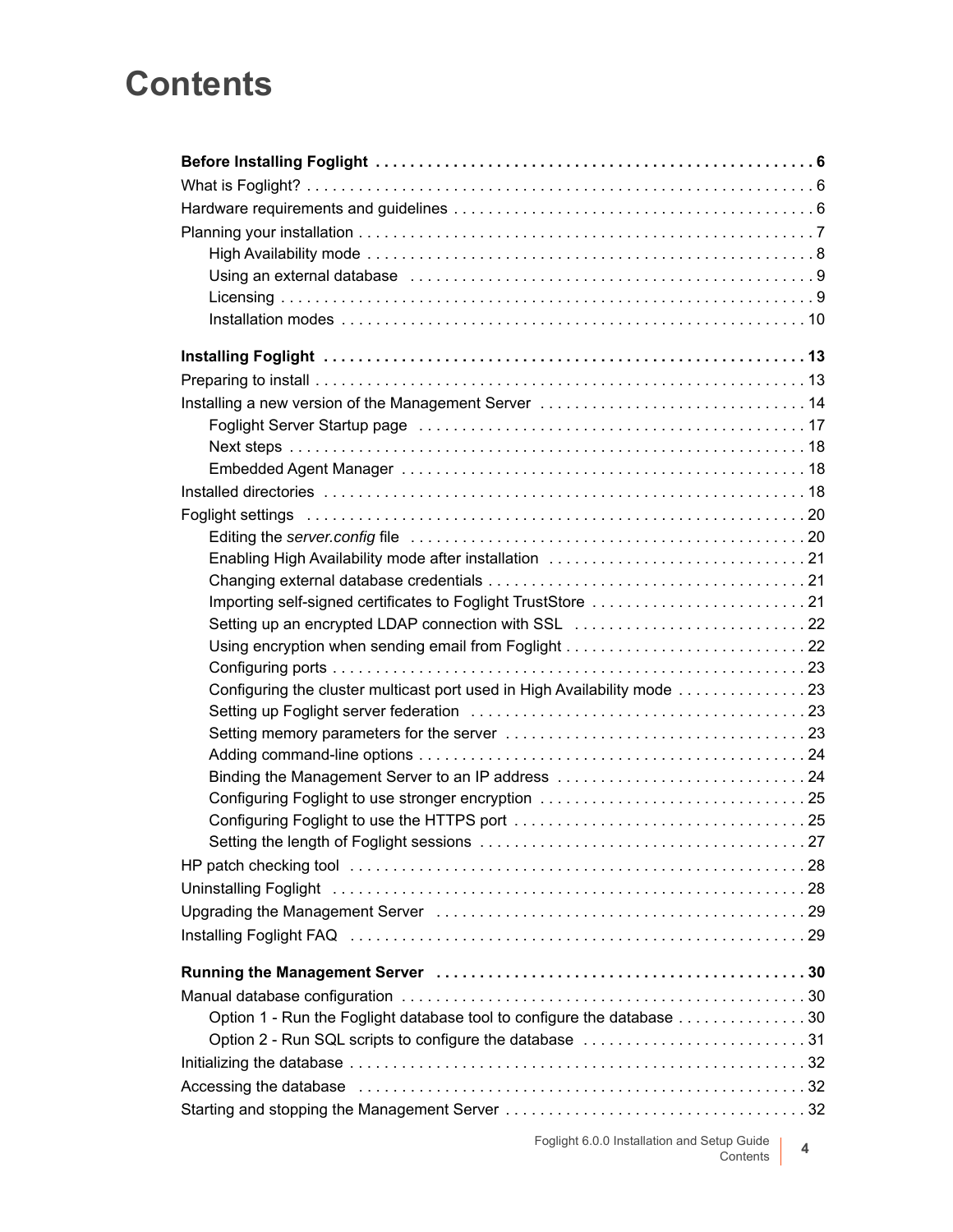| Running the Management Server as a Windows service 33                                                          |  |
|----------------------------------------------------------------------------------------------------------------|--|
|                                                                                                                |  |
| Starting and stopping the Management Server in High Availability mode 34                                       |  |
| Logging in to Foglight (and all contains and all contained a state of the state of the state of the state of t |  |
|                                                                                                                |  |
|                                                                                                                |  |
|                                                                                                                |  |
|                                                                                                                |  |
|                                                                                                                |  |
|                                                                                                                |  |
|                                                                                                                |  |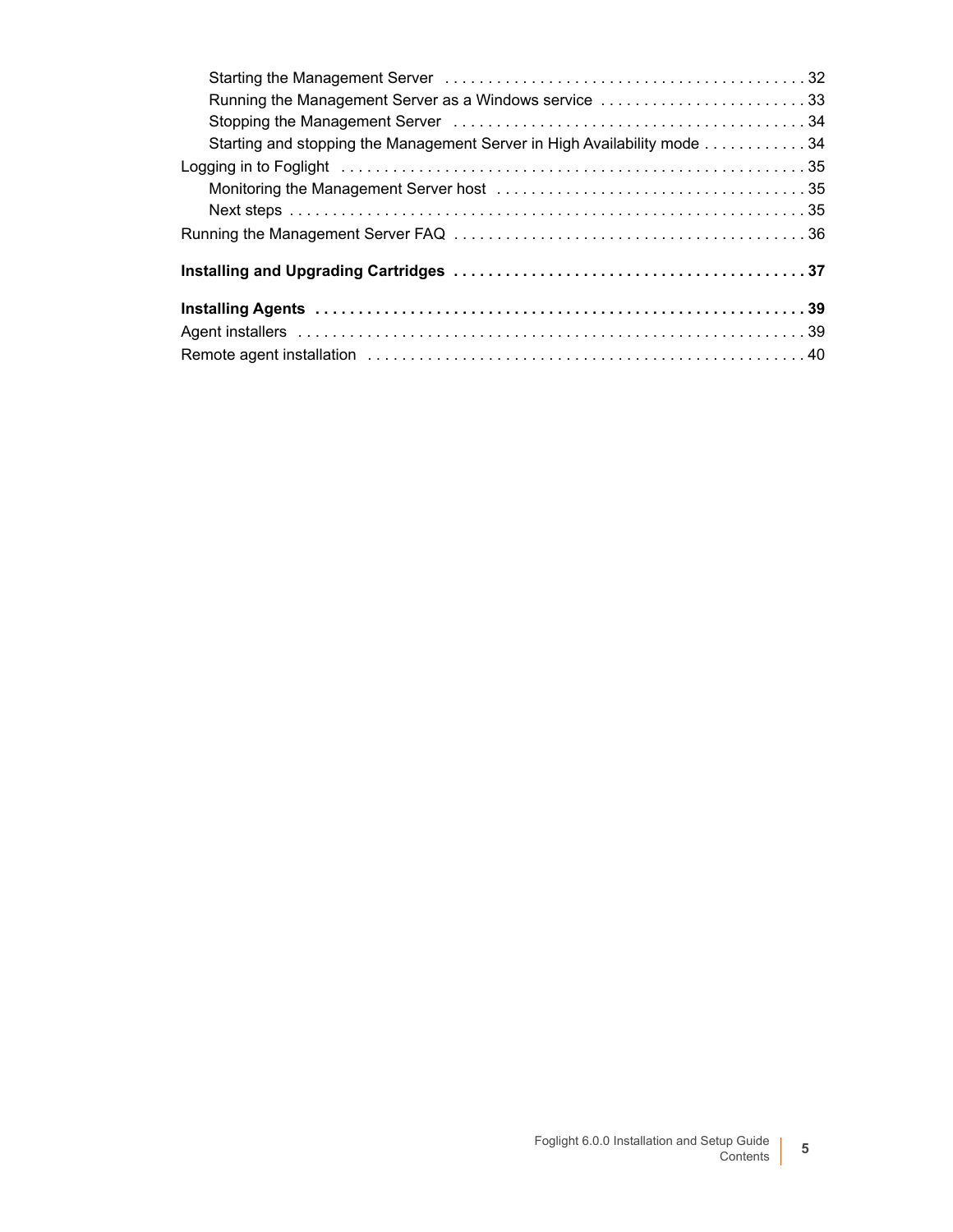**1**

# **Before Installing Foglight**

This guide provides instructions for installing, configuring, and starting Foglight<sup>®</sup>. Before you begin, see the *System Requirements and Platform Support Guide*.

This s[ection provides set](#page-5-0)[up information and an](#page-5-1) initial overview of installing Foglight:

- **•** What is Foglight?
- **•** [Hardware requirements a](#page-6-0)nd guidelines
- **•** Planning your installation
- **IMPORTANT:** See the *Release Notes* for Foglight, the Foglight Agent Manager, and any cartridges you are f installing. These documents contain important information about the latest versions of these components, such as information about late-breaking changes, updates, and known and resolved issues.

# <span id="page-5-0"></span>**What is Foglight?**

Foglight solution simplifies application performance monitoring and reduces the skills and effort required to manage applications, the user experience, and the supporting infrastructure.

Unlike other solutions, Foglight uses a single code base, and has a model-driven design that couples fast deployment and accelerated time-to-value. It offers the modular flexibility required to deliver a range of capabilities and sophistication to meet the needs of any organization, from organizations focused on technology-centric monitoring to organizations that have completed the transition to application-centric or transactional monitoring.

Foglight performs equally well in physical, virtual, and mixed infrastructure environments, providing visibility into issues affecting the application and end user experience. Intuitive workflows help you quickly move from the symptom to the root cause in the application, database, infrastructure, or network to resolve issues, reducing mean time to resolution. Predefined and drag-and-drop dashboards provide insight that is tailored to each stakeholder. By offering comprehensive visibility into your monitored envir[onment, Foglight helps](http://documents.quest.com/foglight/5.9.8/getting-started-guide/) ensure that cross-functional teams collaborate on and prioritize issues that matter most to the business.

<span id="page-5-1"></span>Foglight includes several different components, which are described in the *Getting Started Guide*.

# **Hardware requirements and guidelines**

The hardware requirements to run Foglight can vary widely, based on a number of factors, including:

- **•** The number and type of agents that are being used
- **•** The persistence and data roll-up policies
- **•** Agent configuration settings

Before doing a production implementation, conduct a proper scoping and sizing exercise with a qualified Quest Software Inc. representative. Arrange for a sizing analysis by contacting your Quest Software Inc. Sales Representative.

**6**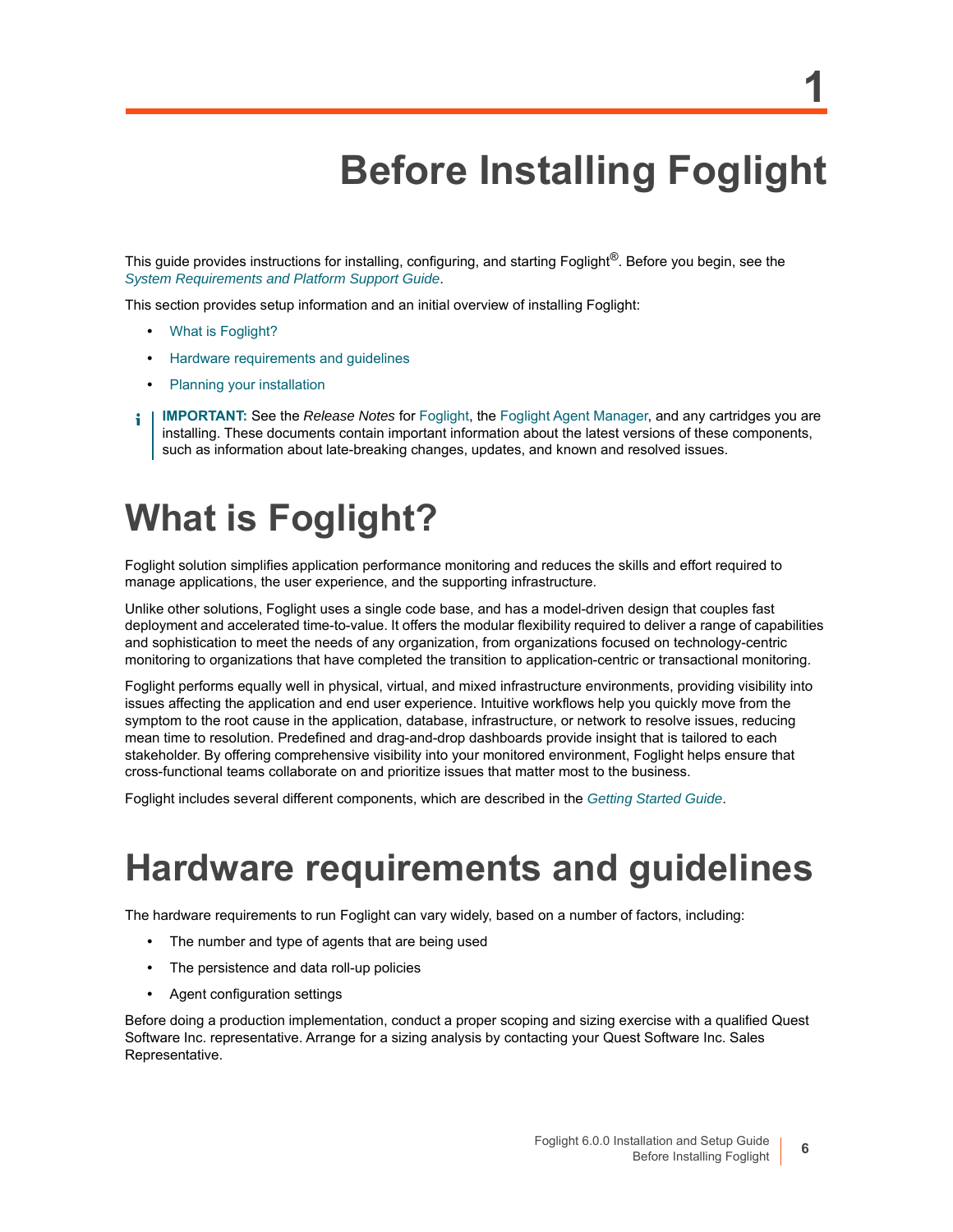## **Installation recommendations**

Running Foglight requires the following components:

- **•** Foglight Management Server
- **•** Foglight database repository

These components can be installed on a single tier or on multiple tiers. It is critical to realize that both the Management Server and database repository require dedicated resources to support them. In order to help facilitate sizing, the resources required to support each component are addressed separately. They can either be summed to support a single-tier installation, or treated independently as the requirements for each server in a twotier installation.

## **[Ha](http://documents.quest.com/foglight/5.9.8/system-requirements-and-platform-support-guide/)rdware requirements**

<span id="page-6-0"></span>For the current single- and multi-tier hardware requirements, see the *System Requirements and Platform Support Guide*.

# **Planning your installation**

Before you install Foglight, review the components that you are going to install. Ensure that you have the necessary information, such as port numbers and server names, and the locations where you are going to install the components.

**NOTE:** This guide provides instructions for installing new instances of Foglight only, not for upgrading Fo[glight.](http://documents.quest.com/foglight/5.9.8/upgrade-guide/)

For best practices for upgrading Foglight, an overview of the upgrade process, and upgrade procedures, see the *Upgrade Guide*.

**NOTE:** You can choose to use an embedded database or an external database. The instructions in this ÷ guide are for external database installations only.

The following list summarizes the main stages involved in installing and configuring Foglight:

**Stage 1:** Install the Management Server and configure the Management Server and database. The Management Server is the data collection and processing server.

**Stage 2:** Install, configure, and initialize the database, then start the Foglight Management Server and log in.

**i** | NOTE: If you are using an external database, the database must be initialized successfully before you can run Foglight.

**Stage 3:** Install and configure cartridges. Cartridges extend the functionality of Foglight, and are installed on the machine hosting the Management Server. A cartridge contains one or more cartridge components, such as agents for deployment, communication capabilities, modifications to the way that data is transformed or handled, rules, reports, and views.

**Stage 4:** Install, configure, and start the Foglight Agent Manager. The Agent Manager is a client that manages agents installed on monitored hosts. See the *Foglight Agent Manager Guide* for details.

**Stage 5:** Install and configure agents. Agents are deployed on machines in your monitored environment and send data to the Management Server. There are several types of agents. One or more instances of each type of agent managed by the Agent Manager can be deployed per host. For example, there is an agent that collects metrics from the operating system of the host machine. There are also agents that are embedded into systems or the software that they monitor.

**IMPORTANT:** Install and configure the Agent Manager before deploying agents that are installed on a monitored host.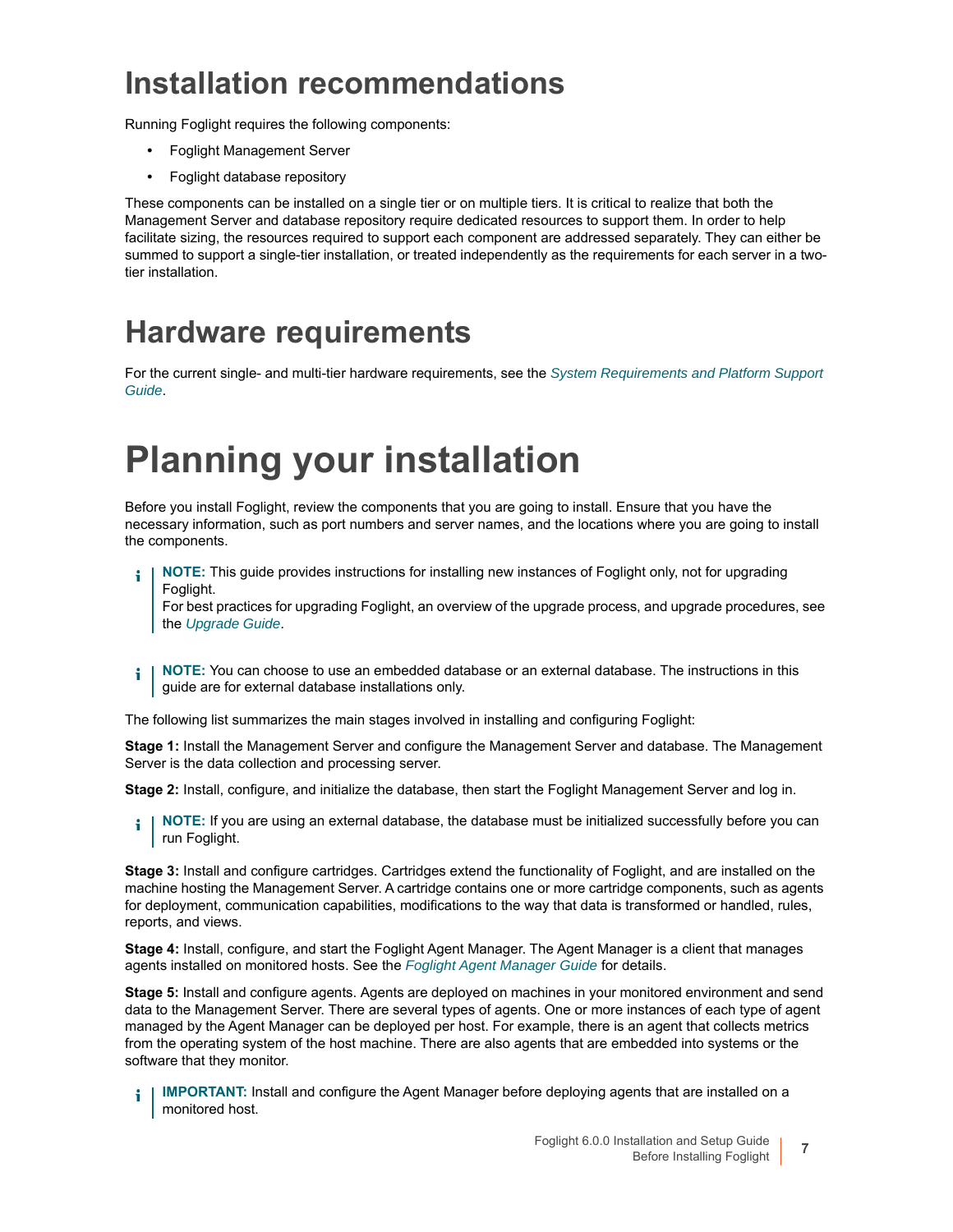For mo[re information, see the](#page-7-0)se topics:

- **•** [High Availability mode](#page-8-0)
- **•** [Using an](#page-8-1) external database
- **•** [Licensing](#page-9-0)
- <span id="page-7-0"></span>**•** Installation modes

## **High Availability mode**

Before you install Foglight, determine if you are going to set up and run the Management Server in High Availability (HA) mode or as a standalone server. High Availability mode enables you to install multiple Management Servers where one server is the primary server and the others are standby servers. If the primary server stops responding, then one of the standby servers in the HA cluster takes over the responsibility.

Configuring multiple servers using HA mode offers the following benefits:

- **Automatic restart:** The restart process (FoglightHA Daemon) runs on the same host as the Management Server it is monitoring and monitors the state of the server. If the server stops responding or has a fatal error, then the restart process stops and restarts the server automatically. The process can also send out email notifications about various conditions of the server.
	- **NOTE:** The default value for the restart process is 10 minutes (600 seconds). Machines with a slower ÷ processing speed take longer to reboot. You can modify the default time by editing the startup.grace variable in the restart monitor.config file (located in the config directory).
- **Standby Server:** To reduce outage times, a standby server instance is created (for a particular Foglight Management Server), and forms a partition. One server becomes the primary server and communicates with the agents, receives and processes data, and processes rules. All other servers are standby servers. If a primary server stops responding, one of the standby servers resumes service and becomes the primary server.

### **Considerations for running the Management Server in HA mode**

If you plan to run the Management Server in HA mode, there are certain considerations:

- **•** Specific ports are required for the HA setup to work:
	- **▪** Cluster Mcast Port
	- **▪** HA JNDI RMI Port
	- **▪** HA JNDI JNP Port
	- **▪** HA JRMP Invoker Port
	- **▪** HA Pooled Invoker Port
	- **▪** [HA JNDI UDP Group Port](http://documents.quest.com/foglight/5.9.8/administration-and-configuration-guide/)

All of these ports must be set to the same values for all Management Servers in the HA cluster. See the *Administration and Configuration Guide* for port descriptions and default port assignments.

- **•** By default, HA mode works only within the local subnet and uses UDP (User Datagram Protocol) for communication. You can reconfigure your HA cluster to [use TCP \(Transmission Con](http://documents.quest.com/foglight/5.9.8/high-availability-field-guide/)trol Protocol), which can work outside of the local subnet. This alternative is the recommended option if your HA cluster consists of a few designated HA Management Servers. See the *High Availability Field Guide* for more information.
- **•** In both High Availability Mode and Single Server Mode, the database must be running for Foglight to operate. You may have to implement a combined database-backup and High Availability solution to achieve true failover of all components. Failover ensures that monitoring operations are not interrupted.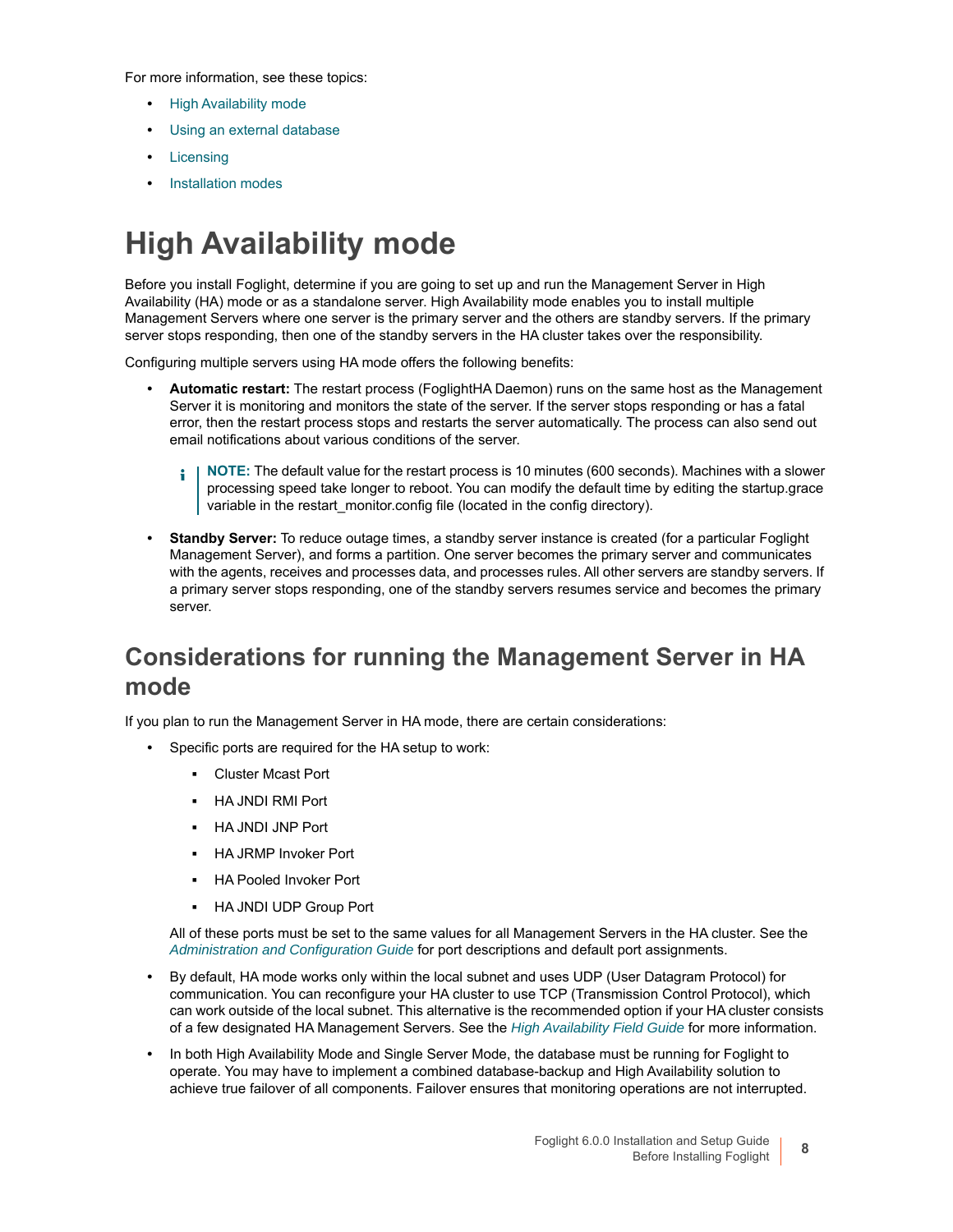**•** A server running in HA mode can only use an external database.

<span id="page-8-0"></span>For more information about installing and configuring HA mode, see the *High Availability Field Guide*.

## **Using [an external database](http://documents.quest.com/foglight/5.9.5/system-requirements-and-platform-support-guide/)**

An external instance of the PostgreSQL® database can be used if your database administrator has installed one. Please see the *System Requirements and Platform Support Guide* for information about the external databases supported by Foglight.

<span id="page-8-1"></span>A setup with an external database has the advantage of using existing infrastructure. For setup, a remote administrator user/password with rights to create users and tables in the user/temp tablespace is required. Remote administrator access must be granted.

## **Licensing**

This section provides inform[ation about licensing for Foglight.](http://documents.quest.com/foglight/5.9.8/administration-and-configuration-guide/)

**IMPORTANT:** See the *Administration and Configuration Guide* for information about license requirements, ÷ managing licenses, and the different categories of cartridges (based on their license requirements).

### **[Pr](#page-16-1)[oviding a license file during](#page-13-1) installation**

<span id="page-8-2"></span>You can install a license file during installation if you perform a Custom Install. See Step 14: Add Foglight license file in Installing a new version of the Management Server.

### **Importing a license file after installation**

You can also import a license after installing Foglight. There are three ways of providing a license file to the Management Server after installation.

### **Using the manual process**

**•** Move an existing license file into the *<foglight\_home>\license* folder.

### **[Using the](http://documents.quest.com/foglight/5.9.8/administration-and-configuration-guide/) Foglight Administration module**

**•** Upload a license file using the Foglight Administration module. See the *Administration and Configuration Guide* for instructions.

### **Using the command line**

- 1 Start the Foglight Management Server.
- 2 Ensure that JAVA HOME is set.
- 3 If you have not already done so, extract the file *fglcmd.zip* in *<foglight\_home>\tools*.
- 4 Upload a license by navigating to *<foglight\_home>\tools* and entering the following command:

fglcmd -usr <username> -pwd <password> -cmd license:import -f <license file>

The preceding command assumes that you are using the default port 8080 and *localhost*. If you are not running with these default values, use the following options to indicate server and port:

-port <xx> -srv <server\_name>

For example, if you want to connect to the Management Server using the default HTTPS port, include the option -port 8443 with the fglcmd command.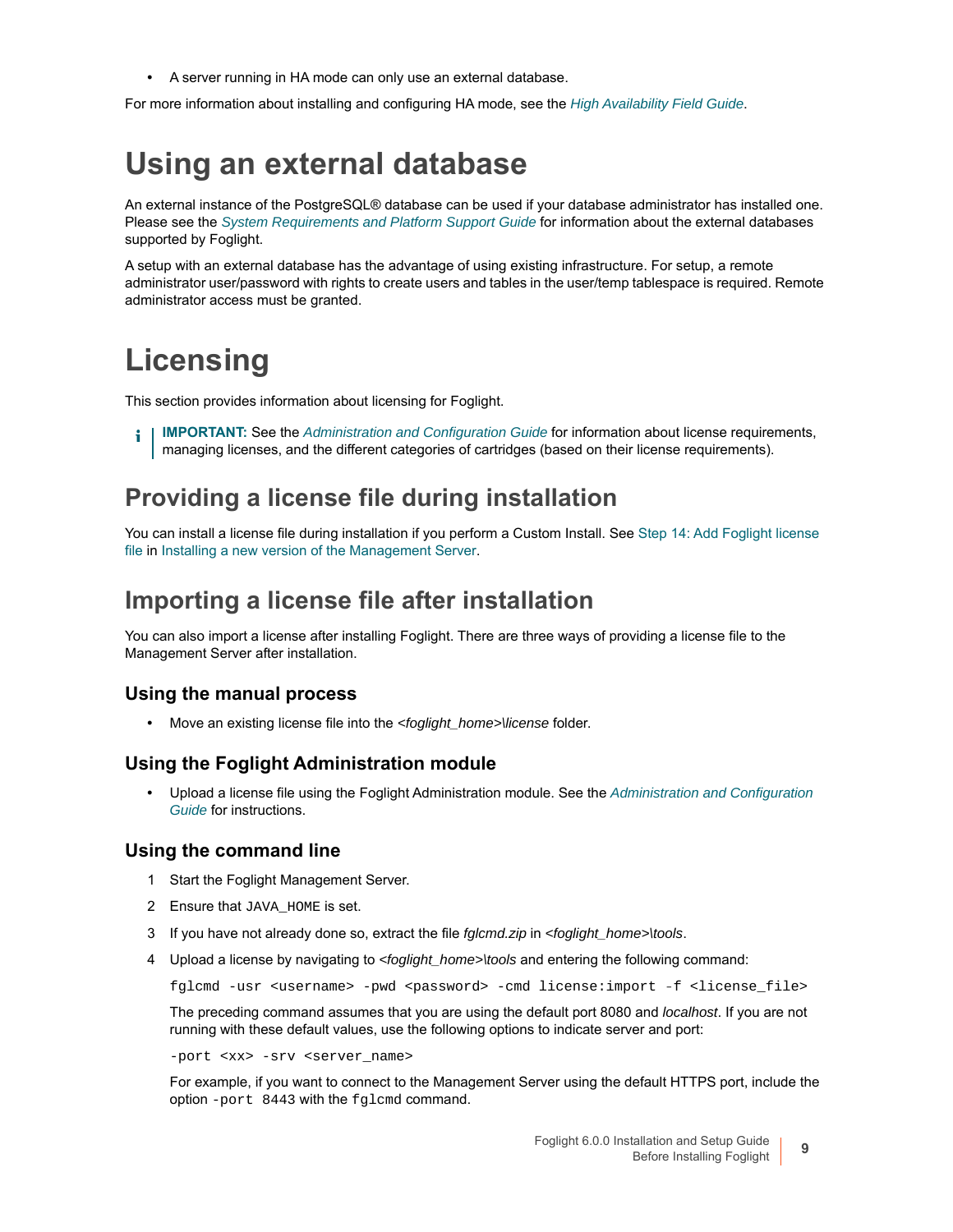<span id="page-9-0"></span>**NOTE:** See the *Command-Line Reference Guide* for information about running the fglcmd utility and the ÷ options that can be used with fglcmd, including additional license-management commands.

## **Installation modes**

The default mode for the installer is the graphical user interface mode. However, in cases where a graphics display is not available, the Foglight installer can be started in command-line mode by using the console mode or silent mode.

### **Console mode**

In console mode, the install instructions are in text format, but otherwise are the same as the graphical user interface install.

To execute the console mode, type the following command:

### **Windows® - Foglight only**

```
Foglight-6_0_0-install_windows-x86_64.exe -i console
```
### **Windows® - Foglight Evolve**

Foglight Evolve-x x x-install windows-x86 64.exe -i console

### **Silent mode**

In silent mode, a properties file is used to feed in the installation parameters. The file consists of a list of key-value pairs, which are described in the following table.

### *To run the installer in silent mode:*

**IMPORTANT:** Silent mode does not work if you set parameters in the properties file for Foglight to connect to ÷. an external database, and an existing Foglight schema is present in that database. There is no Foglight silent installer parameter for using an existing database schema in order to prevent t[he contents of an](#page-28-2)  existing database from being lost.

If you attempt to run the silent installer using a properties file that specifies an external database where an existing Foglight schema is present, a fatal error appears in the installation logs. See Installing Foglight FAQ for more information about the error message and workarounds.

### **Foglight only**

Foglight-6\_0\_0-install\_windows-x86\_64.exe -i silent

### **Foglight for Evolve only**

Foglight-Evolve-x\_x\_x-install\_windows-x86\_64.exe -i silent

To use a specific properties file in silent mode, append the following option:

```
-f <fms_silent_install>.properties
```
The installer loads the specified properties file. When the file name and installer prefix are the same, the installer uses the properties automatically.

**NOTE:** [In certain configurations the Man](http://documents.quest.com/foglight/5.9.8/administration-and-configuration-guide/)agement Server uses ports in addition to the ones that you set using the silent installer; for example, when Foglight is running in High Availability (HA) mode. See the *Administration and Configuration Guide* for details.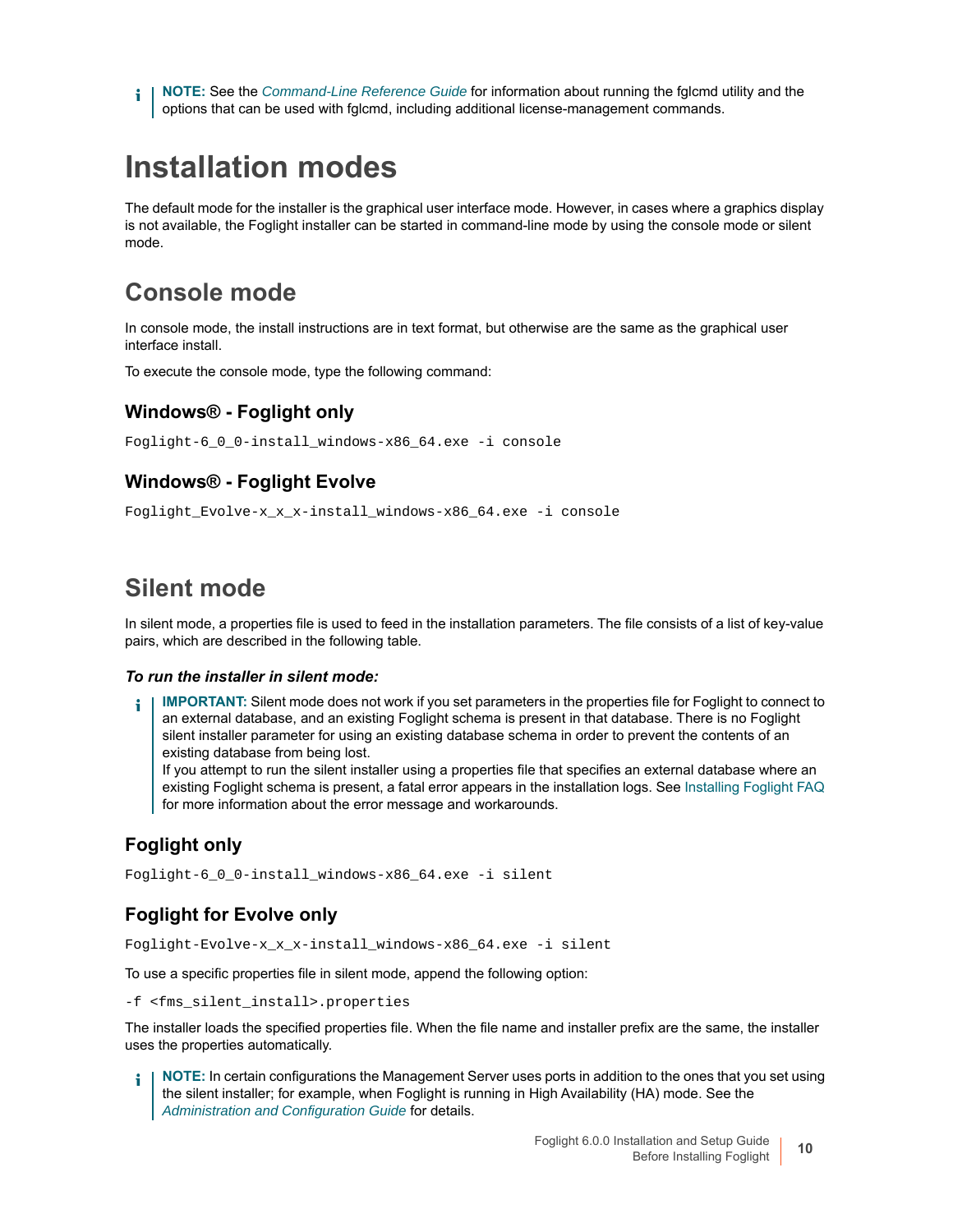The following table lists the properties available for configuring a silent installation, and their default values.

|  |  | Table 1. Properties available for configuring a silent installation |  |
|--|--|---------------------------------------------------------------------|--|
|  |  |                                                                     |  |

| <b>Property</b>        | <b>Description</b>                                                                                                                                             | <b>Default</b> |
|------------------------|----------------------------------------------------------------------------------------------------------------------------------------------------------------|----------------|
| FMS_ADMIN_PASSWORD     | Administrator password for Foglight.                                                                                                                           | foglight       |
| FMS_CLUSTER_MCAST_PORT | Cluster Multicast port. Must be set to the same value<br>for all Management Servers that are part of the same<br>HA partition.                                 | 45566          |
|                        | See Configuring the cluster multicast port used in<br>High Availability mode for more information about<br>setting this port when running Foglight in HA mode. |                |
| FMS DB                 | Allows you to specify whether the database is<br>embedded or external.                                                                                         | embedded       |
|                        | Must be set to external if FMS_HA_MODE=1                                                                                                                       |                |
| FMS_DB_ADMIN_PASSWORD  | Allows you to specify the password for the database<br>administrator user account.                                                                             | None.          |
|                        | This setting is not required if FMS_DB=embedded.                                                                                                               |                |
|                        | Must be set to the same value for all Management<br>Servers that are part of the same HA partition.                                                            |                |
| FMS_DB_ADMIN_USER      | Allows you to specify the database administrator<br>user account.                                                                                              | foglight       |
|                        | This setting is not required if FMS_DB=embedded.                                                                                                               |                |
|                        | Must be set to the same value for all Management<br>Servers that are part of the same HA partition.                                                            |                |
| FMS DB HOST            | Allows you to specify the host name of the database<br>machine.                                                                                                | 127.0.0.1      |
|                        | This setting is not required if FMS_DB=embedded.                                                                                                               |                |
|                        | Must be set to the same value for all Management<br>Servers that are part of the same HA partition.                                                            |                |
| FMS_DB_NAME            | Allows you to specify the name of the Foglight<br>database.                                                                                                    | foglight       |
|                        | This setting is not required if FMS_DB=embedded.                                                                                                               |                |
|                        | Must be set to the same value for all Management<br>Servers that are part of the same HA partition.                                                            |                |
| FMS DB PORT            | User-defined port for the database.                                                                                                                            | 15432          |
|                        | Must be set to the same value for all Management<br>Servers that are part of the same HA partition.                                                            |                |
| FMS_DB_SETUPNOW        | $0 = Set$ up the database after installation is complete. 1                                                                                                    |                |
|                        | $1 = Set$ up the database as part of the installation.                                                                                                         |                |
| FMS_DB_TYPE            | Specifies the database type.                                                                                                                                   | postgresql     |
|                        | This setting is not required if FMS_DB=embedded.                                                                                                               |                |
|                        | Must be set to the same value for all Management<br>Servers that are part of the same HA partition.                                                            |                |
| FMS_DB_USER            | Database user name.                                                                                                                                            | foglight       |
|                        | Must be set to the same value for all Management<br>Servers that are part of the same HA partition.                                                            |                |
| FMS_DB_USER_PASSWORD   | Database user password.                                                                                                                                        | foglight       |
|                        | Must be set to the same value for all Management<br>Servers that are part of the same HA partition.                                                            |                |
| FMS_FEDERATION_PORT    | Federation communication port.                                                                                                                                 | 1099           |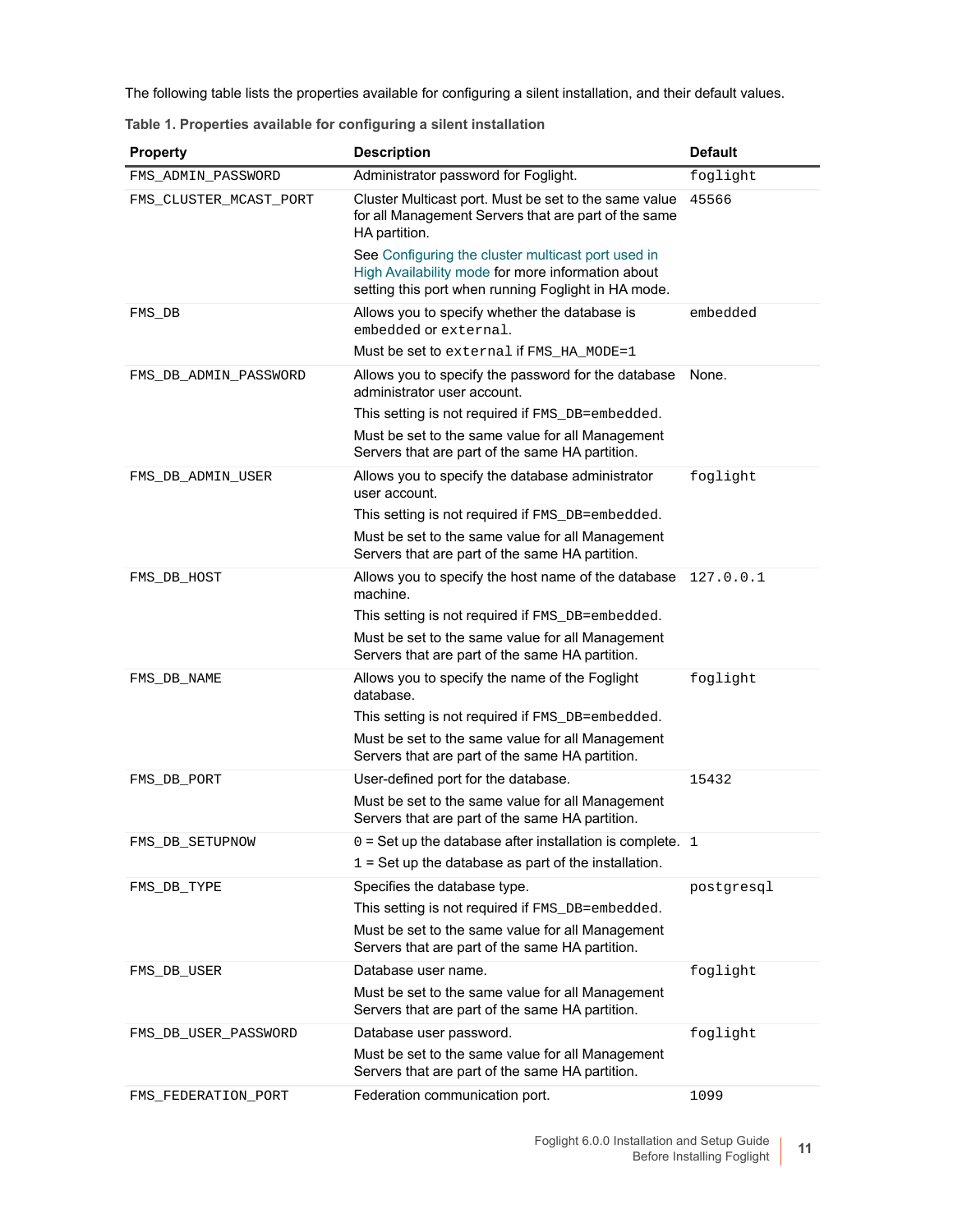**Table 1. Properties available for configuring a silent installation**

| <b>Property</b>                      | <b>Description</b>                                                                                                                                                                                                    | <b>Default</b>                           |
|--------------------------------------|-----------------------------------------------------------------------------------------------------------------------------------------------------------------------------------------------------------------------|------------------------------------------|
| FMS HA MODE                          | 0 = Run Foglight in standalone mode.<br>1 = Run Foglight in HA (High Availability) mode.                                                                                                                              | $\Omega$                                 |
| FMS_HA_PARTITION                     | High Availability (HA) partition name.                                                                                                                                                                                | FMS HA                                   |
|                                      | Only required if FMS_HA_MODE=1.                                                                                                                                                                                       |                                          |
|                                      | Must be set to the same value for all Management<br>Servers that are part of the same HA partition.                                                                                                                   |                                          |
| FMS_HTTP_PORT                        | HTTP port.                                                                                                                                                                                                            | 8080                                     |
| FMS_HTTPS_ONLY                       | 0 = Do not run Foglight in secure mode (HTTPS)<br>only.<br>1 = Run Foglight in secure mode (HTTPS) only.                                                                                                              | 0                                        |
| FMS_HTTPS_PORT                       | HTTPS port.                                                                                                                                                                                                           | 8443                                     |
| FMS_LICENSE_AGREEMENT                | License agreement acknowledgment.                                                                                                                                                                                     | yes                                      |
| FMS_LICENSE_FILE                     | Allows you to add a license file by specifying the path<br>to the license.                                                                                                                                            | None (the license<br>file you specify is |
|                                      | <b>NOTE:</b> See the Administration and Configuration<br>Guide for information about license requirements,<br>managing licenses, and the different categories of<br>cartridges (based on their license requirements). | validated).                              |
| FMS_QP5APP_PORT                      | The port for an embedded query engine.                                                                                                                                                                                | 8448                                     |
| FMS_RUN_NOW                          | Starts the Management Server at the end of the<br>installation.                                                                                                                                                       | false                                    |
| FMS SERVICE                          | For enabling Foglight as a Windows® service.                                                                                                                                                                          | false                                    |
| FMS_UPGRADE                          | Only required to update an existing installation, in<br>which case it must be set to 1.                                                                                                                               | 1                                        |
| INSTALLER UI                         | The property is set to SILENT for silent mode.                                                                                                                                                                        | SILENT                                   |
|                                      | This setting is the default one and is mandatory.                                                                                                                                                                     |                                          |
| USER_INSTALL_DIR                     | The Foglight installation directory.                                                                                                                                                                                  | None.                                    |
|                                      | If you want to upgrade an existing installation,<br>specify the path to the existing installation directory<br>here (and ensure that FMS_UPGRADE is set to 1).                                                        |                                          |
| <b>USER SHORTCUTS</b>                | Sets the shortcut location.                                                                                                                                                                                           | None.                                    |
| FMS SERVICE LINUX ENABLED            | For enabling Foglight as a Linux service, in which<br>case it must be set to 1.                                                                                                                                       | 0                                        |
| FMS_SERVICE_LINUX_VALID_P<br>LATFORM | For enabling Foglight as a Linux service, in which<br>case it must be set to true.                                                                                                                                    | false                                    |
| FMS SERVICE LINUX RUN USE<br>R       | The username who is used to run the Foglight.                                                                                                                                                                         | None.                                    |
| FMS FIPS APPROVED ONLY MO<br>DE      | Enable FIPS Compliance mode for the Foglight<br>server.                                                                                                                                                               | false                                    |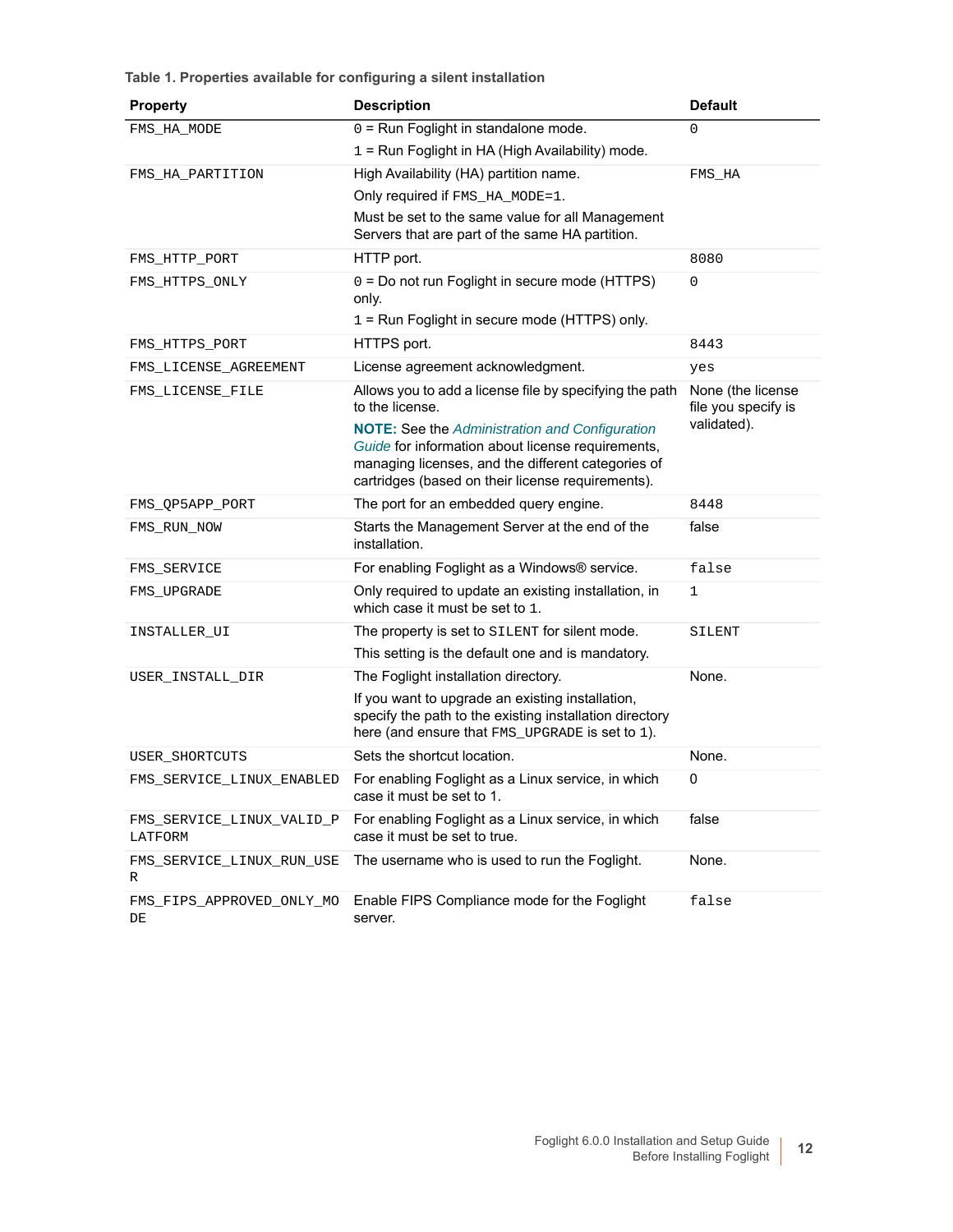# **Installing Foglight**

<span id="page-12-0"></span>The Foglight installer allows you either to install a new instan[ce of the Fogligh](http://documents.quest.com/foglight/5.9.8/upgrade-guide/)t Management Server or to upgrade an existing installation of a Foglight Management Server. This guide provides the procedures for a new installation of the Management Server. For upgrade procedures, see the *Upgrade Guide*.

 $\mathbf{i}$ **NOTE:** The Management Server should be installed on a dedicated machine.

For mo[re details, see thes](#page-12-1)e topics:

- **•** [Preparing to install](#page-13-0)
- **•** [Installing a new vers](#page-17-2)ion of the Management Server
- **•** [Installed director](#page-19-0)ies
- **•** [Foglight settings](#page-27-0)
- **•** [HP patch checking to](#page-27-1)ol
- **•** [Uninstalling Foglight](#page-28-0)
- **•** [Upgrading the Manage](#page-28-1)ment Server
- <span id="page-12-1"></span>**•** Installing Foglight FAQ

# **Preparing to install**

The requirements for installing Foglight are:

- **•** A machine to host the Management Server. The Management Server should run on a dedicated machine because it must process and store large volumes of data.
	- **NOTE:** Ensure that a host name resolution and reverse lookup are confirmed prior to installing the f Foglight Management Server.

**NOTE:** Link-local IPv6 addresses are not supported for the Management Server because many web browsers do not support link-local IPv6 addresses.

- **•** Administrator or root access to all machines requiring a Foglight agent.
- **•** An administrator password for Foglight. The user name *foglight* and the default password for this account can initially be used to log in to the browser interface and to use command-line interface options with administrator privileges. It is recommended that you change the default password for this account.
- **•** The TEMP environment variable is set to a location with sufficient space for installer self-extraction to meet the requirements.

The following are recommendations for installing Foglight:

**•** InstallAnywhere recommends that you install as Administrator or use an account that is part of the Administrator group.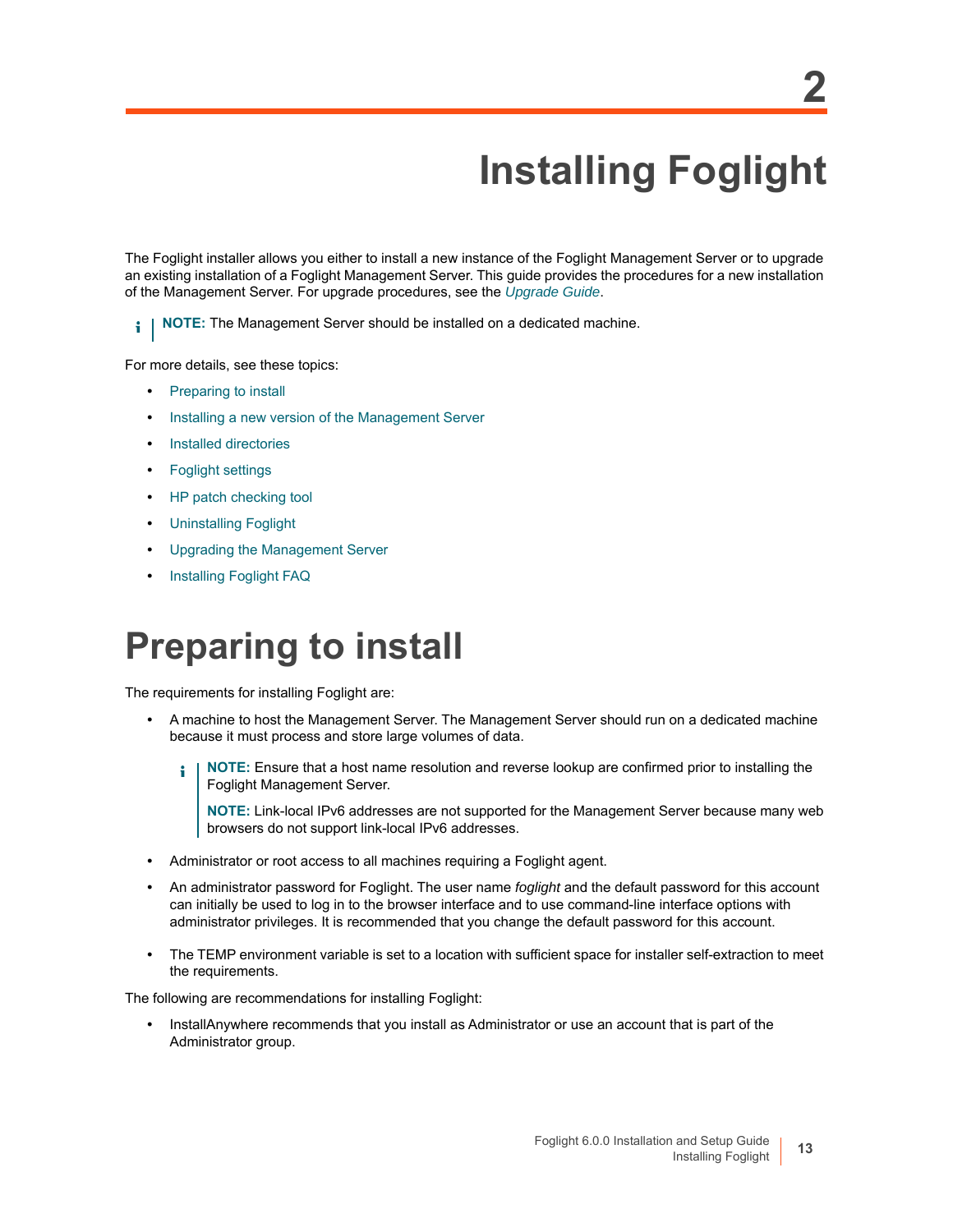# <span id="page-13-1"></span><span id="page-13-0"></span>**Installing a new version of the Management Server**

Once all system requirements are in place, you are ready to install the Management Server. The installer prompts you to input data, an[d shows progress d](#page-17-2)uring the installation process.

The Foglight installation process consists of the same basic steps for all platforms. For specific platform customizations, see Installed directories.

For mo[re details, see these topics:](#page-16-0)

- **•** [Foglight Se](#page-17-0)rver Startup page
- **•** [Next steps](#page-17-1)
- **•** Embedded Agent Manager

Start the installation process by initiating the executable included on the Foglight installation media. Each installation screen includes a **Previous** button, allowing you to go back and adjust the information you have specified.

### **Step 1: Introduction**

The Introduction screen provides an overview of the mechanics of the installation interface. Review the contents of the screen, then click **Next**.

### **Step 2: Transaction Product Agreement**

- 1 Read the Transaction Product Agreement statement, and accept or decline the terms of the agreement.
- 2 If you selected **I accept the terms of the License Agreement**, click **Next**.

### **Step 3: Select installation type**

Click the **Custom Install** option, then click **Next**.

**NOTE:** The **Standard Install** option is only available if you are installing with an embedded database. $\mathbf{i}$ 

### **Step 4: Choose installation folder**

1 Choose the location where you want to install Foglight, depending on the product that you want to install. You can accept the default location:

### **Foglight**

*▪ C:/Quest/Foglight*

### **Foglight Evolve**

- *▪ C:/Program Files/Quest/Foglight*
- 2 You can also click the **Browse** button to navigate to a different location.
- 3 Click **Next**.

### **Step 5: Choose shortcut location**

1 Choose the location where you want to create product icons. There are several options: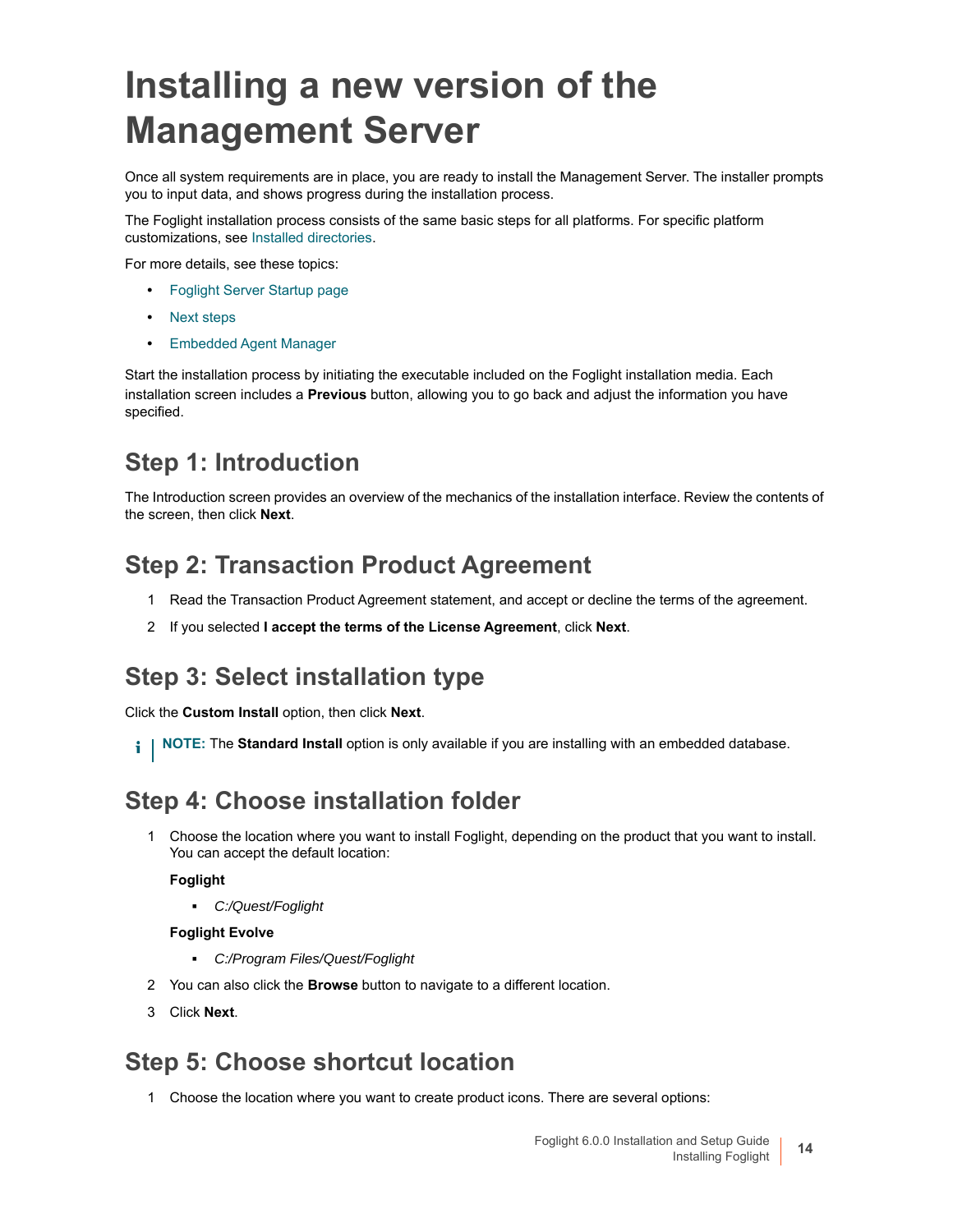- **In a new Program Group:** Accept the default or type the name of the group in the field.
- **In an existing Program Group**: Use the menu to select an existing program group.
- **In the Start Menu**
- **On the Desktop**
- **In the Quick Launch Bar**
- **Other** (default): Browse your system for a shortcut location. Click the **Choose** button to enable the browser.
- **Don't create icons**

Select the **Create Icons for all Users** check box to create shortcuts for all Foglight users.

2 Click **Next**.

### **Step 6: Foglight service**

- 1 The default option is Do not enable Foglight as a Windows® service. If you want Foglight to run as a Windows service, select **Enable Foglight as a Service**.
- 2 Click **Next**.

### **Step 7: Pre-installation summary**

Review the installation information. If you are satisfied with the parameters of your installation, click **Install**.

To change the installation parameters, click **Previous**.

**NOTE:** The installation [type \(New Insta](http://documents.quest.com/foglight/5.9.6/upgrade-guide/)ll) is displayed on this screen. If you want to upgrade an existing installation of the Management Server, continue clicking Previous until you return to the Choose Install Folder screen. See the *Upgrade Guide* for detailed upgrade instructions.

### **Step 8: Installing Foglight**

Foglight installs files into the specified directory.

### **Step 9: Foglight administrator password**

- 1 In the **Foglight Administrator Password** box, accept the default password (*foglight)* or type an alternate one.
- 2 In the **Retype Administrator Password** box, accept the default *(foglight)* or, if you have provided an alternate password in step 1, retype the password for verification.
- 3 **Optional** To run Foglight in secure mode (HTTPS) only, select the **Secure Server (HTTPS Only)** check box.
- <span id="page-14-0"></span>4 Click **Next**.

### **Step 10: Foglight mode**

1 Select the server mode. The options are **Standalone** (the default) or **HA (High Availability**).

**i** | NOTE: A server running in HA mode can only use an external database.

2 If you choose **HA (High Availability)**: In the **HA Partition** field, type the partition name. All servers set up in **HA (High Availability)** mode that you want to act as either primary or secondary servers for failover must be configured with the same partition name.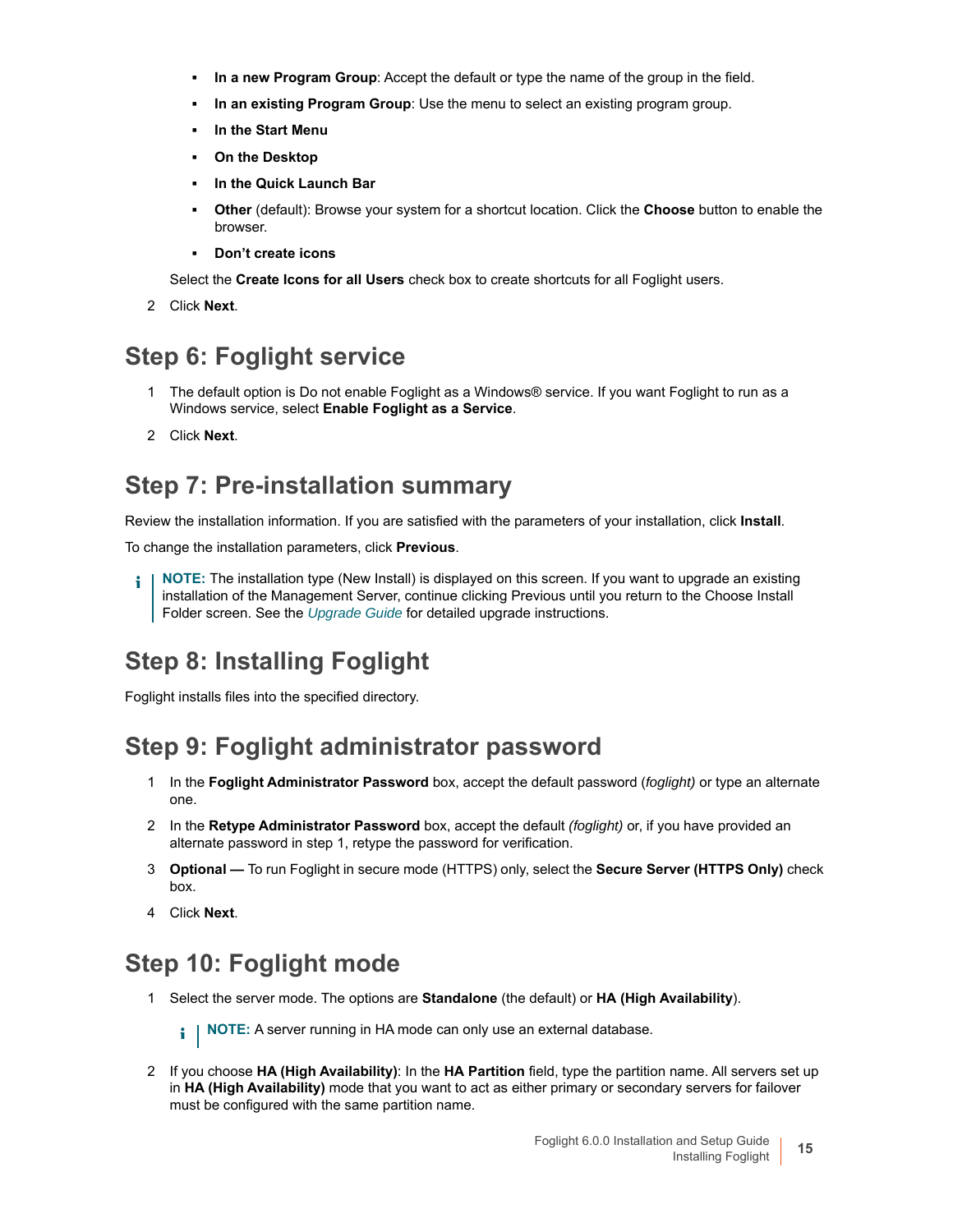- **IMPORTANT:** Servers with different partition names do not participate in the high availability setup. i I
- **NOTE:** [If you do not ch](http://documents.quest.com/foglight/5.9.7/high-availability-field-guide/)oose HA (High Availability) while installing Foglight but want to use HA mode f. later, you can enable HA mode after installation. For more information, see the *Foglight High Availability Field Guide*.
- 3 Click **Next**.

### **Step 11: FIPS Compliance mode**

This step allows you to enable FIPS Compliance mode. Select the checkbox if you want to enable FIPS compliance mode.

**NOTE:** Once the FIPS Compliance mode is enabled during installation, you cannot disable it without a ŧ complete reinstall of Foglight.

### **Step 12: Foglight repository database type**

This step allows you to select the Foglight database type. The server on which the database is located must be running before you complete this step.At the completion of this step, the installer creates the user (*foglight* is the default user ID) in the database and sets the appropriate permissions.

- **•** Select **Postgr[eSQL \(External databas](#page-14-0)e)** and then click **Next**. See the following section for instructions.
	- **NOTE:** The embedded database option does not appear if you selected HA as the server startup f. mode in Step 10: Foglight mode.

### **Step 13: Foglight ports configuration**

- 1 Configure the server ports. The Foglight Ports Configuration screen displays default ports that you can assign.
	- **NOTE:** [In certain configurations, the M](http://documents.quest.com/foglight/5.9.8/administration-and-configuration-guide/)anagement Server uses other ports than the ones that you f. can set on this screen; for example, when Foglight is running in High Availability (HA) mode. See the *Administration and Configuration Help* for details.
- 2 If you are installing Foglight in High Availability (HA) mode and are planning to have multiple HA partitions on the same sub-network, configure a different Cluster Multi-cast Port for each HA partition. The primary server and secondary servers within each HA partition must be configured to use the same Cluster Multicast Port.

You can set this port from the Foglight Ports Configuration screen, or change it after installation in the *server.config* file. See Configuring the cluster multicast port used in High Availability mode for information about changing this port after installing Foglight.

- **[IMPORTANT:](#page-35-1)** Errors can occur if servers that are not part of the same HA partition are configured to f. multicast on the same port on the same sub-network as the HA partition. See Running the Management Server FAQ for more information about these errors.
- 3 If you want to revert to the default values, click **Defaults**.
- 4 Click **Next**.
	- **NOTE:** If there are any port assignment conflicts, an error message dialog box appears. Click ÷ **Review Ports**, if you want to return to the Foglight Ports Configuration screen to configure the conflicting port(s), or click **Ignore and Continue** to continue with the installation without resolving the port conflicts. Select one of these options to continue.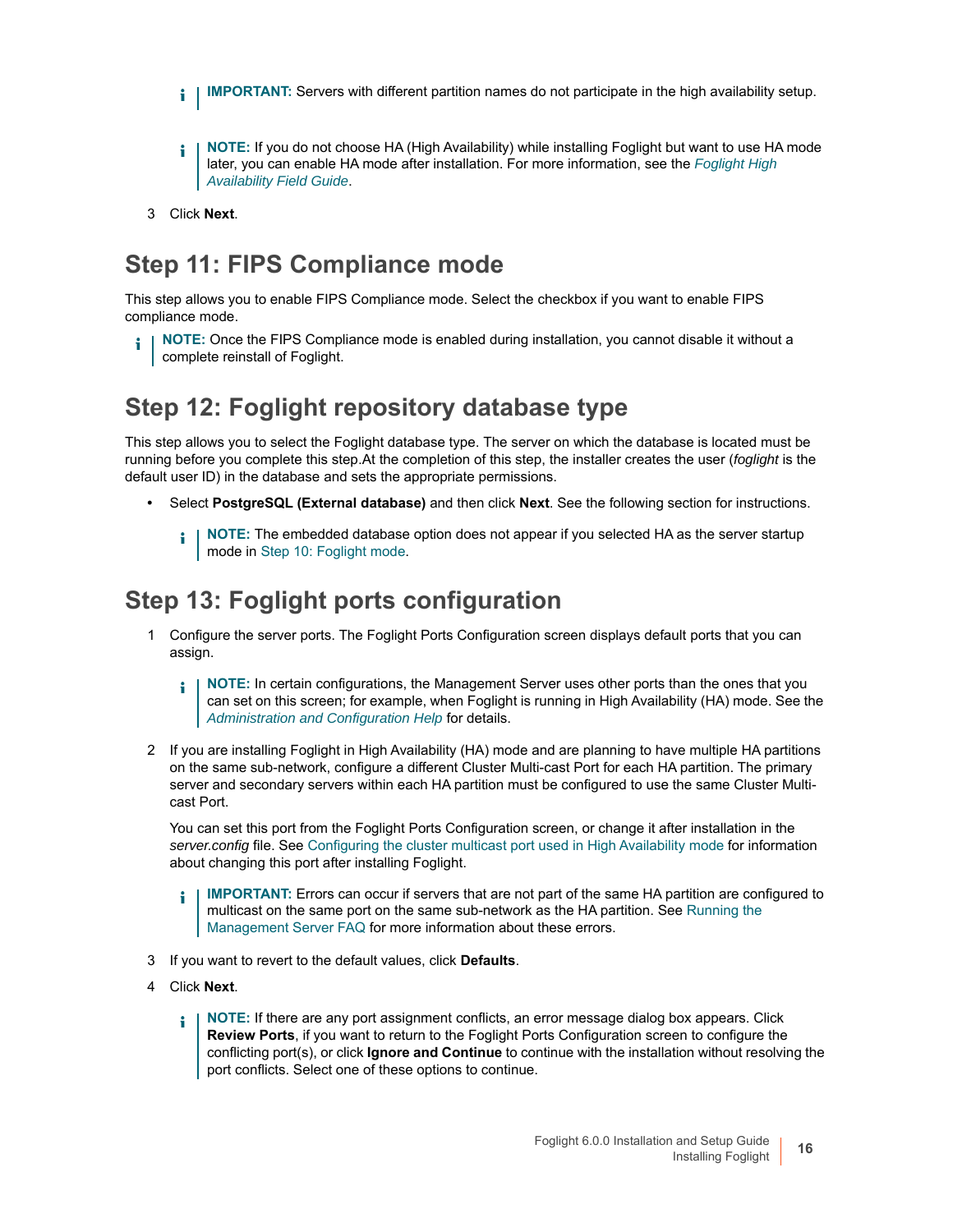### <span id="page-16-1"></span>**Step 14: Add Foglight license file**

1 Specify the path to the Fogli[ght license file in the](http://documents.quest.com/foglight/5.9.8/administration-and-configuration-guide/) **Install a license from the following file** box, or browse to a license file by clicking the **Browse button**.

**IMPORTANT:** See the *Administration and Configuration Guide* for information about license ÷ requirements, managing licenses, and the different categories of cartridges (based on their license requirements).

2 Click **Next**.

Alternatively, you can provide a license file to the Management Server after the installation is complete. To do so, leave the **Install a license from the following file** box blank and click **Next**.

If you selected **Enable Foglight as a Service** in Step 6: Foglight Service, the Management Server service is enabled and started at this point.

### **Step 15: Add Foglight to system service**

The Foglight Server Startup step enables to add Foglight to the system service.

- **NOTE:** To customize the Foglight Management Server starts as a system service, the current user must have sudo without password privilege; otherwise the script will be generated without being added into the system service and you can edit and execute the script later.
	- 1 To start the Foglight Management Server without adding Foglight to the system service (the default setting), click **Next**.
	- 2 To start the Foglight Management Server as a system service, select **Yes, add foglight to the system service**.

### **Step 16: Foglight server startup**

The Foglight Server Startup step enables you to start the Management Server.

- **i** | NOTE: This screen does not appear if you enabled Foglight to run as a Windows® service.
	- 1 To start the Management Server (the default setting), click **Next**.

If you do not want the installer to start the Management Server, clear the **Run Now** check box, then click **Next**.

2 If you selected **Run Now**, the installer starts Foglight and the Foglight Server Startup page launches in a web [browser \(if a web browser is a](#page-16-0)vailable). If a web browser is not available, the Foglight Server Startup page does not launch.

See Foglight Server Startup page for more information.

In either case, the Install Complete screen appears.

### **Step 17: Install complete**

<span id="page-16-0"></span>Click **Done** to complete the installation process.

## **Foglight Server Startup page**

If you selected the **Run Now** check box in the Foglight Server Startup step in the installer, the installer starts Foglight and launches the Foglight startup page.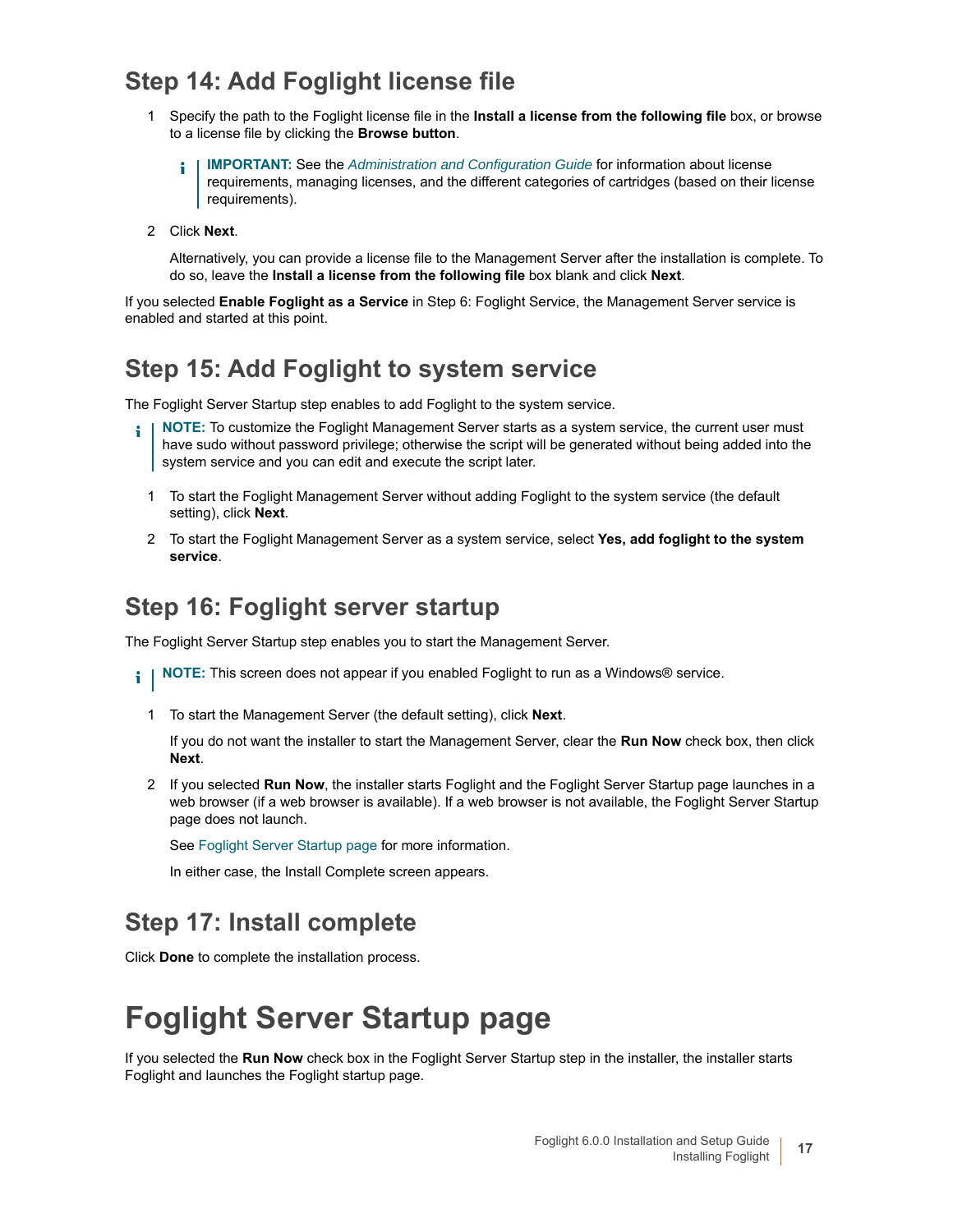When the server startup is complete, a link to the Foglight login page appears. For more information, see Logging in to Foglight.

<span id="page-17-0"></span>**NOTE:** [The default link to the l](#page-35-2)ogin page points to http://localhost:8080. In some instances, this link may not  $\ddot{\mathbf{i}}$ correspond to the URL of your Foglight server. In such cases, see Why does clicking the login link on the server startup page not work?.

## **Next [steps](#page-8-2)**

If you performed a Custom Install and you did not install a license in Step 14: Add Foglight license file, follow the instructions in Importing a lic[ense file after installation to provide a lic](http://documents.quest.com/foglight/5.9.8/administration-and-configuration-guide/)ense file to the Management Server after installation.

**IMPORTANT:** See the *Administration and Configuration Guide* for information about license requirements, ÷ managing licenses, and the diff[erent categories of cartridges \(based on their lic](#page-31-3)ense requirements).

If you did not select the **Run Now** [option in the](#page-34-3) Foglight Server Startup step of the installer, start the Management Server by following the instructions in Starting and stopping the Management Server.

<span id="page-17-1"></span>To log in to Foglight, see Logging in to Foglight.

## **Embedded Agent Manager**

An instance of the Agent Manager is automatically installed with new installations of the Management Server. This embedded Agent Manager instance runs on the Management Server machine. You can deploy agents to the embedded Agent Manager if you want to monitor the machine on which the Management Ser[ver runs.](https://support.quest.com/foglight-for-virtualization-enterprise-edition/5.9.8/technical-documents?filterType=Docset&filterValue=Foglight%20Agent%20Manager)

[In cert](https://support.quest.com/foglight-for-virtualization-enterprise-edition/5.9.8/technical-documents?filterType=Docset&filterValue=Foglight%20Agent%20Manager)ain environments, Foglight starts and stops the embedded Agent Manager along with the Management Server by default. For more information about running the embedded Agent Manager, see the *Agent Mana[ger](https://support.quest.com/foglight-for-virtualization-enterprise-edition/5.9.8/technical-documents?filterType=Docset&filterValue=Foglight%20Agent%20Manager)  [Guide](https://support.quest.com/foglight-for-virtualization-enterprise-edition/5.9.8/technical-documents?filterType=Docset&filterValue=Foglight%20Agent%20Manager)*.

You can run the embedded Agent Manager in tandem with the server or not. For more information, see the *Agent Manager Guide*.

**NOTE:** Although the Foglight Agent Manager Adapter cartridge is installed by default with the embedded ÷ Agent M[anager, you must insta](https://support.quest.com/foglight-for-virtualization-enterprise-edition/5.9.8/technical-documents?filterType=Docset&filterValue=Foglight%20Agent%20Manager)ll an Agent Manager cartridge that contains installers for your supported platforms, in order to deploy the Agent Manager to remote hosts. See the *Agent Manager Guide* for information about selecting an Agent Manager cartridge, downloading installers, and installing, configuring, and running the Agent Manager.

# <span id="page-17-2"></span>**Installed directories**

The following table describes the directories that are created under your target installation folder. They may vary, depending on the product features that you selected and the components installed for your platform.

#### **Table 2. Installed directories**

| <b>Directory</b> | <b>Contents</b>                                                                                    |  |  |  |
|------------------|----------------------------------------------------------------------------------------------------|--|--|--|
| bin              | Foglight executables for running the server and utilities.                                         |  |  |  |
| cartridge        | Installed cartridge files in their original form.                                                  |  |  |  |
| client           | Files that client programs (such as the command-line client) use for remote<br>access to Foglight. |  |  |  |
| compat           | Cartridge files: Core-HostServices-compatibility-6 0 0.car<br>and FTR-WS-1 0 0.car                 |  |  |  |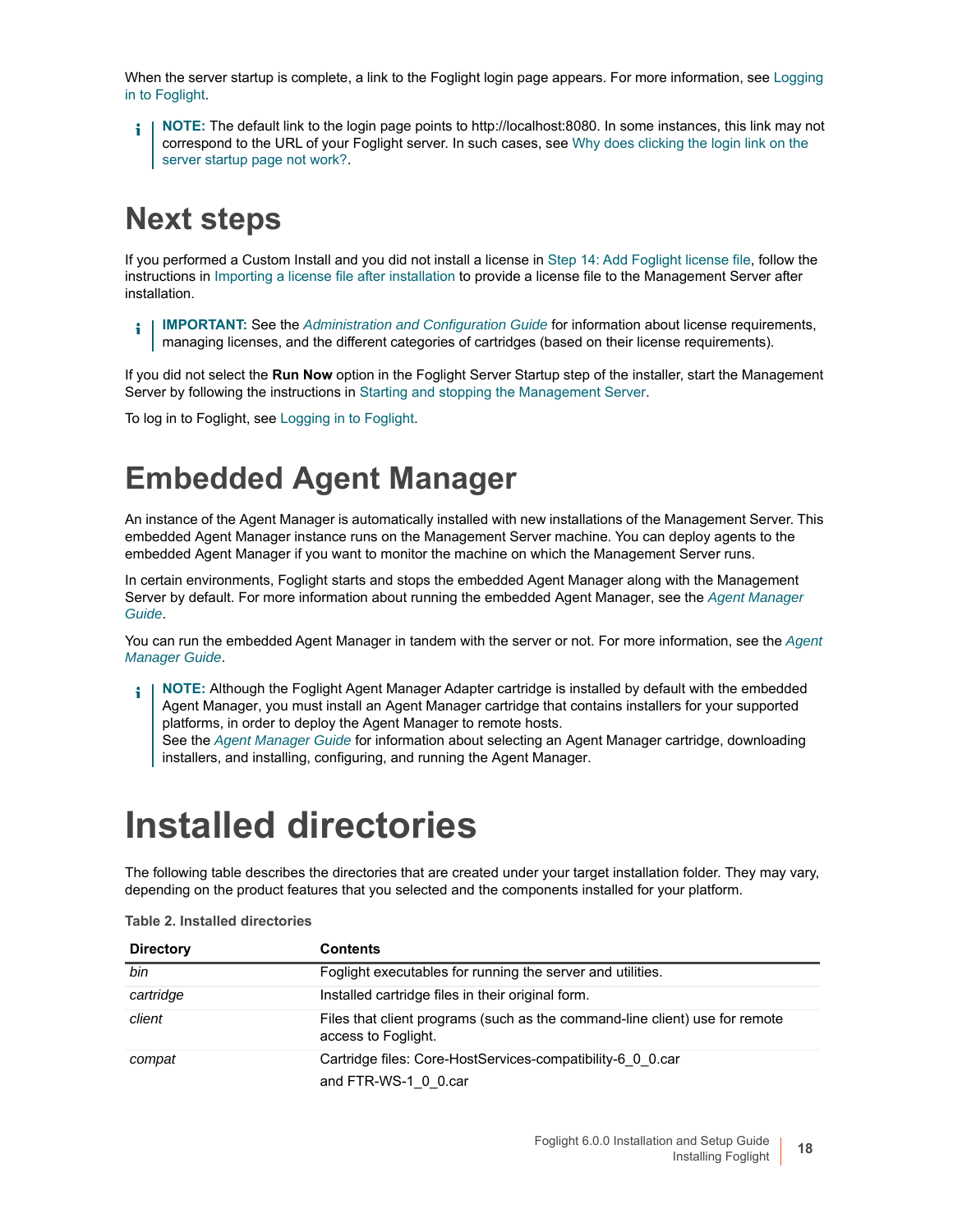**Table 2. Installed directories**

| <b>Directory</b>       | <b>Contents</b>                                                                                                                                                                                                                                                                                                                                                                                                                                     |
|------------------------|-----------------------------------------------------------------------------------------------------------------------------------------------------------------------------------------------------------------------------------------------------------------------------------------------------------------------------------------------------------------------------------------------------------------------------------------------------|
| config                 | Configuration files and subdirectories.                                                                                                                                                                                                                                                                                                                                                                                                             |
|                        | The files in the config directory contain settings that are most likely to require<br>editing. Files at the next level are less likely to need changing. Files at the lowest<br>level contain settings that are unlikely to need changing except in special<br>circumstances.                                                                                                                                                                       |
| docs                   | HTML and PDF versions of the product documentation.                                                                                                                                                                                                                                                                                                                                                                                                 |
| dtd                    | Descriptors for configuration files that can be imported into Foglight (for<br>example, by installing a cartridge).                                                                                                                                                                                                                                                                                                                                 |
| extension              | Directory for extension cartridges (optional cartridges that are not installed by<br>default).                                                                                                                                                                                                                                                                                                                                                      |
| fglam                  | Directories for the embedded Agent Manager.                                                                                                                                                                                                                                                                                                                                                                                                         |
| jre                    | Version of the JRE (1.8) that Foglight uses.                                                                                                                                                                                                                                                                                                                                                                                                        |
| lib                    | The Foglight JAR files.                                                                                                                                                                                                                                                                                                                                                                                                                             |
| license                | The Foglight license file you install.                                                                                                                                                                                                                                                                                                                                                                                                              |
|                        | NOTE: See the Administration and Configuration Guide for information about<br>license requirements, managing licenses, and the different categories of<br>cartridges (based on their license requirements).                                                                                                                                                                                                                                         |
| logs                   | Default location of the log files that Foglight generates when it runs.                                                                                                                                                                                                                                                                                                                                                                             |
|                        | Generated at runtime.                                                                                                                                                                                                                                                                                                                                                                                                                               |
| postgresql             | Default location for the embedded PostgreSQL® library.                                                                                                                                                                                                                                                                                                                                                                                              |
|                        | If the embedded database is selected during installation, then the database is<br>created, populated, and used for Foglight runtime.                                                                                                                                                                                                                                                                                                                |
|                        | To start the embedded database separately, without running Foglight, use these<br>parameters:<br>[run shutdown]Db.bat in <install-dir>/bin</install-dir>                                                                                                                                                                                                                                                                                            |
| scripts                | SQL scripts and examples of the two types of Script Agents.                                                                                                                                                                                                                                                                                                                                                                                         |
|                        | scriptslagent contains sample Type 1 and Type 2 Script Agent files. See the<br>Administration and Configuration Guide for more information about Script<br>Agents.                                                                                                                                                                                                                                                                                  |
|                        | contains SQL scripts to drop/create schema, or create/populate the database.<br>The scripts included in this directory are specific to the type of database that you<br>selected when installing Foglight.                                                                                                                                                                                                                                          |
| server                 | JAR files and data files that a particular Foglight server variant uses (such as<br>default).                                                                                                                                                                                                                                                                                                                                                       |
| state                  | Where the running state of Foglight is kept.                                                                                                                                                                                                                                                                                                                                                                                                        |
|                        | It includes the following sub-directories:                                                                                                                                                                                                                                                                                                                                                                                                          |
|                        | cartridge.exploded. A working directory for deploying cartridges. It<br>contains files extracted from installed cartridges. This is the same data as<br>in the corresponding CAR files, just unzipped. The contents change on<br>cartridge redeployment, but should not change on server restart. Users<br>should not modify this data (even if the server is not running).<br>postgresql-data. Default location for the embedded PostgreSQL® data. |
| support                | Where support bundled archive information is stored.                                                                                                                                                                                                                                                                                                                                                                                                |
| tmp\cartridge.deployed | A working directory for deploying cartridges. This directory contains files<br>extracted from cartridges for the current Management Server run. Contents may<br>change on restart or cartridge redeployment.<br>This data can be deleted if the server is not running. The server re-creates what                                                                                                                                                   |
| tools                  | is necessary on restart.<br>Various Foglight utilities.                                                                                                                                                                                                                                                                                                                                                                                             |
|                        |                                                                                                                                                                                                                                                                                                                                                                                                                                                     |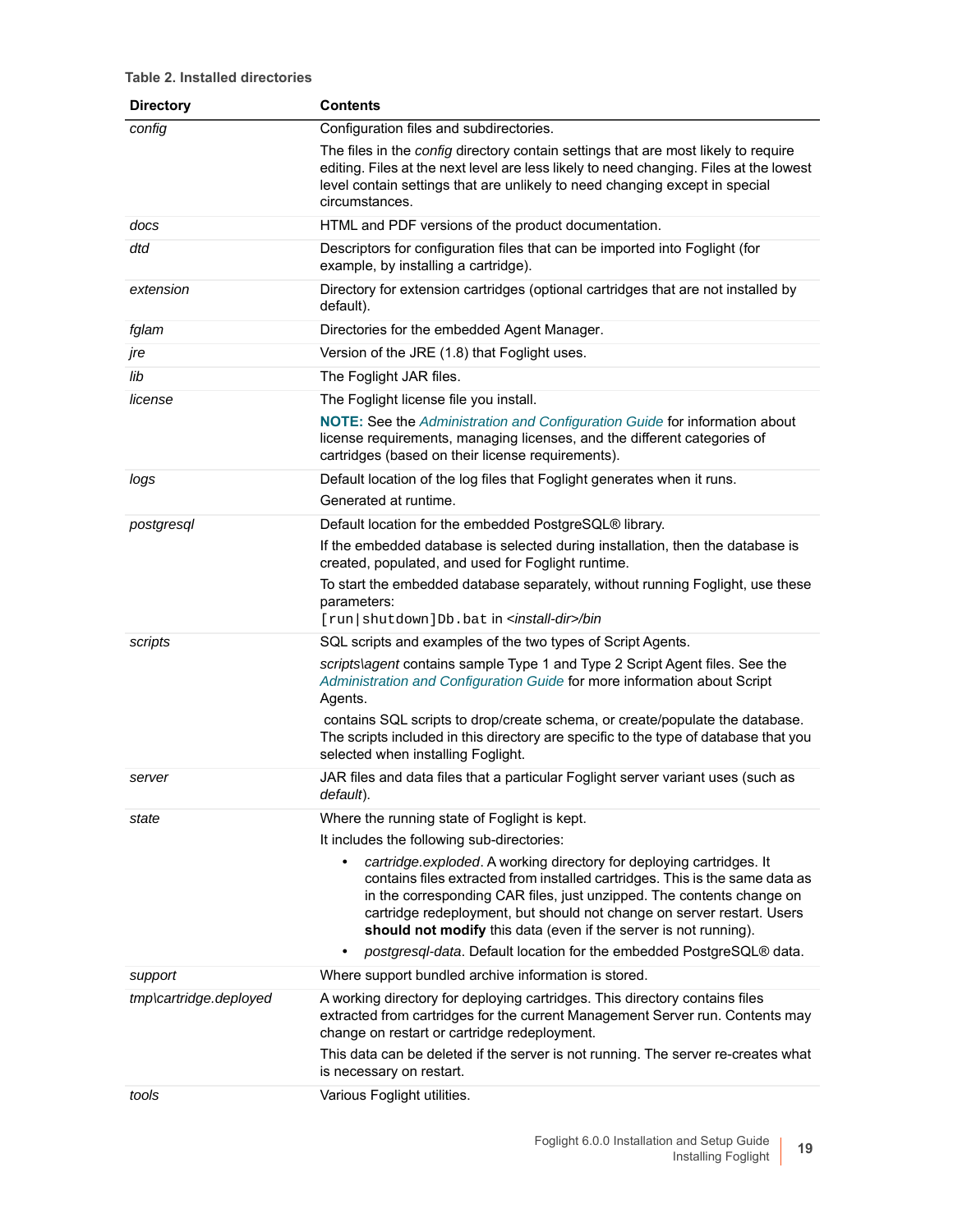**Table 2. Installed directories**

| <b>Directory</b> | <b>Contents</b>                           |
|------------------|-------------------------------------------|
| UninstallerData  | Files that the Foglight uninstaller uses. |
| upgrade          | Directory that the installer uses.        |

# <span id="page-19-0"></span>**Foglight settings**

Foglight can run with its default settings. Edit these settings if you need to change run-time parameters such as settings for running the Management Server in High Availability (HA) mode or the ports that the Management Server uses. Many Foglight settings can be changed by editing the file *<foglight\_home>\config\server.config*, which contains settings.

**NOTE:** [In certain configurations the Man](http://documents.quest.com/foglight/5.9.8
/administration-and-configuration-guide/)agement Server may use ports in addition to the ones that you set ÷ using server.config; for example, when Foglight is running in High Availability (HA) mode. See the *Administration and Configuration Guide* for details.

For mo[re details, see these topics:](#page-19-1)

- **•** Editing the *[server.config file](#page-20-0)*
- **•** [Enabling High Availability mode after ins](#page-20-1)tallation
- **•** [Changing external database credentials](#page-20-2)
- **•** [Importing self-signed certificates to Foglight TrustSto](#page-21-0)re
- **•** [Setting up an encrypted LDAP connection with SSL](#page-21-1)
- **•** [Using encryption](#page-22-0) [when sending email from Foglight](#page-22-1)
- **•** Configuring ports
- **•** [Configuring the cluster multicast port](#page-22-2) used in High Availability mode
- **•** [Setting up Foglight server federation](#page-22-3)
- **•** [Setting memory parameters fo](#page-23-0)r the server
- **•** [Adding command-line options](#page-23-1)
- **•** [Binding the Management Server to an IP addre](#page-24-0)ss
- **•** [Configuring Foglight to use stronger encrypt](#page-24-1)ion
- **•** [Configuring Foglight to use the HTTPS](#page-26-0) port
- <span id="page-19-1"></span>**•** Setting the length of Foglight sessions

## **Editing the** *server.config* **file**

The *<foglight\_home>\config\server.config* file contains parameters for port settings, virtual memory, command-line options, and server federation. You can edit the file using a text editor. Values within quotation marks can be edited.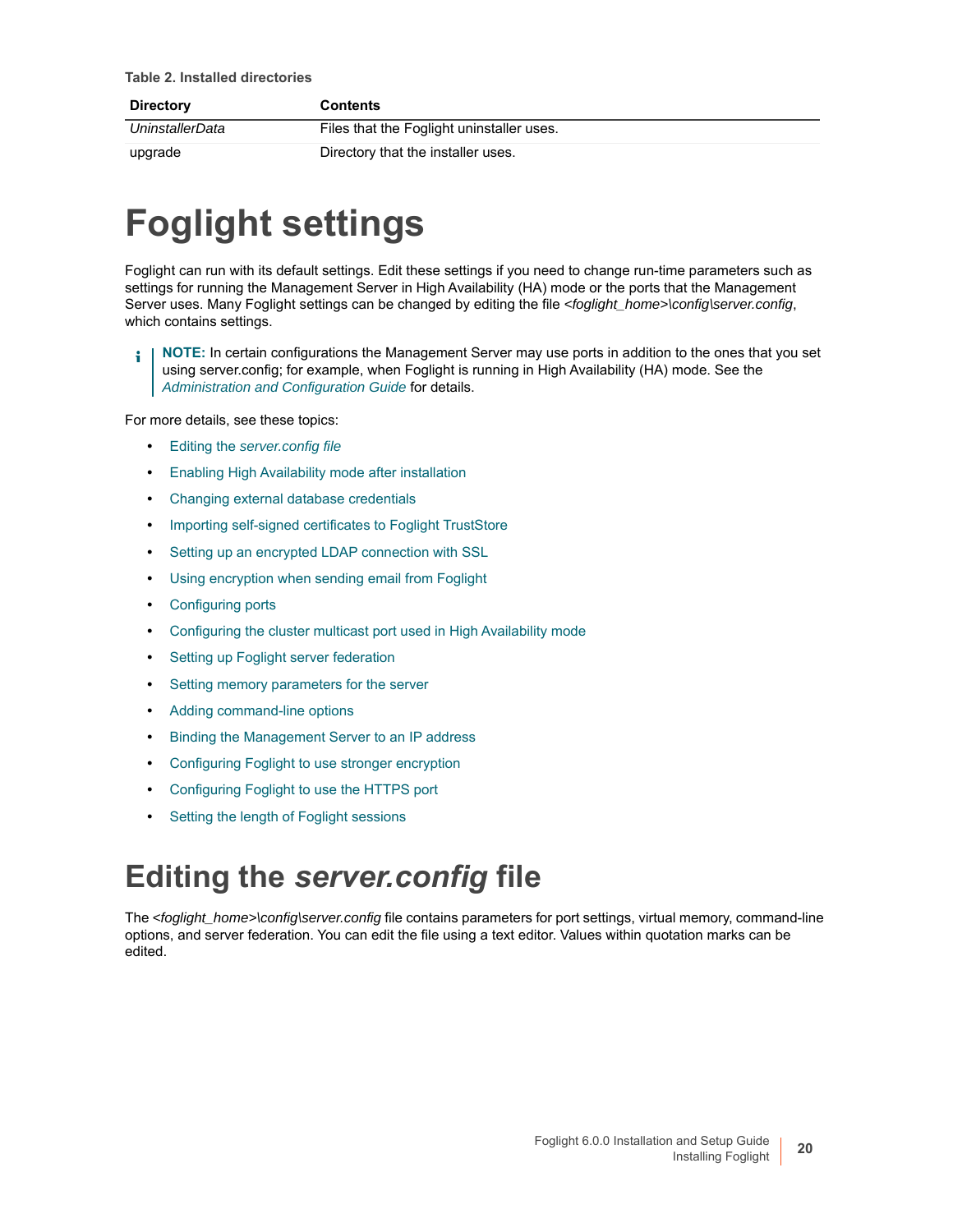## <span id="page-20-0"></span>**Enabling High Availability mode after installation**

<span id="page-20-1"></span>[If you want to run Fogli](http://documents.quest.com/foglight/5.9.8/administration-and-configuration-guide/)ght in High Availability (HA) mode but did not select this option during installation, you can enable HA mode after installation by editing the file *server.config*. For more information, see the *Foglight High Availability Field Guide*.

## **Changing external database credentials**

Use the following method to reconfigure Foglight to start up with a new database password. The password can be updated in the *server.config* file.

**IMPORTANT:** Do not use "<" and ">" in your password, for example jo<anne>123. These characters corrupt the XML in the server.config file, causing Foglight to fail to start successfully.

#### *To encrypt your database password using the keyman command:*

1 Specify the following from the command line:

```
> bin\keyman -d [FGLHOME\config] encpwd "<new password>" foglight.defaultkey
```
The encrypted password appears.

- 2 Open the *server.config* file.
- 3 Replace the existing database password with the new encrypted database password on the following line: server.database.password = "q4056753111e8a24c9a722048fc6df1f0"
- <span id="page-20-2"></span>4 Restart the Management Server.

## **Importing self-signed certificates to Foglight TrustStore**

Foglight needs to verify self-signed certificates. It is necessary to configure the TrustStore properly for encrypted database/LDAP connection.

### **Non-FIPS mode**

In non-FIPS mode, to be compatible with former Foglight versions, Foglight uses JRE TrustStore as the default TrustStore. The default TrustStore will NOT be preserved during Foglight upgrade. Foglight also support a separate TrustStore, which will be preserved during upgrade. Choose the one that best suits your needs:

**Option 1: Import the certificate into the embedded JRE TrustStore,**  *<foglight\_home>\jre\lib\security\cacerts* **(default password: changeit), with the following command**:

```
<foglight_home>\jre\bin\keytool -import -file <path_to_cert_file> -alias 
<alias_of_cert> -keystore <foglight_home>\jre\lib\security\cacerts -storepass 
<store_pwd>
```
#### **Option 2: Prepare and import the certificate into Foglight TrustStore with the following steps**:

- 1 Prepare TrustStore: copy *<foglight\_home>\config\security\trust.keystore.sample* to *<foglight\_home>\config\security\trust.keystore*
- 2 Import the certificate into the Foglight TrustStore, *<foglight\_home>\ config\security\trust.keystore* (default password: nitrogen), with the following command: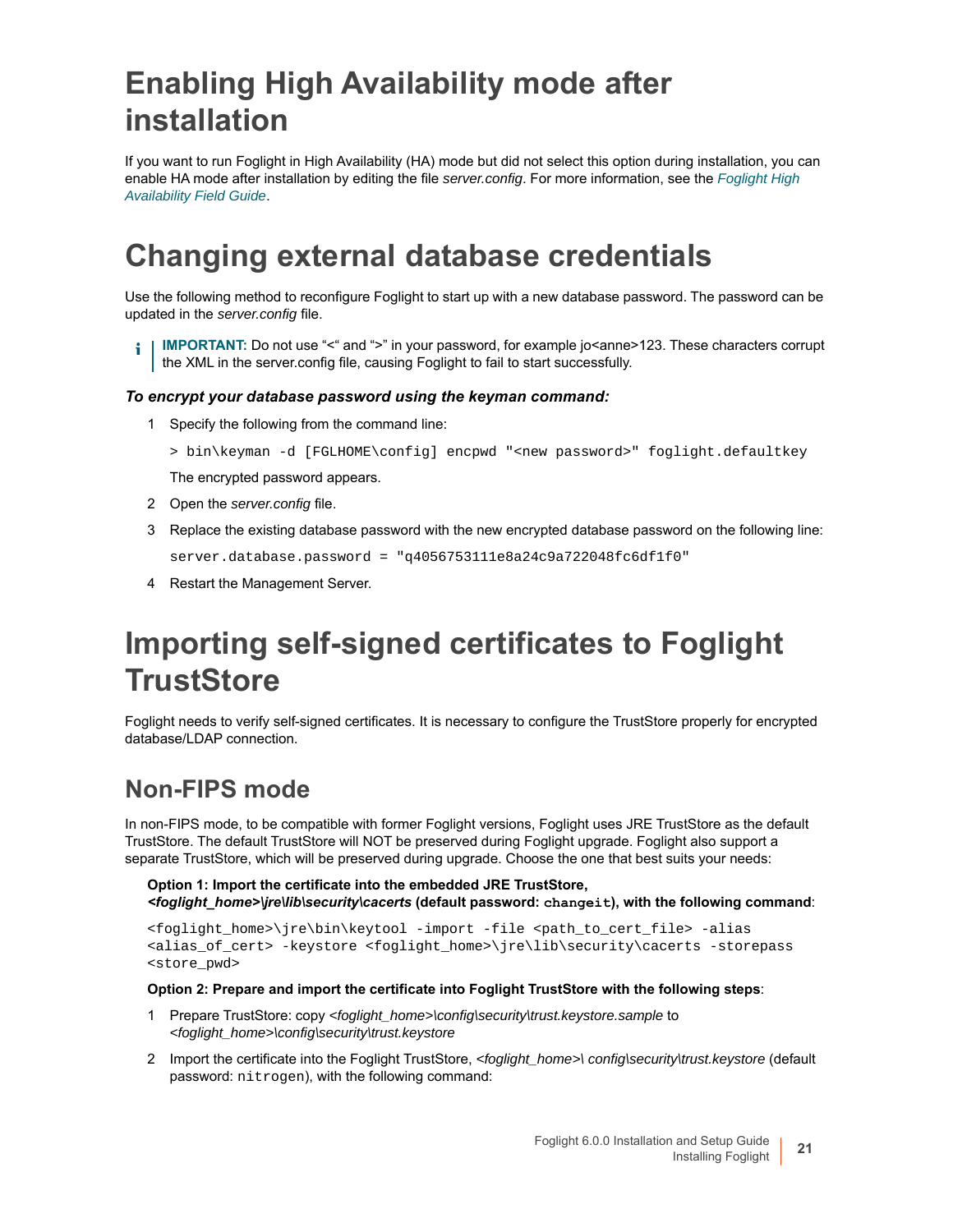```
<foglight_home>\jre\bin\keytool -import -file <path_to_cert_file> -alias 
<alias_of_cert> -keystore <foglight_home>\config\security\trust.keystore -
storepass <store_pwd>
```
### **FIPS-compliant mode**

In FIPS-compliant mode, it is required to use FIPS-validated KeyStore type BCFKS.

```
Import the certificate into the Foglight default TrustStore in FIPS-compliant mode, 
<foglight_home>\config\security\trust.fips.keystore (default password: nitrogen) with the following 
command:
```

```
<foglight_home>\jre\bin\keytool -import -trustcacerts -alias <alias_of_cert> - 
file <path_to_cert_file> -keystore 
<foglight_home>\config\security\trust.fips.keystore -deststoretype BCFKS - 
provider org.bouncycastle.jcajce.provider.BouncyCastleFipsProvider -providerpath 
<foglight_home>\server\core\bc-fips.jar -storepass <store_pwd>
```
## <span id="page-21-0"></span>**Setting up an encrypted LDAP connection with SSL**

Use the following instructions if you need to encrypt communication between the Management Server and the LDAP server.

#### *To encrypt communication between Management Server and LDAP:*

- [1 Acquire the LDAP server certific](#page-20-2)ate in *.pem* format from the adm[inistrator.](#page-20-2)
- 2 Import the certificate into the Management Server keystore, see Importing self-signed certificates to Foglight TrustStore on page 21.

**NOTE:** In addition to the Root CA certificate, there may be one or more intermediate CA certificates. ÷ If so, make sure to import the Root CA certificate and all intermediate CA certificates in sequence.

- 3 On the navigation panel, under **Dashboards**, click **Administration > Users & Security > Directory Services Settings**.
- 4 Under LDAP Locations, click **Edit**.
- 5 Specify the LDAP server URL in the following format:

ldaps://ldap\_server\_host\_name:636

- **NOTE:** The port number for LDAP over SSL is usually 636. Confirm the exact port number with your i. LDAP server administrator.
- <span id="page-21-1"></span>6 Restart the Management Server.

## **Using encryption when sending email from Foglight**

You can use encryption when sending email from Foglight. To do so, you must enable Foglight to use the SSL protocol and configure the mail server used by Fo[glight to use an SSL certificate that is n](http://documents.quest.com/foglight/5.9.8/administration-and-configuration-guide/)ot self-signed.

You can configure Foglight to use the SSL protocol either on the Email Configuration Dashboard or by editing the related mail.use.ssl registry variable. See the *Administration and Configuration Help* for more information.

See the documentation for your mail server for information about configuring it to use an SSL certificate.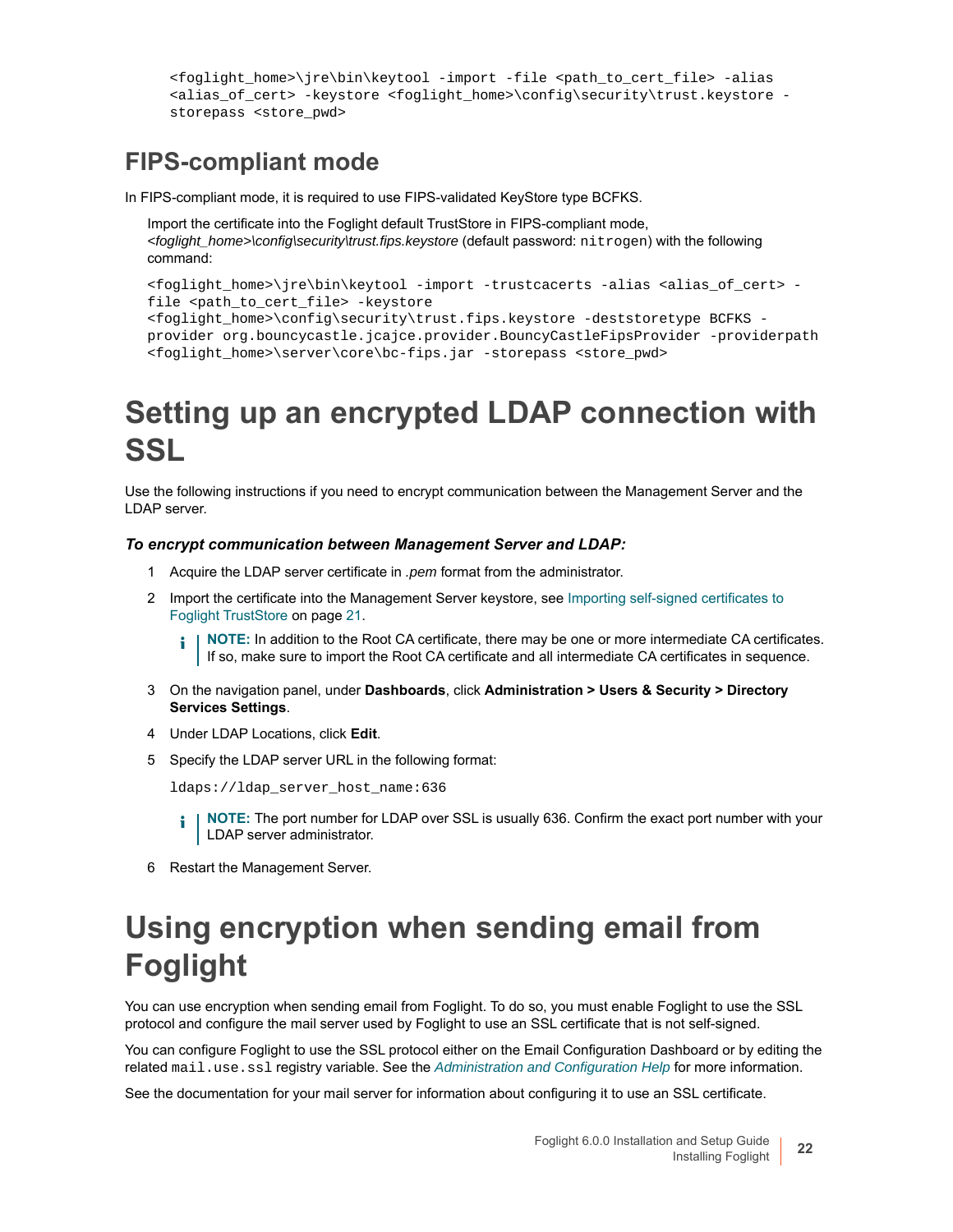## <span id="page-22-0"></span>**Configuring ports**

You can set a number of different ports using the file <foglight\_home>\config\server.config, including mandatory ports required for Fog[light to run.](http://documents.quest.com/foglight/5.9.8/administration-and-configuration-guide/)

For a list of these ports, their default values, and the configuration parameters you can use to set them in *server.config*, see the *Administration and Configuration Help*.

<span id="page-22-4"></span><span id="page-22-1"></span>**NOTE:** [In certain configurations the Man](http://documents.quest.com/foglight/5.9.8/administration-and-configuration-guide/)agement Server may use ports in addition to the ones that you set using server.config; for example, when Foglight is running in High Availability (HA) mode. See the *Administration and Configuration Guide* for details.

## **Configuring the cluster multicast port used in High Availability mode**

<span id="page-22-2"></span>[You can change the clu](http://documents.quest.com/foglight/5.9.8/high-availability-field-guide/)ster multicast port that is used when Foglight is running in High Availability (HA) mode. Members of an HA cluster use this port to communicate with each other. For more information, see the *High Availability Field Guide*.

## **Setting up Foglight server federation**

Federation is a Foglight feature that addresses the needs of customers who monitor large-scale environments that are naturally partitioned into logical units. Each of these partitions is traditionally served by one Management Server instance and its distributed clients and agents.

Fe[deration enables you to u](http://documents.quest.com/foglight/5.9.8/federation-field-guide/)se one Management Server to operate, while using other Management Server as the data source. For detailed information about Foglight federation and how to create a federated environment, see the *Federation Field Guide*.

<span id="page-22-3"></span>**IMPORTANT:** Federation is an advanced feature, which requires a dedicated Management Server separate from the Management Servers that are acting as data collectors. Contact Quest Professional Services to design and implement a federation strategy.

## **Setting memory parameters for the server**

If you are running the Management Server by running *bin\fms*, you can configure the Java® Virtual Machine's (JVM) minimum and maximum memory parameters for the server in the *<foglight\_home>\config\server.config* file.

If you are starting Foglight using the run. [bat  $|\sh|$  command, the JVM heap memory parameters set in the *<foglight\_home>\config\server.config* file do not take effect. Use -X options to pass the memory parameters straight to the VM.

If your installation supports a large number (hundreds) of agents, you can set the Java® heap memory minimum (-Xms) and maximum (-Xmx) options to the same size. For example, assigning 1GB of memory can be set in the *server.config* file as follows:

server.vm.option0 = "-Xms1280M";

server.vm.option1 = "-Xmx1280M";

Ensure that you uncomment these lines in the file.

You can set up to 100 VM options in total.

**NOTE:** The -Xms and -Xmx options are different for 32-bit and 64-bit JVMs and available physical memory. The values of the -Xms and -Xmx options do not necessarily have to be the same size. However, the value of the -Xmx option should not exceed certain limits that the System Administrator specifies.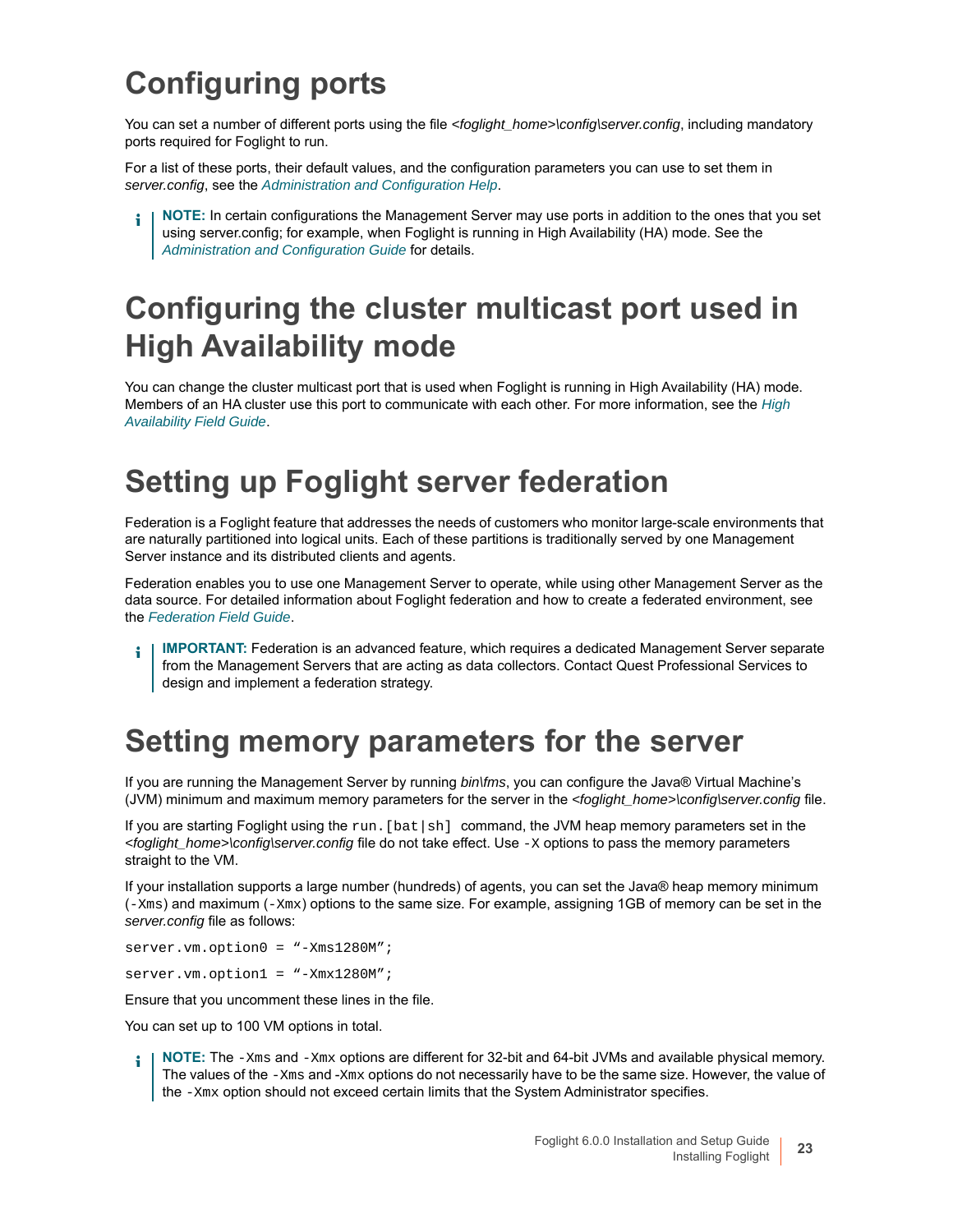### **Process heap use**

When a thread is created and run, a run-time stack is dynamically allocated from the native process heap (not the Java® heap). This native heap requires a large contiguous memory block. If the system you are running does not have enough RAM, or if the operating system cannot find a large enough contiguous memory block, new native threads cannot be created and a java.lang.OutOfMemoryError occurs.

If the VM generates errors relating to a failure to allocate native resources, or relating to exhaustion of process address space, you must increase the native process heap size. Errors appear as a Java VM internal error message or a detail message associated with an out-of-memory error. Messages with the relevant errors indicate that the problem is process heap exhaustion.

You cannot directly set the size of the process heap. The process heap uses memory within the 32-bit address space not used by the garbage-collected heap. To increase the size of the process heap, decrease the maximum Java heap size using the -Xmx option in the *server.config* file.

### **Default stack size**

The default stack size can be adjusted with the -Xss option.

## <span id="page-23-0"></span>**Adding command-line options**

The *server.config* file allows you to add up to 10 command-line options for the fms command.

Each command-line argument corresponds to a space-delimited argument passed to the Foglight process.

For example, the following lines in the *<foglight\_home>\config\server.config* file:

server.cmdline.option0 = "--name";

server.cmdline.option1 = "process\_name";

Correspond to this direct argument on the command line:

fms --name process\_name

Certain arguments can be specified in a single line that uses the long name for an option. For example:

server.cmdline.option0 = "--host=hostname";

Which corresponds to the following command-line argument:

fms --host=hostname

## <span id="page-23-1"></span>**Binding the Management Server to an IP address**

To cause the Foglight Management Server to bind to a specific IP address, use the dedicated properties in the *<foglight\_home>\config\server.config* file. For example:

server.bind.address = "192.0.2.2";

server.remote.address = "host1.example.com";

Where host1.example.com is the host name assigned to the bind address in DNS. If no DNS name is available, a raw IP address can be used in this property.

Binding Foglight to a specific IP address can be used where, for example, the same IP address is to be used by multiple Management Server instances on a single host, each IP address delineating a virtual boundary between instances. In such situations, the Management Server will only listen for incoming TCP traffic on that specific IP address. By default, the Management Server listens to all IPv4 and IPv6 addresses.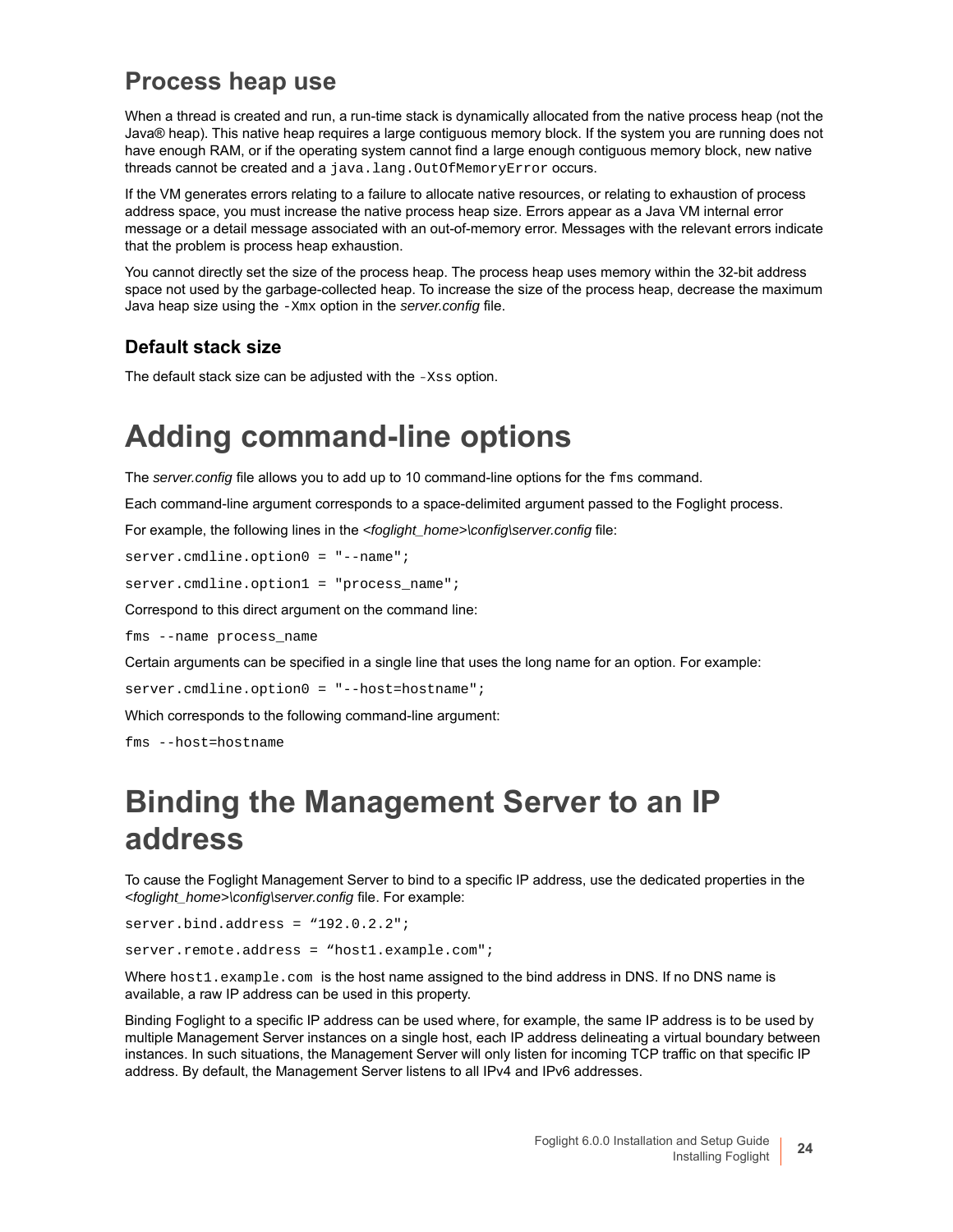## <span id="page-24-0"></span>**Configuring Foglight to use stronger encryption**

**NOTE:** This only works in non-FIPS mode. Stronger encryption with fixed key size is used in FIPS-compliant ÷ mode.

Foglight Management Server 5.6.3 and later includes unlimited strength security policies. In some cases, such as Credential Management, this encryption level may be insufficient. If 256-bit (or higher) AES keys are necessary, use the following procedure to configure the Management Server to use stronger encryption.

### *To configure Foglight to use stronger encryption:*

- 1 Stop the Management Server.
- 2 Open the file *<foglight\_home>\config\server.config* on the Management Server machine.
- 3 Set the java system property foglight.credentials.enc.key.size to 256 (or higher): server.vm.option0 = "-Dfoglight.credentials.enc.key.size=256";
- 4 Save the *server.config* file*.*
- <span id="page-24-1"></span>5 Restart the Management Server.

## **Configuring Foglight to use the HTTPS port**

If you do not choose to install Foglight in Secure Server mode, you can edit *server.config* after installation and manually configure Foglight to restrict the Management Server to use the HTTPS port when accessing the browser interface.

You must have a signed, valid certificate to use this HTTPS configuration. It is recommended that you obtain a valid certificate from a third party as outlined in Importing a network security certificate.

#### *To configure the Management Server to use the HTTPS port:*

- 1 Stop the Management Server.
- 2 Open the file *<foglight\_home>\config\server.config* on the Management Server machine.
- 3 Set the parameter server.console.httpsonly to true:

server.console.httpsonly = "true";

- 4 Save the *server.config* file*.*
- 5 Import the signed certificate into the Foglight keystore. See Importing a network security certificate for instructions.
- 6 Restart the Management Server.
- 7 Launch the Foglight browser interface using the appropriate HTTPS URL (*https://<hostname>:<https\_port>*) to ensure that the Management Server can be accessed using HTTPS.
- **NOTE:** The Foglight Management Server uses the HTTP port for local access even if you are accessing the ÷ browser interface through an HTTPS connection. If that is the case, both ports are open: the HTTPS port for external requests coming from the browser interface and the HTTP port for local requests. For example, the reporting service accesses the Foglight Management Server through the HTTP port while external requests use HTTPS.

You must configure your firewall or network security applications to allow both ports to remain open.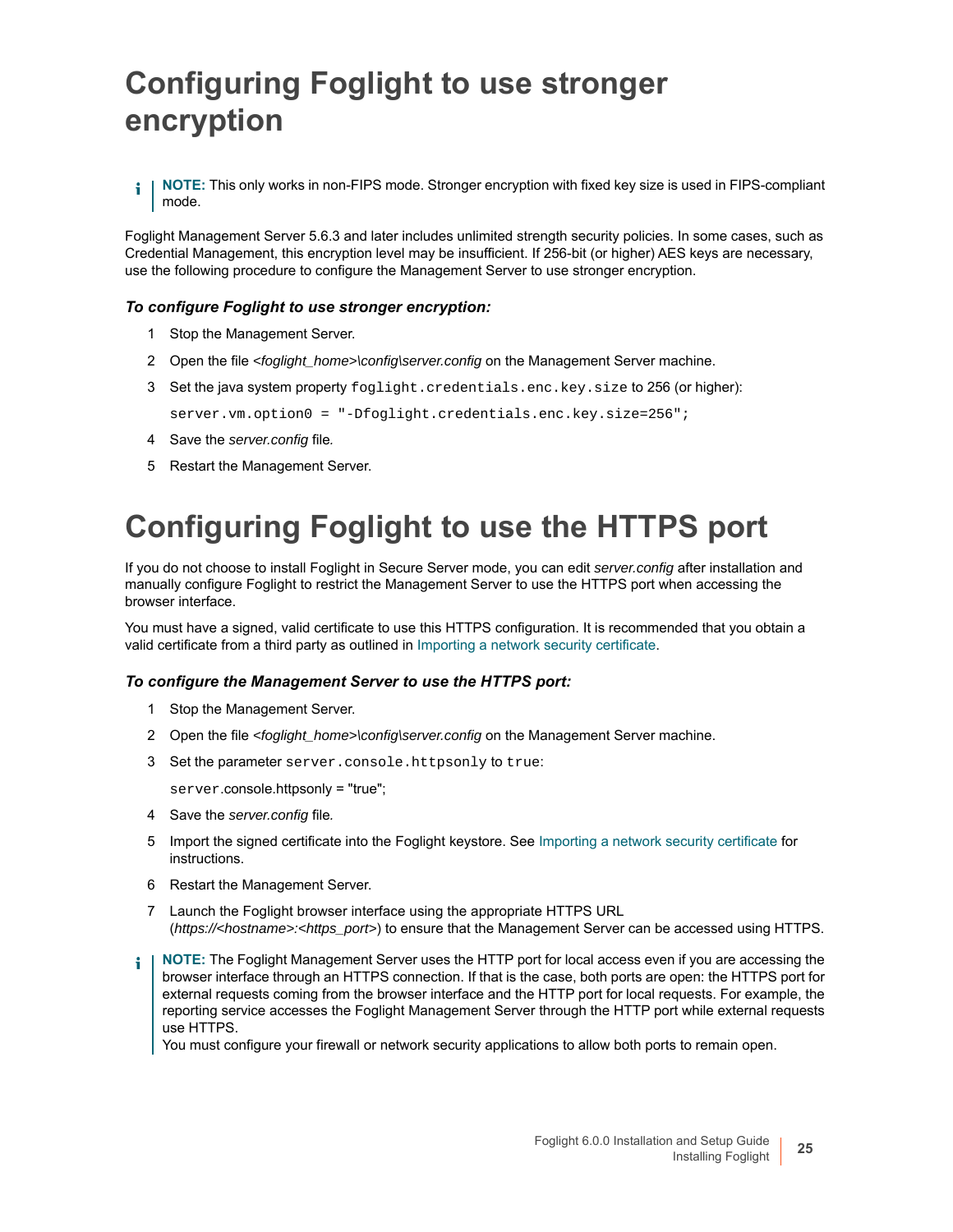### **Importing a network security certificate**

In order to set up the Foglight Management Server to use HTTPS, you must generate a key pair (security certificate) into the Foglight keystore. This security certificate allows the server to communicate through the HTTPS protocol. Delete the existing certificate shipped with Foglight before generating a new key pair. Use the keytool utility shipped with Foglight to create, import, and export certificates. This utility can be found at:

*<foglight\_home>\jre\bin\keytool.exe*

There are two keystores that Foglight uses:

**•** The built-in Tomcat™ keystore located at: *<foglight\_home>\config\tomcat.keystore* (default password: nitrogen)

*<foglight\_home>\config\tomcat\_fips.keystore* (For FIPS compliance mode, default password: nitrogen)

**•** The Management Server keystore located at: *<foglight\_home>\jre\lib\security\cacerts* (default password: changeit)

#### *To import a certificate:*

1 Back up the existing *tomcat* key using the following command:

cd <foglight\_home>\config cp tomcat.keystore <your\_backup\_key>

2 Delete the existing *tomcat* key from the *tomcat.keystore* directory using the following command:

```
<foglight_home>\jre\bin\keytool -keystore tomcat.keystore -storepass nitrogen 
-alias tomcat -delete
```
3 Create a new key under the *tomcat* alias using the following command:

```
<foglight_home>\jre\bin\keytool -keystore tomcat.keystore -storepass nitrogen 
-genkeypair -alias tomcat -validity <number of days> -keyalg RSA -keysize 2048
-dname "CN=<your_fmsserver_dns_name>, OU=<your_organizational unit_name>,
O=<your_organization_name>, L=<your_city_name>, ST=<your_state_name>, 
C=<your_two-letter_country_code>" -ext 
SAN=dns:<your_fmsserver_dns_name>,ip:<your_fmsserver_ip>
```
4 Generate a Certificate Signing Request (CSR) using the following command:

```
<foglight_home>\jre\bin\keytool -keystore tomcat.keystore -storepass nitrogen 
-alias tomcat -validity <number of days> -certreq -ext 
san=dns:<your_fmsserver_dns_name>,ip:<your_fmsserver_ip> -file 
<your_request_file.csr>
```
This file must be signed by Certification Authority (CA).

5 Once you have the certificate signed, import it back to the *tomcat.keystore* using the following command:

```
<foglight_home>\jre\bin\keytool -keystore tomcat.keystore -storepass nitrogen 
-alias tomcat -validity <number of days> -trustcacerts -import -file 
<your_converted_cerificate>
```
#### *When importing a certificate for Foglight in FIPS-compliant mode, continue with the following steps:*

6 Backup the default tomcat FIPS keystore using the following command:

cp tomcat\_fips.keystore <your\_backup\_key>

7 Covert *tomcat.keystore* from JKS format to FIPS-verified BCFKS format using the following command:

```
<foglight_home>\jre\bin\keytool -importkeystore -srckeystore tomcat.keystore -
destkeystore tomcat_fips.keystore -deststoretype BCFKS -provider 
org.bouncycastle.jcajce.provider.BouncyCastleFipsProvider -providerpath 
<foglight_home>\server\core\bc-fips.jar
```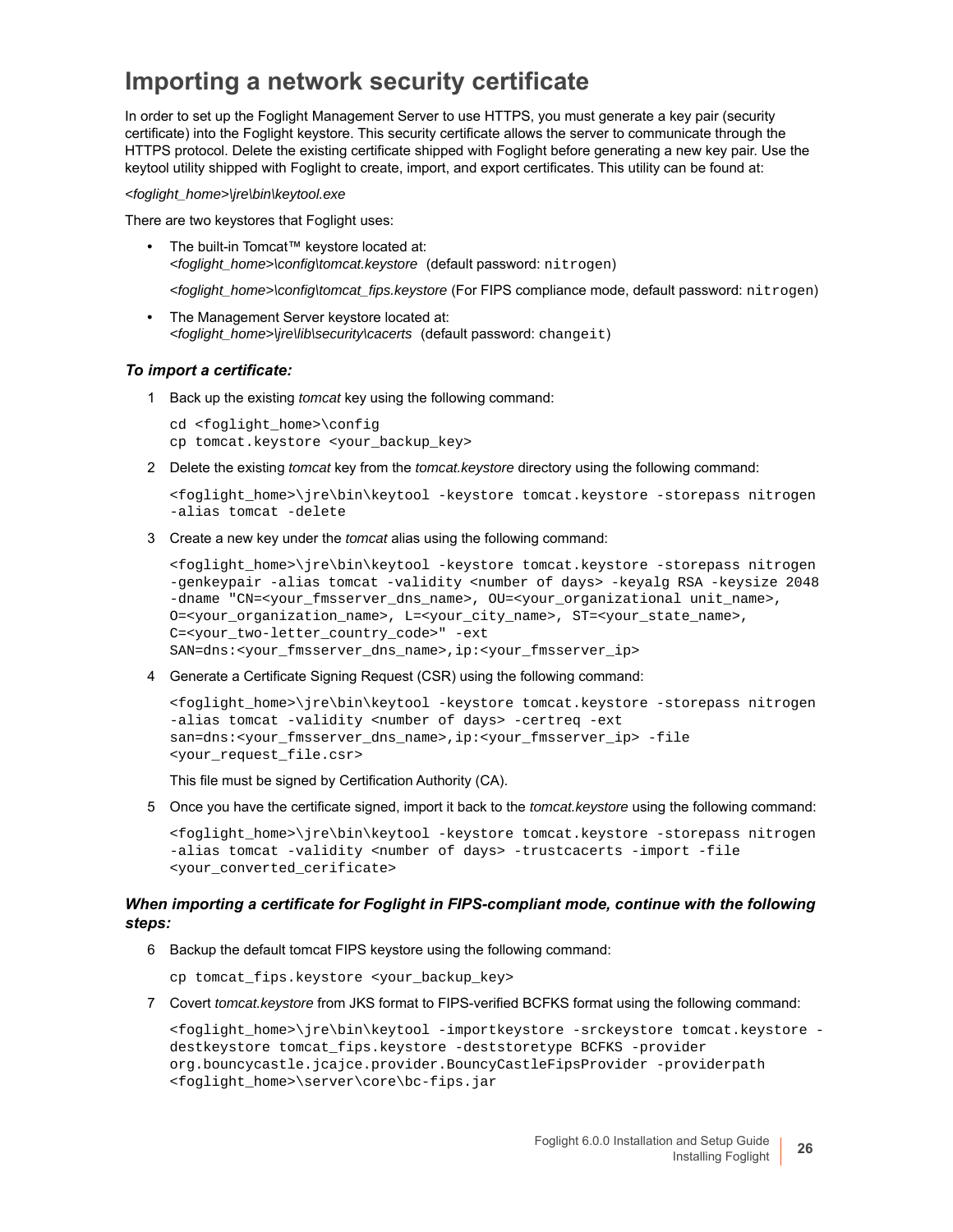You will get a prompted message similar to the following:*... is not trusted. Install reply anyway? [no]:*

Type yes to install the new certificate.

The following is an example of commands for importing a certificate.

```
cd <foglight_home>/config
cp tomcat.keystore tomcat.keystore.backup
<foglight_home>/jre/bin/keytool -keystore tomcat.keystore -storepass nitrogen -
alias tomcat -delete
<foglight_home>/jre/bin/keytool -keystore tomcat.keystore -storepass nitrogen -
genkeypair -alias tomcat -validity 730 -keyalg RSA -keysize 2048 -dname 
"CN=fms.quest.com, OU=Foglight, O=Quest, L=Aliso Viejo, ST=CA, C=US" -ext 
SAN=dns:fms.quest.com,ip:192.168.1.1
<foglight_home>/jre/bin/keytool -keystore tomcat.keystore -storepass nitrogen -
alias tomcat -validity 730 -certreq -ext san=dns:fms.quest.com,ip:192.168.1.1 -
file san.p7b
<foglight_home>/jre/bin/keytool -keystore tomcat.keystore -storepass nitrogen -
alias tomcat -validity 730 -trustcacerts -import -file san.p7b
```
### **Importing a PKCS #12 (pfx) format certificate**

If you have an existing SSL certificate and you want to use this certificate in Tomcat, follow the steps below to import this SSL certificate.

**NOTE:** This certificate must be provided in the PKCS #12 (pfx) format. If the certificate and private key are saved in separate files, run the following command to merge them to the PKCS12 format: *openssl pkcs12 -export -in <certfile> -inkey <keyfile> -out <keystorefile> -name tomcat -CAfile <cacertfile> -caname root*

#### *To import a certificate in Tomcat:*

1 Delete the existing *tomcat* certificate from the *tomcat.keystore* directory using the following command:

```
<foglight_home>\jre\bin\keytool -keystore tomcat.keystore -storepass nitrogen 
-alias tomcat -delete
```
2 Obtain the certificate's alias name from the certificate PFX file using the following command:

*<foglight\_home>\jre\bin\keytool -keystore <your certificate pfx file> storepass <certificate pfx password> -list -v*

The following is an example of command output. The value of Alias name is required in step 3.

*Your keystore contains 1 entry*

*Alias name: tq-294043e3-fd9d-42ee-a596-0217c7d6d5f8*

*Creation date: May 8, 2020*

*Entry type: PrivateKeyEntry*

3 Merge the Tomcat keystore and the PKCS12 keystore using the following command:

```
<foglight_home>\jre\bin\keytool -importkeystore -destkeystore 
<foglight_home>\config\tomcat.keystore -deststorepass nitrogen -destalias 
tomcat -destkeypass nitrogen -srckeystore <your certificate pfx file> -
srcstorepass <certificate pfx password> -srcstoretype pkcs12 -srcalias <alias 
name in step 2>
```
### <span id="page-26-0"></span>**Setting the length of Foglight sessions**

```
i | NOTE: This section applies only to Foglight Evolve.
```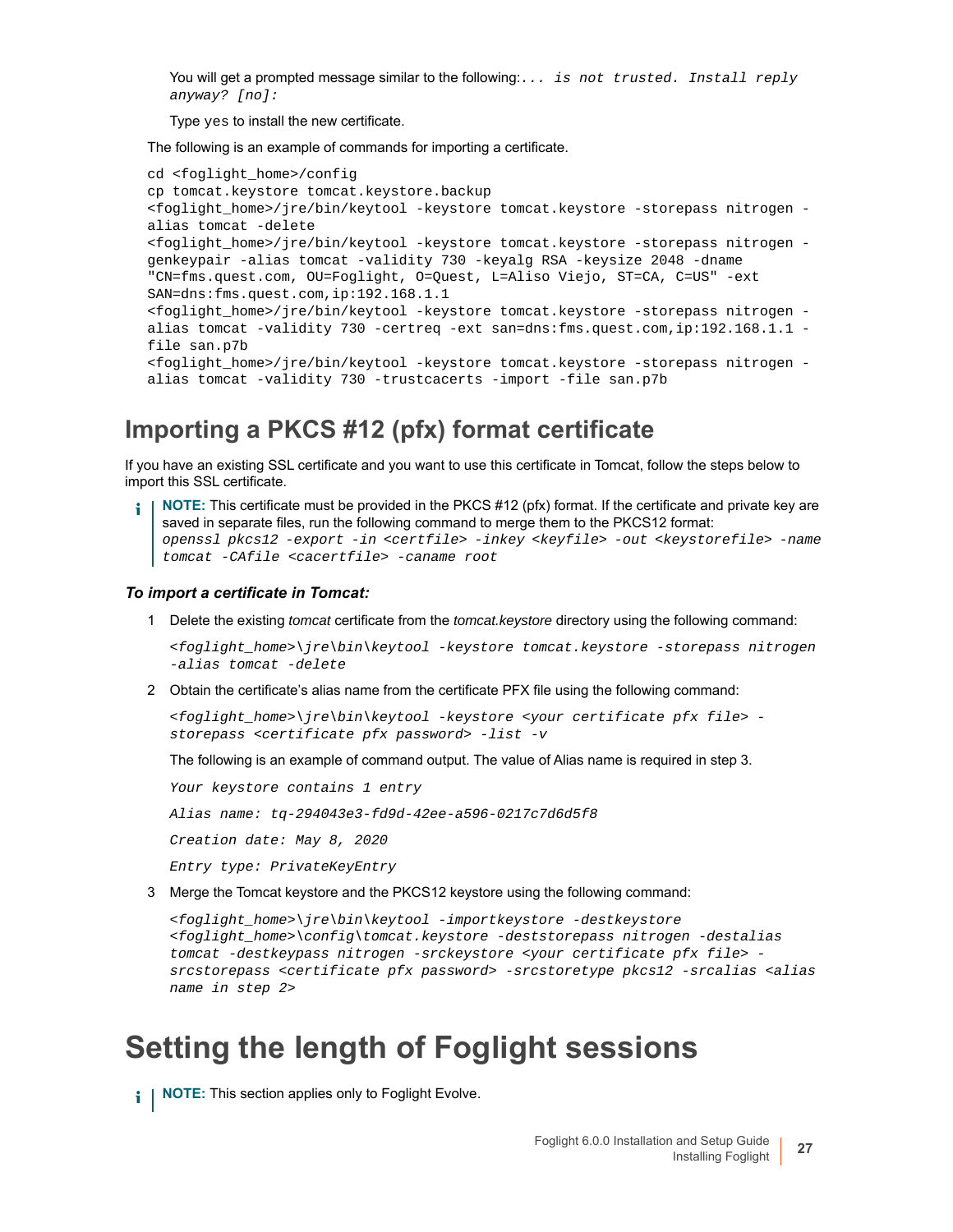You can configure the length of inactive Foglight browser interface sessions by changing the value of the parameter server.console.session.timeout. This parameter controls the length of time that Foglight waits before automatically logging you out of an idle browser interface session.

#### *To change the Foglight session time-out setting:*

1 Stop the Management Server. Open the file *<foglight\_home>\config\server.config* on the Management Server machine. Set the parameter server.console.session.timeout to the desired value in minutes.

The default value is 60 minutes. If you set the value to less than or equal to 0, or greater than 30000000, Foglight never logs you out of the browser interface, regardless of how long the session has been inactive.

For example, to increase the time-out to 2 hours (120 minutes), you would set this parameter as follows:

server.console.session.timeout = "120";

- 2 Save the *server.config* file*.*
- <span id="page-27-0"></span>3 Restart the Management Server.

# **HP patch checking tool**

If your external database is installed on an HP-UX server, HP provides a tool for ensuring that all the patches [required to run Java® on HP-UX are installed.](https://h20392.www2.hp.com/portal/swdepot/displayProductInfo.do?productNumber=HPJCONFIG) 

[T](http://www.hp.com/go/java)he tool is available from:

http://www.hp.com/go/java

To use the tool, issue the following command:

<span id="page-27-1"></span>java -jar ./HPjconfig.jar -nogui -patches -listmis -javavers 6.0

# **Uninstalling Foglight**

You can uninstall Foglight using the uninstaller utility for your platform. The uninstaller can be found in *<foglight\_home>\UninstallerData*.

The default mode for the uninstaller is the graphical user interface (GUI) mode. However, in cases where a graphics display is not available, the Foglight installer can be run from the command line by using the silent uninstaller.

#### *To uninstall Foglight:*

- 1 Stop the Foglight Ma[nagement Server using the approp](#page-33-2)riate method:
	- **▪** To stop a standalone Management Server that is not running as a Windows® service, follow the instructions in [Stopping the Management Server.](#page-32-0)
	- **▪** To stop a standalone Management Server that is running as a Windows service, follow the in[structions in Running the Management Server as a Windows service.](#page-33-3)
	- **▪** To stop a Management Server that is running in High Availability (HA) mode, follow the instructions in Starting and stopping the Management Server in High Availability mode.
- 2 Navigate to the *UninstallerData* directory of your Foglight installation and run the *Uninstall Foglight* executable.
	- **▪** To launch the uninstaller in GUI mode, simply run the *Uninstall Foglight* executable.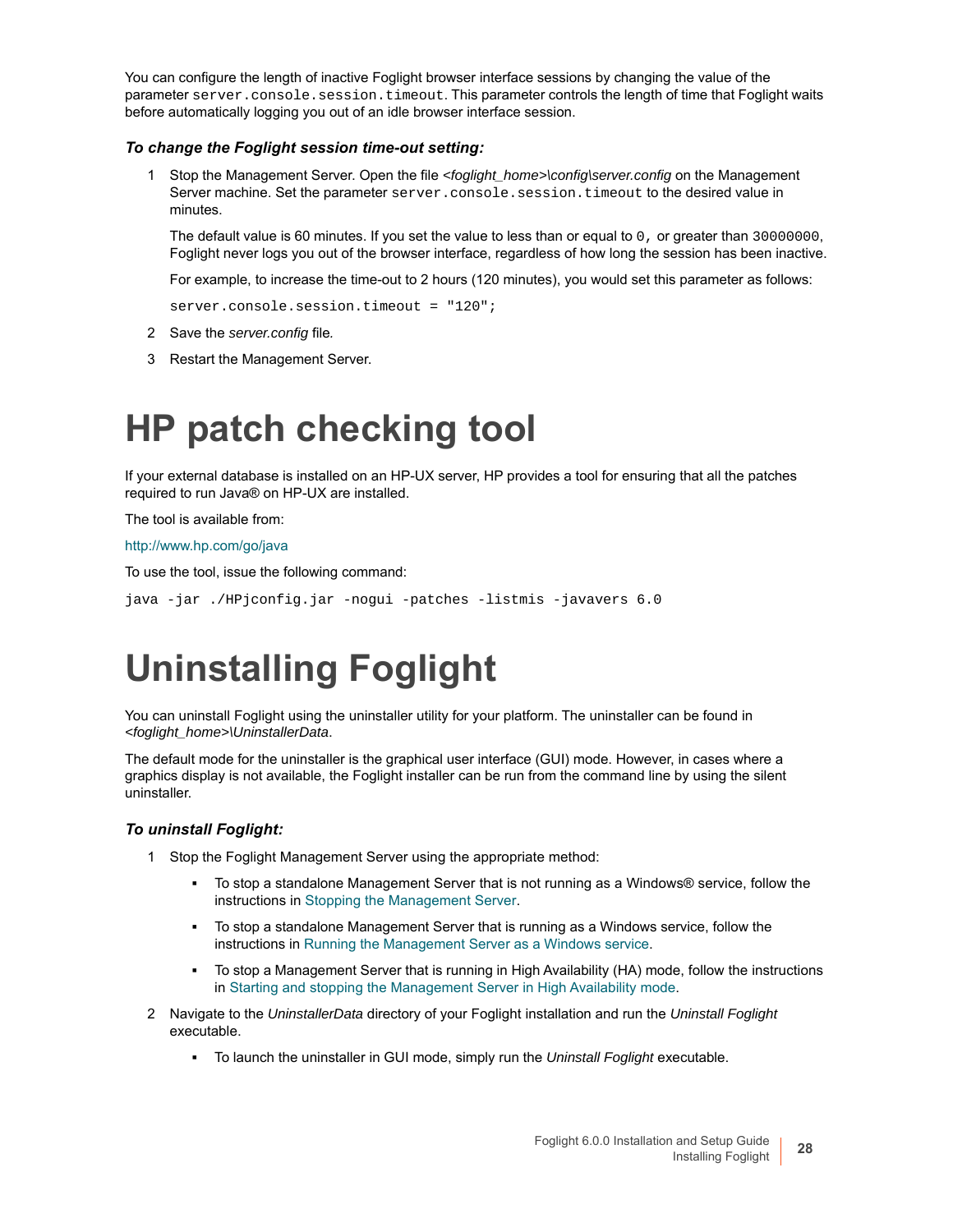**▪** To launch the uninstaller in silent mode, run the *Uninstall Foglight* executable using the following command:

"Uninstall Foglight.exe" -i silent -f installvariables.properties

3 After uninstallation, you can safely delete the *<foglight\_home>* directory. It is recommended that you do so, since the uninstaller does not remove certain directories within *<foglight\_home>*.

<span id="page-28-0"></span>**i** | NOTE: After uninstallation, you can also safely delete any Foglight shortcuts, regardless of their location.

# **Up[gradin](http://documents.quest.com/foglight/5.9.8/upgrade-guide/)g the Management Server**

<span id="page-28-2"></span><span id="page-28-1"></span>See the *Upgrade Guide* for detailed upgrade instructions.

# **Installing Foglight FAQ**

**When I try to install Foglight with an external database using silent mode, Foglight generates a fatal error that states "Foglight Database Found: Installation canceled". Why does this error occur?**

Silent mode does not work if you set parameters in the properties file for Foglight to connect to an external database and an existing Foglight schema is present in that database. There is no Foglight silent installer parameter for using an existing database schema in order to prevent the contents of an existing database from being lost.

If you attempt to run the silent installer using a properties file that specifies an external database where an existing Foglight schema is present, a fatal error like the following appears in the installation logs and the installation fails:

An existing Foglight database schema was found. Cannot continue install. Run the installer in a GUI mode. Database Install Failed Foglight Database Found: Installation canceled.

#### Status: FATAL ERROR

If you encounter this error, either run the installer in GUI mode or drop the databa[se manually. When you run the](#page-13-0)  [installer in GUI mode](#page-13-0), a screen appears if an existing Foglight database schema is found. This screen allows you to keep your existing data, create a database, or select a different database. See Installing a new version of the Management Server for more information.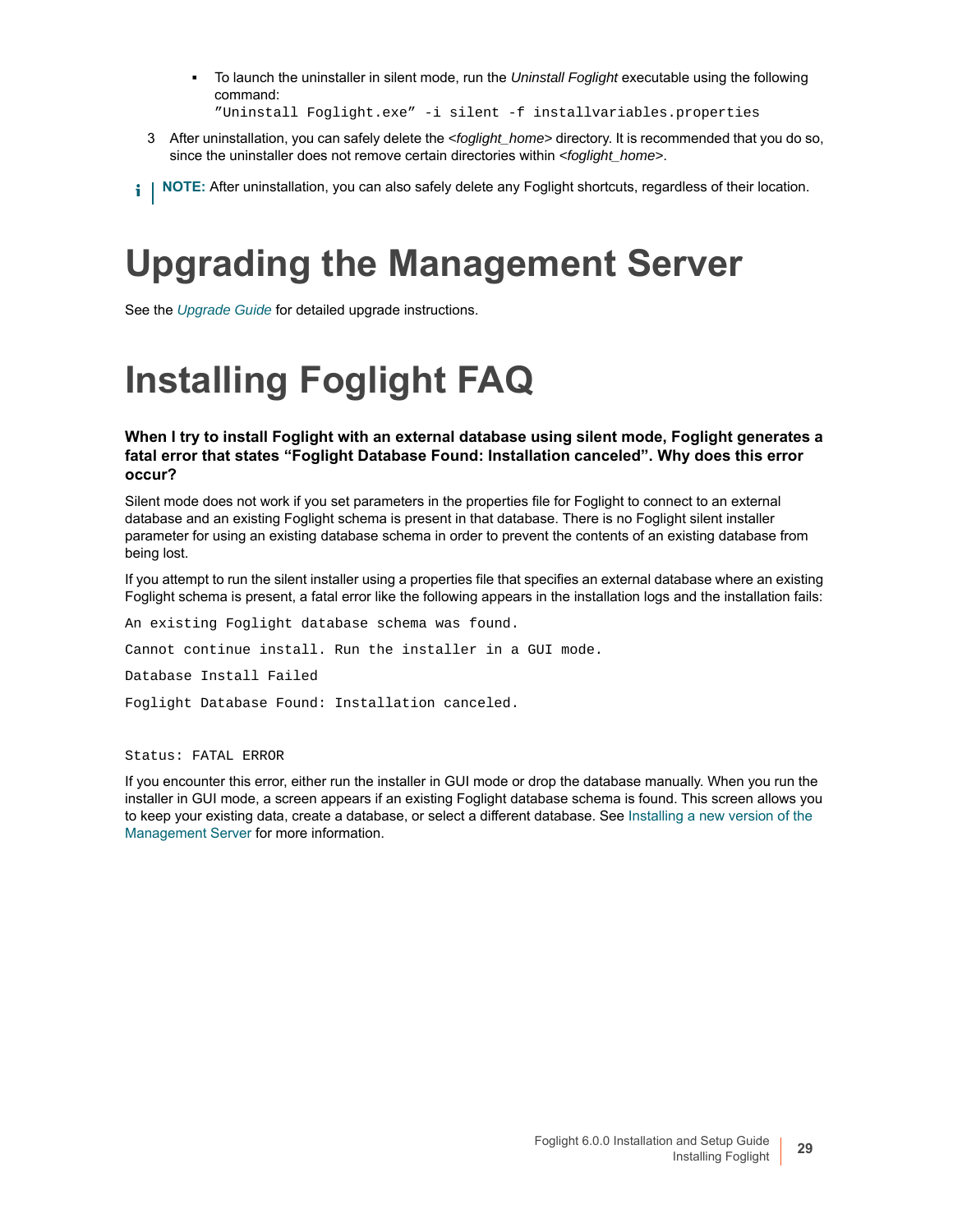# <span id="page-29-0"></span>**Running the Management Server**

The instructions in this section assume that you have already installed Foglight. If you have not, see Installing Foglight for installation instructions.

For mo[re details, see these topics:](#page-29-1)

- **•** [Manual database config](#page-31-0)uration
- **•** [Initializing the database](#page-31-1)
- **•** [Accessing the database](#page-31-2)
- **•** [Starting and stopping](#page-34-0) the Management Server
- **•** [Logging in to Foglight](#page-35-0)
- <span id="page-29-1"></span>**•** Running the Management Server FAQ

## **Manual database configuration**

If you chose **Manually create the repository database** while installing the Management Server for use with an extern[al database, there are two ways in which you can](#page-29-2) **configure the database before** starting the Management Server. Choose the one that best suits your needs:

- **•** [Option 1 Run the Foglight database tool to configure](#page-30-0) the database
- <span id="page-29-2"></span>**•** Option 2 - Run SQL scripts to configure the database

## **Option 1 - Run the Foglight database tool to configure the database**

Run Foglight's database tool from the command line after exiting the installer. The database tool is located in the *<foglight\_home>\client\* directory.

#### *To perform manual database configuration:*

**•** Create the database. Run the following command, including the -D parameters and values as required:

java [-D...] -jar foglight-database-tool.jar createdb

For example:

```
java -Dserver.database.type=postgresql -Dserver.database.host=postgresqlhost01
-Dserver.database.port=5432 -Dserver.database.name=foglight
-Ddb.admin.user=root -Ddb.admin.password=foglight
-Ddb.schema.username=foglight -Ddb.schema.password=foglight
-Ddb.schema.name=foglight -jar foglight-database-tool.jar createdb
```
The database tool requires the following parameters:

**▪** -Dserver.database.type=<mysql|sqlsrv|oracle|postgresql>

**3**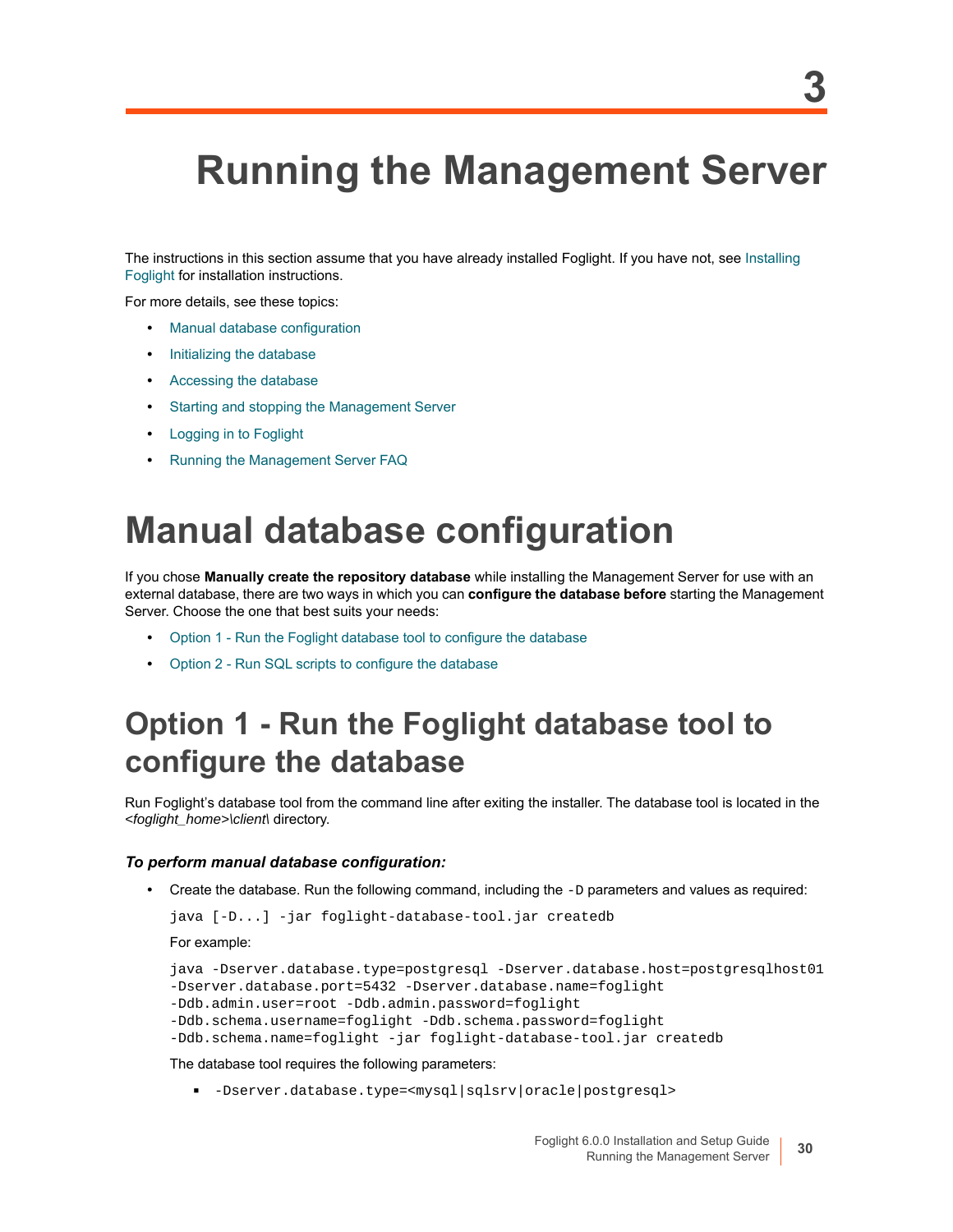- **▪** -Dserver.database.host
- **▪** -Dserver.database.port
- **▪** -Dserver.database.name
- **▪** -Ddb.admin.user

**i** | NOTE: The -Ddb.admin.user must exist, and must have database administrator privileges.

- **▪** -Ddb.admin.password
- **▪** -Ddb.schema.username

**i** | NOTE: The tool creates the -Ddb.schema.username user when you run the command.

- **▪** -Ddb.schema.password
- **▪** -Ddb.schema.name
- <span id="page-30-0"></span>**NOTE:** To delete the database and start over, run the database tool with the dropdb option instead of the ÷ createdb option shown in the preceding example.

## **Option 2 - Run SQL scripts to configure the database**

If you clicked **Create** during the database installation step, the SQL scripts in the*<foglight\_home>\scripts\sql* directory are prepared with the provided configuration options. There are four SQL files for each database type ([dbtype]):

- **•** [dbtype]\_drop\_db.sql
- **•** [dbtype]\_create\_db.sql
- **•** [dbtype]\_create\_schema.sql
- **•** [dbtype]\_populate\_db.sql

You can review these scripts before running them.

You must run the configured scripts against the database using a third-party tool.

### *To perform manual database configuration:*

**NOTE:** After running the psql command, you will be prompted for the password. The first two commands you need to type the *<DBA\_username>* password, and the last two commands you need to type the *<foglight\_username>* password.

- a psql -U <DBA\_username> -d <dbname> -W -f <foglight\_home>\scripts\postgresql\_drop\_db.sql
- b psql -U <DBA\_username> -d <dbname> -W -f <foglight\_home>\scripts\postgresql\_create\_db.sql
- c psql -U <foglight\_username> -d <dbname> -W -f <foglight\_home>\scripts\postgresql\_create\_schema.sql
- d psql -U <foglight\_username> -d <dbname> -W -f [<fogl](#page-31-2)ight\_home>\scripts\postgresql\_populate\_db.sql

After you have run all four scripts, you can start the Management Server. Proceed to Starting and stopping the Management Server.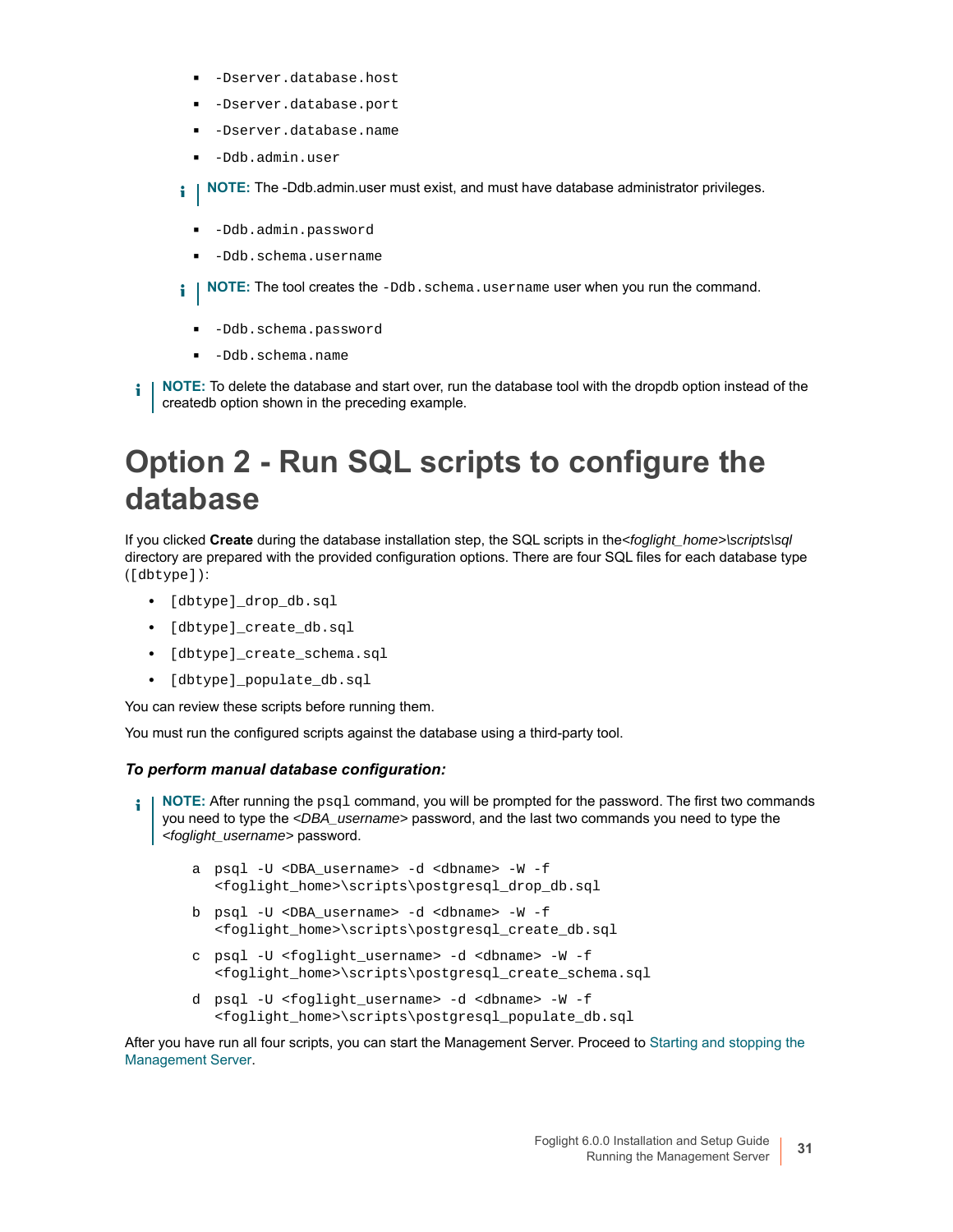# <span id="page-31-0"></span>**Initializing the database**

<span id="page-31-1"></span>For external databases, once the database has been successfully initialized, you can run Foglight.

# **Accessing the database**

Prior to accessing a PostgreSQL® database, you must set the proper code page for Windows® platforms.

The PostgreSQL interactive terminal  $(psq_1)$  is built as a "console application". The Windows console windows use a different encoding than the rest of the system, so you must take special care when using 8-bit characters within psql. If psql detects a problematic console code page, it generates a warning at startup.

Examples of cases when you must run this command include:

- **•** Connecting to the embedded database to check the database status or data.
- **•** Backing up and restoring the PostgreSQL database.

#### *To change the console code page:*

1 Set the code page by entering the following command:

cmd.exe /c chcp 1252

where: 1252 is a code page that is appropriate for German; you must replace it with your value.

[2 Set the console font to "Lucida Console", becau](http://www.postgresql.org/docs/9.4/static/app-psql.html)se the raster font does not work with the ANSI code page.

<span id="page-31-3"></span><span id="page-31-2"></span>For more information, see "Notes for Windows Users" in the PostgreSQL documentation at http://www.postgresql.org/docs/9.4/static/app-psql.html.

# **Starting and stopping the Management Server**

The fol[lowing sections describe how to s](#page-31-4)tart and stop the Management Server:

- **•** [Starting the Management Server](#page-32-1)
- **•** [Running the Management Server](#page-33-0) as a Windows service
- **•** [Stopping the Management Server](#page-33-1)
- <span id="page-31-4"></span>**•** Starting and stopping the Management Server in High Availability mode

## **Starting the Management Server**

The following sections describe how to start the Management Server from the command line or from a Windows® shortcut and lists additional commands for use when starting or running the Management Server.

#### *To start the Management Server from the command line:*

**•** Navigate to the directory *<foglight\_home>\bin* and run the following command:

[fms](#page-33-1)

**NOTE:** To start the Management Server in High Availability mode, see Starting and stopping the Management Server in High Availability mode.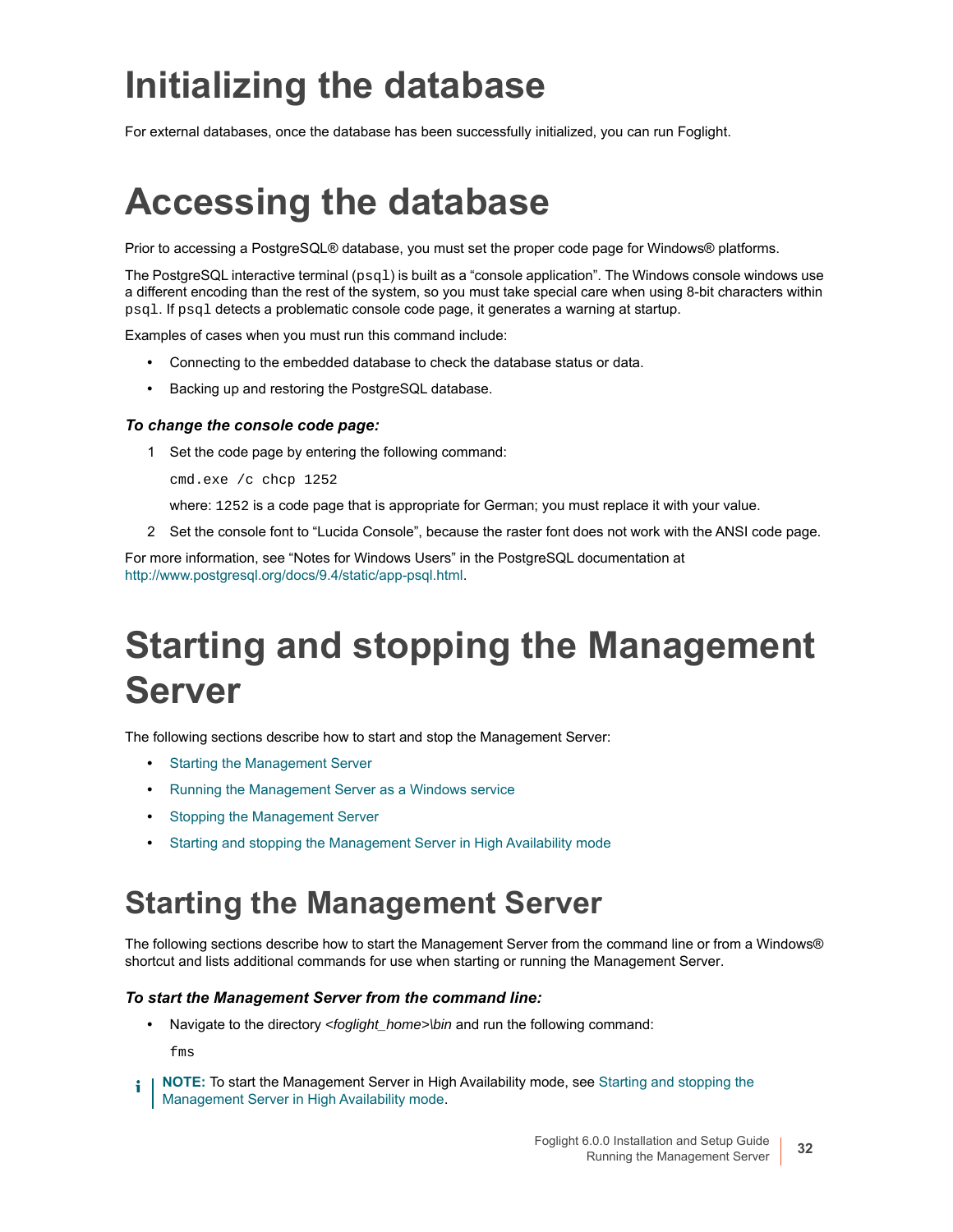#### *To start the Management Server from a Windows® shortcut:*

**•** Depending on where you installed the startup icon, choose **Start > Programs > Quest > Foglight > Start Foglight** or double-click the **Start Foglight** icon on the desktop.

When the Management Server starts successfully, the following message appears in the command window:

Forge Server startup completed.

### **Additional commands**

**Table 3. Starting the Management Server - additional commands**

| <b>Commands</b> | <b>Represents</b> | <b>Description</b>                                                                   |
|-----------------|-------------------|--------------------------------------------------------------------------------------|
| $-S$            | start             | Starts the Management Server (this option is assumed if no command is<br>specified). |
| $-n$            | name              | Provides a unique name for this instance of the Management Server.                   |
| $-1$            | jvm-argument      | Sets an option to be passed directly to the Java® VM.                                |
|                 |                   | Can be used to set more than one VM option.                                          |
| $-v$            | version           | Displays the version number for this program and exits.                              |
| -h              | help              | Shows this information, and additional options, then exits.                          |

## <span id="page-32-1"></span><span id="page-32-0"></span>**Running the Management Server as a Windows service**

After the installation is completed, you can install the Management Server as a Windows® service either from the **Start** menu or the command line.

**NOTE:** The following procedures assume that you have installed the program shortcuts in the default ÷ location.

### **Using the Start Menu options**

*To install or remove the Management Server service from the Start menu:*

**•** Choose **Start > Programs > Quest > Foglight 6.0.0 > Windows Service > Install Service for Foglight**  (or **Remove Service for Foglight**).

#### *To start or stop the Management Server service from the Start menu:*

**•** Choose **Start > Programs > Quest > Foglight 6.0.0 > Windows Service > Install Service for Foglight**  (or **Remove Service for Foglight**).

### **Using the command line**

From the command line, type the following to install the Management Server as a Windows® service:

fms.exe --install-service

### **Additional Commands**

In addition to the commands listed under Additional commands in Starting and stopping the Management Server, the following commands are available for the Foglight Management Server Windows service.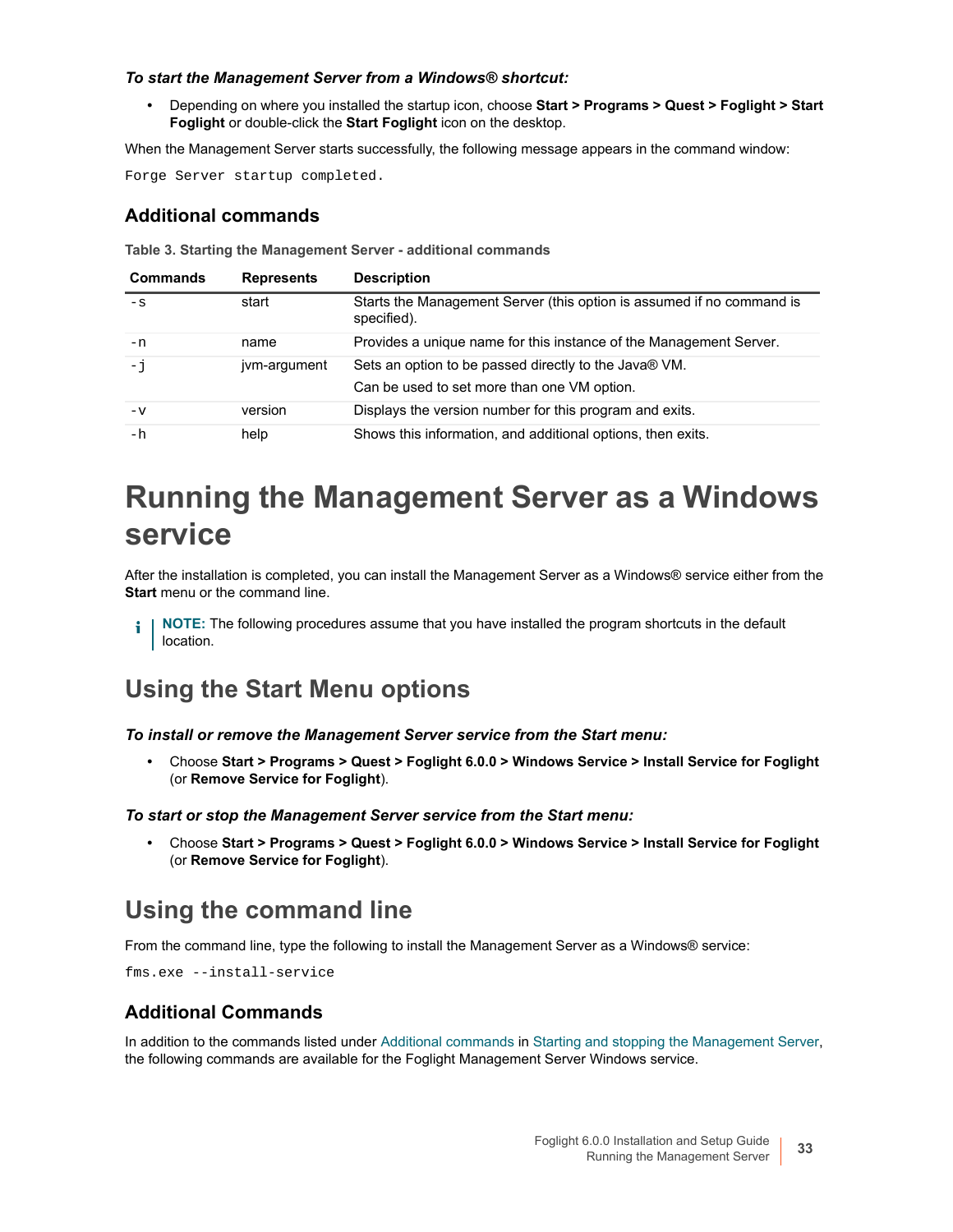|  |  |  |  |  |  | Table 4. Running the Management Server as a Windows service - additional commands |  |
|--|--|--|--|--|--|-----------------------------------------------------------------------------------|--|
|--|--|--|--|--|--|-----------------------------------------------------------------------------------|--|

<span id="page-33-2"></span>

| Command | <b>Represents</b> | <b>Description</b>                                    |
|---------|-------------------|-------------------------------------------------------|
| $-h$    | start-service     | Start the Management Server Windows service           |
| $-r$    | remove-service    | Stop and remove the Management Server Windows service |

## <span id="page-33-0"></span>**Stopping the Management Server**

The following section describes how to stop the Management Server.

#### *To stop the Management Server:*

Do one of the following:

- **•** Type **Ctrl-C** on the command window in which the Management Server started.
- **•** Navigate to the *bin* directory and run the following command: fms --stop
- **•** Depending on where you installed the startup icon, choose **Start > Programs > Quest > Foglight 6.0.0 > Stop Foglight** or double-click the **Stop Foglight** icon on the desktop.

<span id="page-33-3"></span><span id="page-33-1"></span>When the server has stopped successfully, the **StartFoglight** command window closes.

## **Starting and stopping the Management Server in High Availability mode**

Configuring your server in High Availability (HA) mode allows you to run multiple servers in a partition offering HA.

**NOTE:** To run the HA server, you must use an external database. The database has to be running before f. you start the Foglight HA server.

#### *To start the High Availability Server:*

**•** Enter the following from the command line: fmsha

When the server has started successfully, the following message appears in the command window:

High Availability Server startup completed.

#### *To stop the High Availability Server:*

Do one of the following:

- **•** Type **Ctrl-C** in the command window in which the Foglight HA server started.
- **•** Open a second command window, navigate to the *bin* directory*,* and run the following command: fmsha --stop When the server has stopped successfully, the command window closes.

For more information about configuring and managing High Availability mode, see the *High Availability Field Guide*.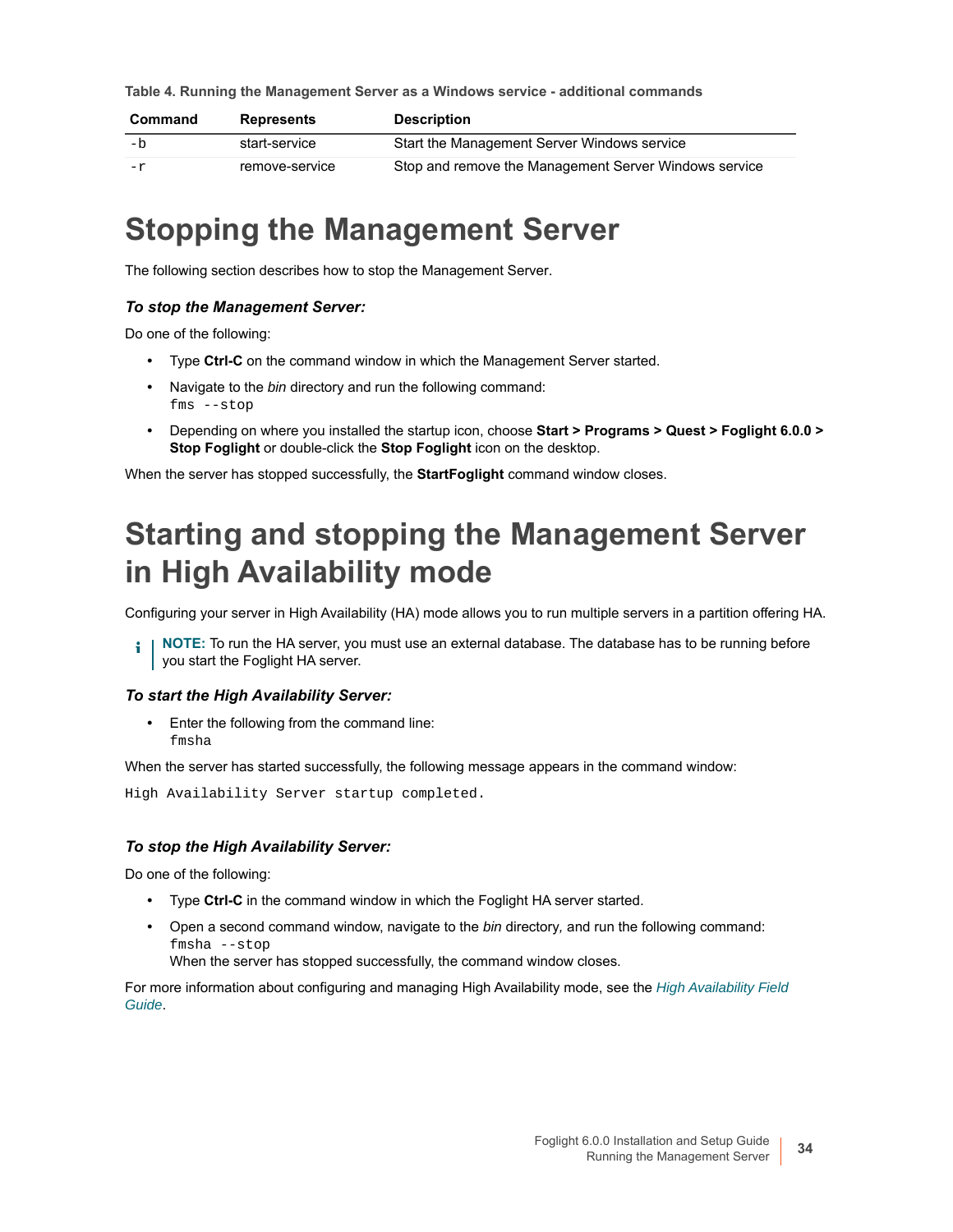# <span id="page-34-3"></span><span id="page-34-0"></span>**Logging in to Foglight**

**i** | NOTE: The Management Server must be running before you can log in to Foglight.

### *To log in to Foglight:*

- 1 Depending on where you installed the program icons, navigate to **Start > Programs > Quest > Foglight > Foglight Console**
- 2 Enter a valid user name and password and click **Login**.

#### *To log in to Foglight using a web browser:*

1 Open a web browser and type the following:

http://<hostname>:<port>

Where  $\alpha$  is the name of the machine where the Management Server is installed and  $\alpha$ is the HTTP port specified during installation (the default is 8080).

- 2 Enter a valid user name and password and click **Login**.
	- **NOTE:** The Foglight browser interface requires JavaScript. Ensure that you have enabled JavaScript ÷ in your web browser before you attempt to log in.

## <span id="page-34-1"></span>**Monitoring the Management Server host**

During the installation, or upgrade, a HostAgent is automatically created to monitor the host where the Management Server, the embedded Foglight Agent Manager, and embedded database run. The health of this host directly affects the health and performance of Foglight.

#### *To view the HostAgent:*

1 Start the Management Serve[r.](#page-31-4) 

For detailed information, see Starting the Management Server on page 32.

- 1 Log in to Foglight.
- 2 On the navigation panel, under Dashboards, click **Administration > Agents > Agent Status**.
- 3 On the Agent Status dashboard, find the WindowsAgentPlus called EmbeddedHostMonitor.

Information about the status and data collection of the agent are available on this dashboard.

#### *To view the data that the HostAgent collects for the Management Server host:*

- 1 On the navigation panel, under Dashboards, click **Infrastructure**.
- 2 From the Select a Service list, select the service for the host.
- [3 On the Monitoring tab, select the h](http://documents.quest.com/foglight-for-infrastructure/5.9.8/user-and-reference-guide/?article=DOC454948&ParentProduct=856)ost from the list.

<span id="page-34-2"></span>For more information about monitoring activities and exploring the data collected for the host, see the *Foglight for Infrastructure User and Reference Guide*.

## **Next step[s](#page-36-1)**

To install cartridges, see Installing and Upgrading Cartridges.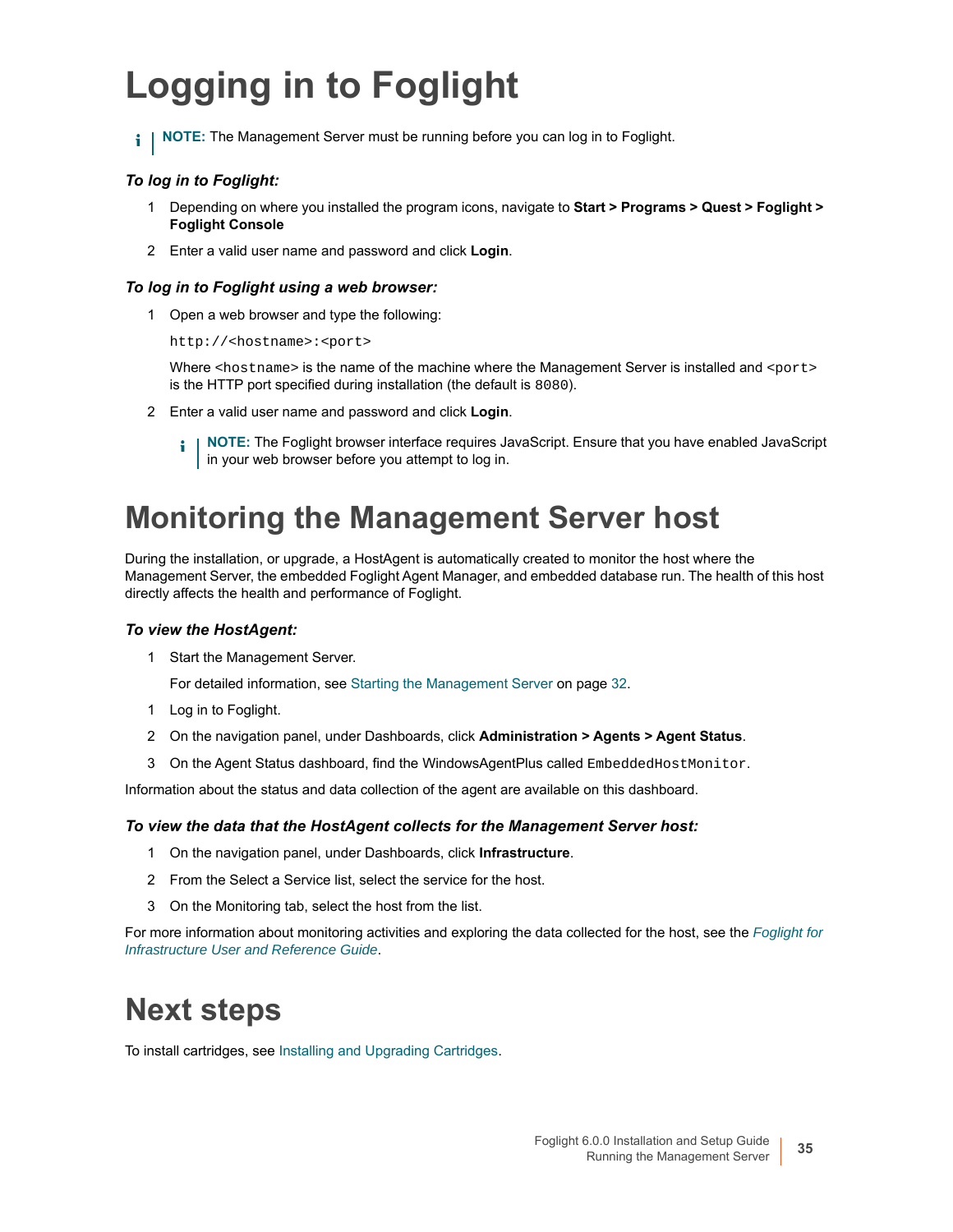# <span id="page-35-1"></span><span id="page-35-0"></span>**Running the Management Server FAQ**

### **Why do I see an extra process named Quest Process Runner when I run Foglight?**

On Windows®, Foglight starts the Quest Common Process Runner (*qcn\_runner.exe*) but does not use it to launch new processes.

### **I am running Foglight in High Availability (HA) mode. When I start my Management Servers, "UDP mcast receiver" errors appear in the logs for the primary and secondary Management Servers. How can I resolve these errors?**

If Management Servers that are not part of a particular HA partition are configured to multicast using the same port on the same subnet as the Management Servers within the HA partition, errors like the following appear in the logs for the Management Servers that are configured in this way:

ERROR [UDP mcast receiver] org.jgroups.protocols.UDP - message does not have a UDP header

or

```
ERROR [UDP mcast receiver] org.jgroups.protocols.UDP - discarded message from 
different group
```
If you see this type of message, change the clu[ster multi-cast port of the servers that are reporting the error. In](#page-22-4)  [additio](#page-22-4)n, if you plan to have multiple High Availability (HA) partitions on the same sub-net, configure a different cluster multicast port for each HA partition. See Configuring the cluster multicast port used in High Availability mode for instructions.

**IMPORTANT:** In both cases described here (resolving errors and planning to have multiple HA partitions on ÷ the same subnet), the primary server and secondary servers within each HA partition must be configured to use the same cluster multicast port.

#### **If I stop the Management Server by closing the Command Prompt window, an error appears when I start up the server again. How do I restart the server?**

It is recommended that you do not use this method to stop the Management Server. However, if you do use this method, follow the following workaround.

**•** Remove the stale *.pid* file that is located in the *state* directory. The logs or the console output inform you which *.pid* file to remove when you restart the server.

#### **Why does the "JavaScript Disabled" error message appear when I try to log in to Foglight?**

<span id="page-35-2"></span>The Foglight browser interface requires JavaScript. You may need to modify the security settings in your web browser to enable this functionality. Depending on your browser, this setting may be labeled either "Enable JavaScript" (for example, in Firefox®), or "Enable Active Scripting" (for example, in Internet Explorer®).

#### **Why does clicking the login link on the server startup page not work?**

The default link to the login page points to http://localhost:8080. In some instances, this link may not correspond to the URL of your Foglight server, resulting in the link not working. This issue can also occur when Foglight is not able to identify your local host. Add your host/IP information to the etc/hosts files to correct this issue.

#### **Why does a link-local IPv6 address not work with the Foglight web user interface?**

Configuring the Management Server with a link-local IPv6 address is not supported because many web browsers do not support link-local IPv6 addresses. To correct this issue, update your host/IP information in the etc/hosts file.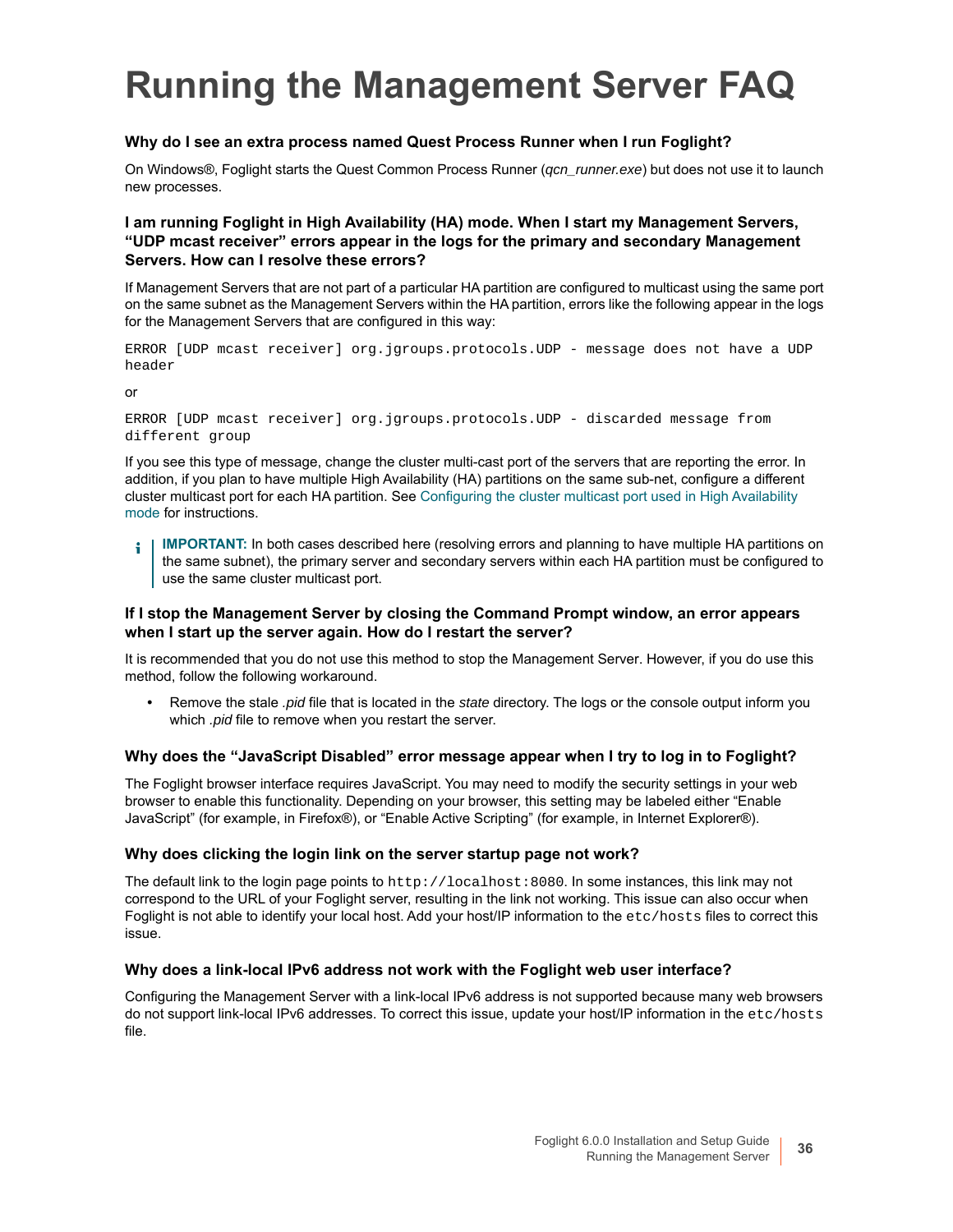# <span id="page-36-1"></span><span id="page-36-0"></span>**Installing and Upgrading Cartridges**

Using the Foglight Administration Module, you can install cartridges on the machine hosting the Management Server, enable and manage cartridges, and download agent installers.

The Cartridge Inventory dashboard contains controls for installing, enabling, disabling, and uninstalling cartridges, and for viewing information about the installed cartridges.

Installation is the first step in adding a cartridge to the Management Server. A cartridge file has the extension *.car*. Installing the *.car* file causes the Management Se[rver to be aware of all cartridges in the](http://documents.quest.com/foglight/5.9.8/administration-and-configuration-guide/) *.car* file.

A cartridge must also be enabled before it is added to the Management Server. You can choose to enable a cartridge during installation, or afterward. See the *Administration and Configuration Help* for instructions on enabling and disabling cartridges after installation.

#### *To install a cartridge:*

- 1 Navigate to the *Cartridge Inventory* dashboard (**Dashboards** > **Administration > Cartridges > Cartridge Inventory**).
- 2 Click **Install Cartridge**.
- <span id="page-36-2"></span>3 In the Install Cartridge dialog box, click **Browse** to navigate to a *.car* file on your local machine using a file chooser. Click **OK** in the file chooser when you have selected the *.car* file that you want to install.
- 4 The check box **Enable on install** is selected by default.
	- **▪** To enable the cartridge when it is installed, leave this check box selected.
	- **▪** To enable the cartridge after installation, clear this check box.
- 5 Click **Install Cartridge**.

If the installation is successful, the message "*Cartridge has been installed successfully"* appears in the Install Cartridge area and the cartridge is listed in [the Ca](#page-36-2)rtridge Inventory.

If **Enable on install** was not selected (see Step 4), a disabled symbol (  $\Box$ ) appears in the row for that cartridge [in the](http://documents.quest.com/foglight/5.9.8/administration-and-configuration-guide/) Installed Cartridges table on the Cartridge Inventory dashboard.

For more information about cartridge installation and configuration, see the *Administration and Configuration Guide*.

**NOTE:** Warning messages similar to the following appear in the Management Server log when you install a ÷ cartridge:

WARN - Module system:<name> was converted to the newest version during loading These warnings are expected and do not affect functionality.

### **Cartridge Inventory Report**

To obtain a full list of the cartridges installed on the Management Server, open the Cartridge Inventory dashboard (**Administration > Cartridges > Cartridge Inventory**), and select **Cartridge Inventory Report** from the Reports menu.

**4**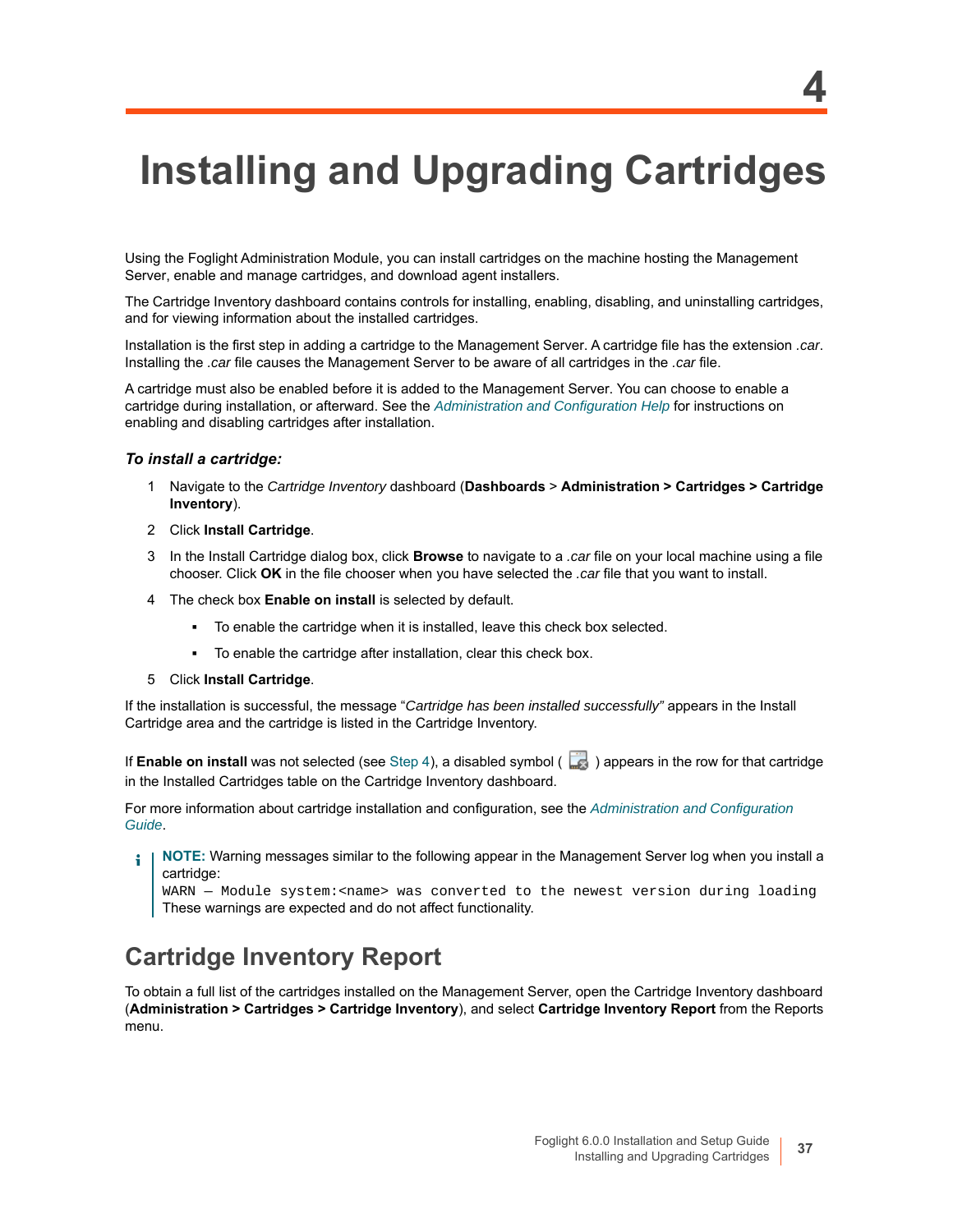### **Figure 1. Cartridge Inventory Report**



## **Upgrading cartridges**

For complete cartridge upgrade instructions, see the *Upgrade Guide*.

### **[Next steps:](https://support.quest.com/technical-documents/foglight-agent-manager/5.9.8/foglight-agent-manager-guide)**

**•** To install a separate (non-embedded) instance of the Foglight Agent Manager, see the *Foglight Agent Manager Guide*.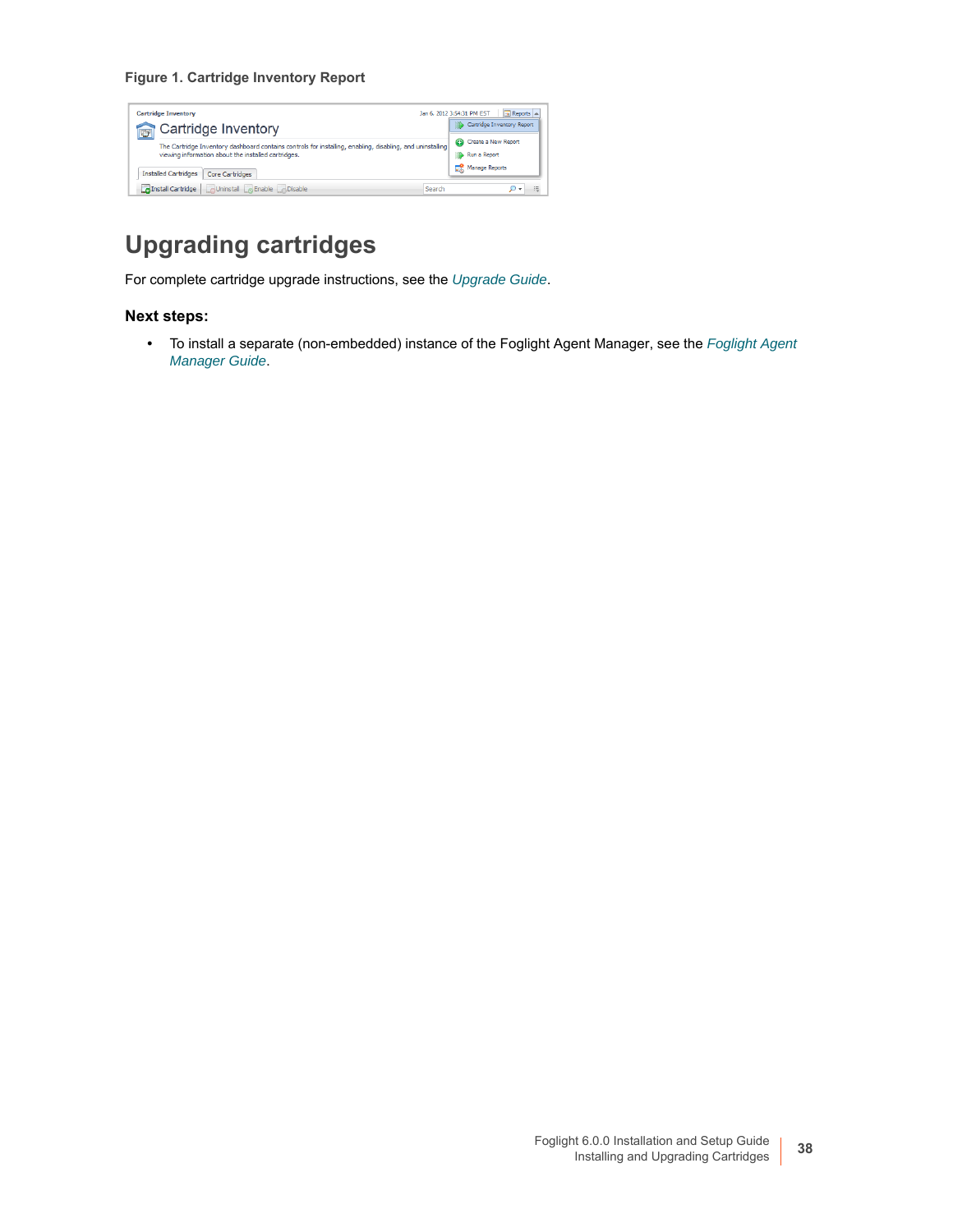# **Installing Agents**

<span id="page-38-0"></span>A cartridge may include one or more executable Foglight agent installers. The agent installers included in a cartridge are listed on the Components for Download dashboard (on the navigation panel, select **Administration > Cartridges > Components for Download**).

Agents must be installed on all the machines you want to monitor. For agents that are installed on the monitored host, you must install and configure the Agent Manager.

**NOTE:** Foglight 4-converted agents create two processes for themselves when activated by the Agent ÷ Manager.

For mo[re details, see th](#page-38-1)ese topics:

- **•** [Agent installers](#page-39-0)
- <span id="page-38-1"></span>**•** Remote agent installation

# **[Agent](#page-39-0) in[stallers](http://documents.quest.com/foglight/5.9.8/administration-and-configuration-guide/)**

Agents that depend on the Agent Manager are installed using the remote installation procedure. See Remote agent installation and the *Administration and Configuration Guide*.

Some cartridges Foglight include one or more executable agent installers. The agent installers that are available for download are listed on the Components for Download dashboard. You can use the controls on this dashboard to download agent installers from the Management Server to a remote machine.

#### *To download an agent installer:*

1 On the navigation panel, under **Dashboards**, click **Administration > Cartridges > Components for Download**.

The Components for Download dashboard appears.

- 2 Click the name of the installer that you want to download.
- 3 Follow the on-screen instructions for each step of the installation process and specify the appropriate installation options.
- **NOTE:** For agents that are installed individually, run the agent installer executable and set up the agent on each machine you want to monitor with that type of agent. The Agent Manager defines agents with their Agent Package name. When displayed in the Create Agent dialog, the agent names are prepended with the cartridge name.

[Depending on the ty](http://documents.quest.com/foglight/5.9.8/administration-and-configuration-guide/)pe of ag[ent that you](http://documents.quest.com/foglight/5.9.8/user-guide/) installed, you may need to edit its properties to configure it for the part of your environment that you want to monitor. For information about agent properties, see the *Administration and Configuration Guide* and the *User Guide* for the cartridge with which the agent was included.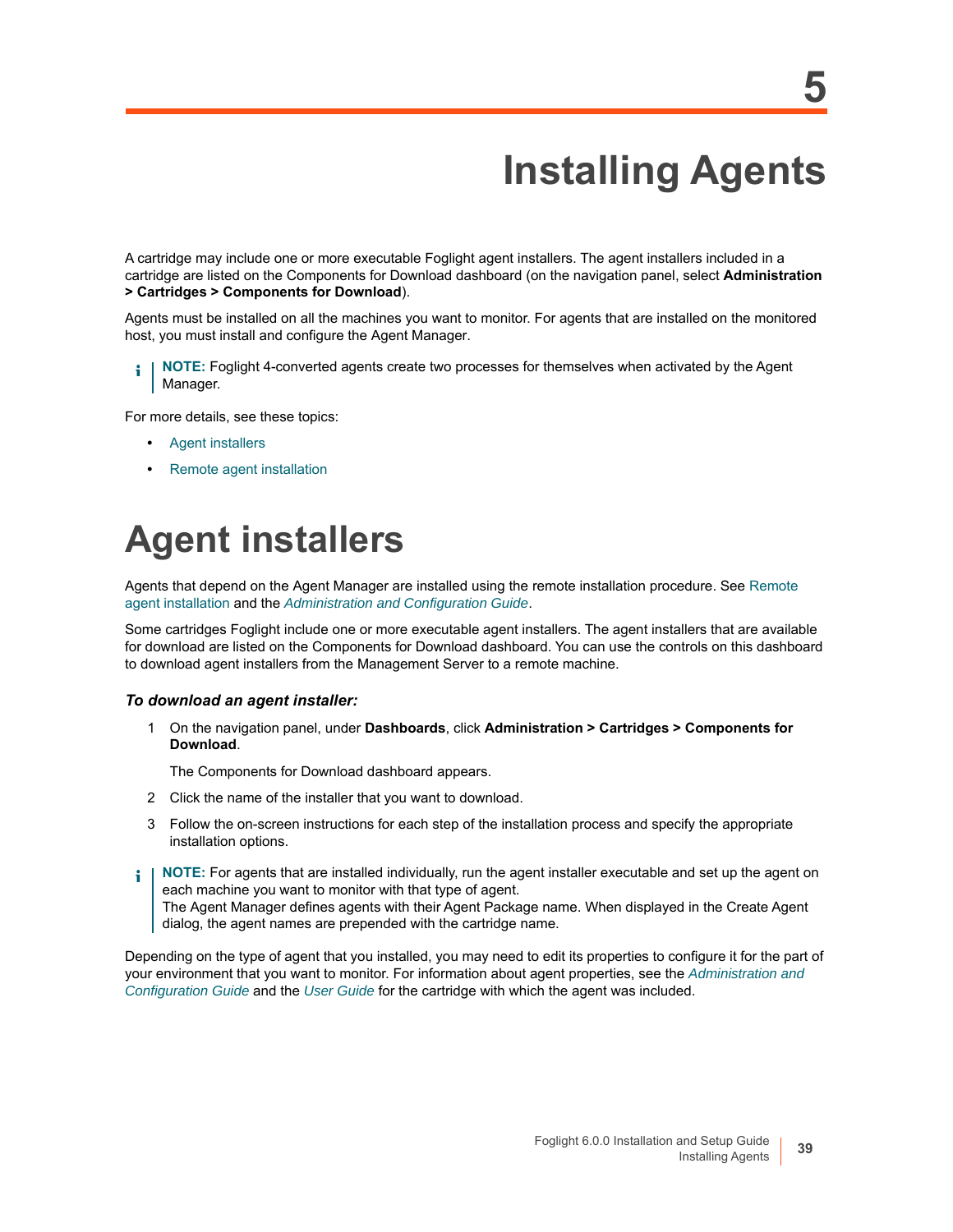# <span id="page-39-0"></span>**[Remo](https://support.quest.com/technical-documents/foglight-agent-manager/5.9.8/foglight-agent-manager-guide)te agent installation**

You can install Foglight agents on any remote host on which t[he Agent Manager is installed. See the](http://documents.quest.com/foglight/5.9.8/administration-and-configuration-guide/) *Agent Manager Guide*.

For more information about remote agent installation, see the *Administration and Configuration Guide*.